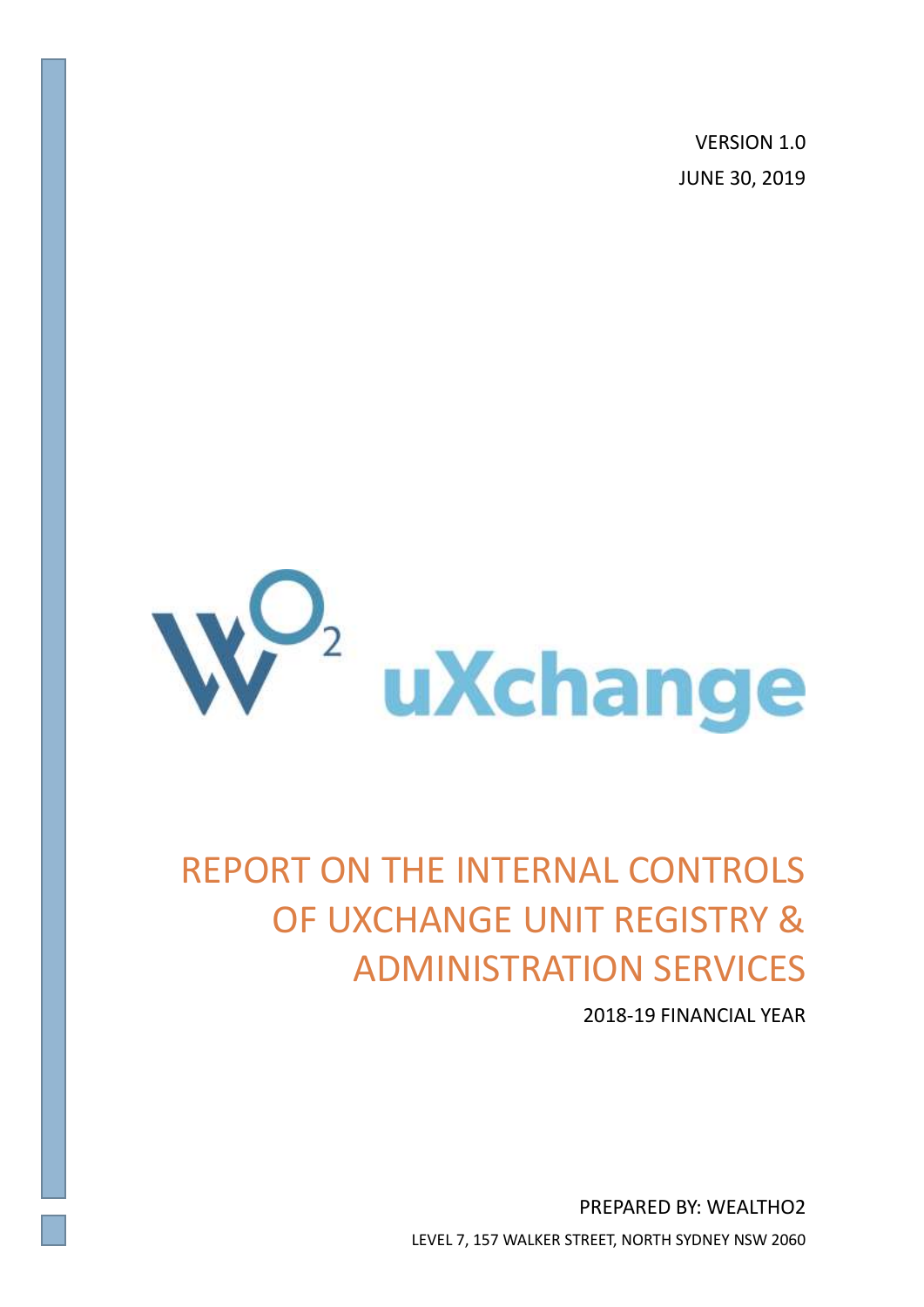

# **TABLE OF CONTENTS**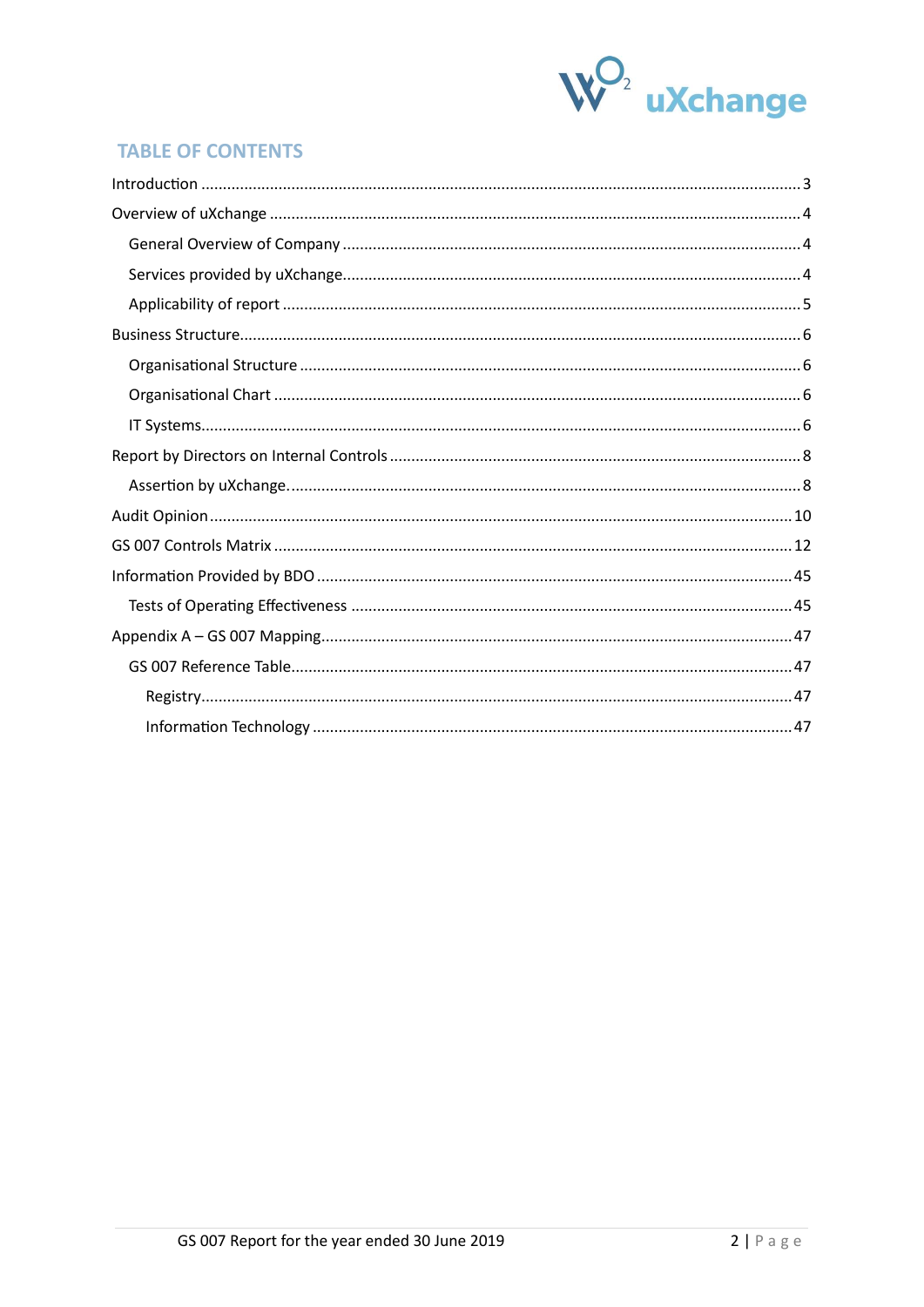

## <span id="page-2-0"></span>INTRODUCTION

This Type 2 report on internal controls is designed to provide information to be used for financial reporting purposes by clients of uXchange Pty Ltd (ABN 39 610 852 536), their independent auditors and other persons authorised by uXchange Pty Ltd. This report is prepared in accordance with the Australian Standard on Assurance Engagements (ASAE) 3402 *Assurance Reports on Controls at a Service Organisation* and with reference to the guidelines contained in Guidance Statement GS 007 *Audit Implications and the Use of Service Organisations for Investment Services*, issued by the Auditing and Assurance Standards Board (AUASB), in October 2011 ("GS 007" or "the Guidance Statement").

The report describes those controls that have been designed to achieve each of the prescribed control objectives detailed in GS 007 and are cross referenced by number to the framework specified in GS 007. Information provided within the report focuses on the controls that were in place throughout the period 1 July 2018 to 30 June 2019 related to the Registry and related Information Technology, that are applicable to uXchange Pty Ltd.

ASAE 3402 requires a service organisation to provide a 'System Description'. The system is designed as those procedures that management designs, implements and documents in providing the registry services. The System Description was prepared according to the guidelines contained in GS 007 and describes those procedures undertaken by uXchange Pty Limited in the delivery of the registry services to Financial Advisors. The description excludes the control objectives and related controls operated by the Financial Advisors and sub service organisations. The service auditor's report procedures do not extend to the controls operated by Financial Advisors or sub service organisations.

BDO East Coast Partnership's examination of controls were restricted to the controls specified by uXchange Pty Ltd in the GS 007 Controls Matrix (see pages 12 to 44) and were not extended to controls in effect at clients or other controls which were not documented and tested under each control objective listed in the GS 007 Controls Matrix.

The description of BDO East Coast Partnership's examination of controls and results of those examination procedures are presented in the GS 007 Controls Matrix of the report and are the responsibility of BDO East Coast Partnership, the service auditor. The description of the control objectives, the related controls, and the complementary user entity controls to achieve the objectives have been specified and are the responsibility of uXchange.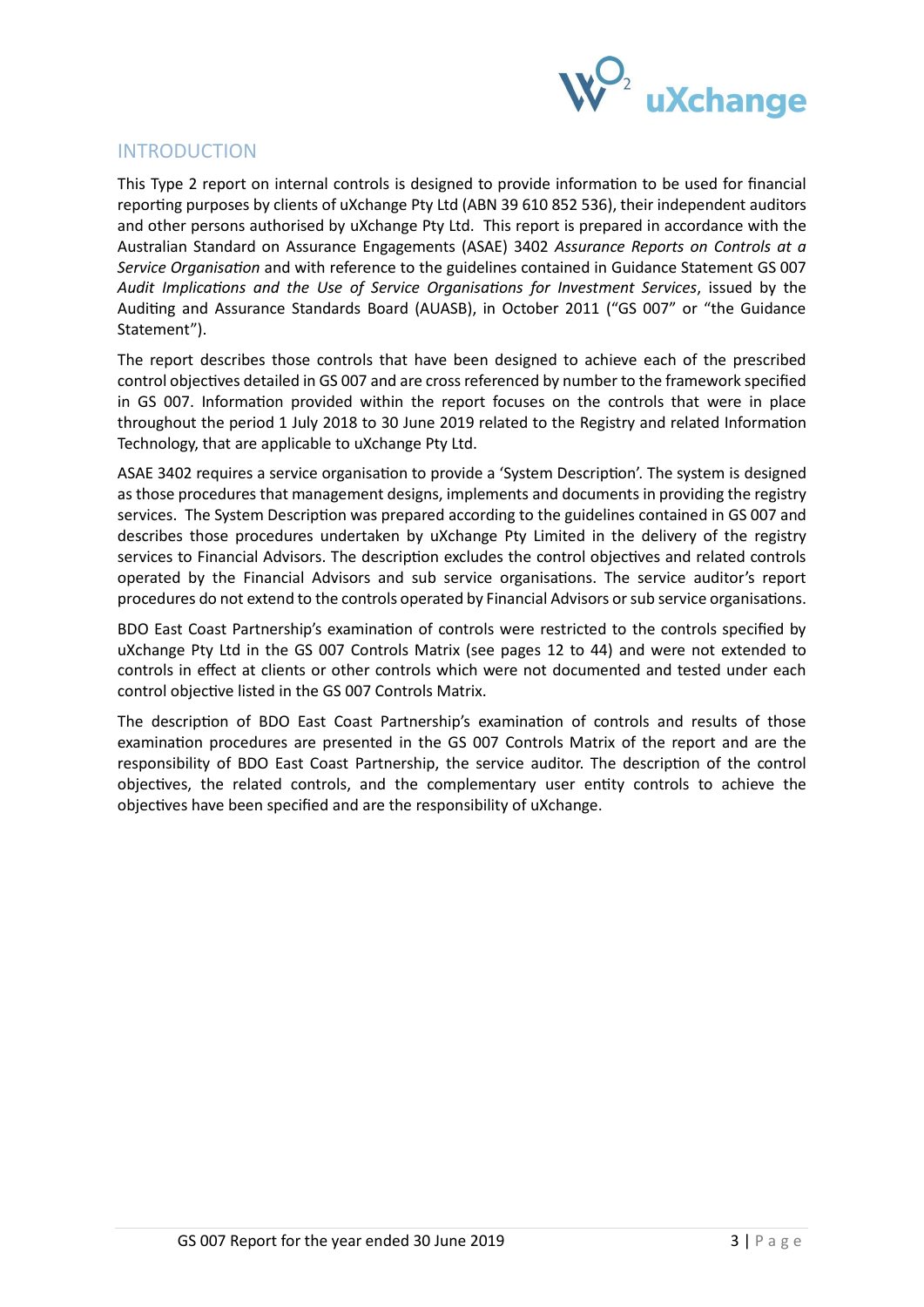

## <span id="page-3-0"></span>OVERVIEW OF UXCHANGE

uXchange Pty Ltd is a wholly owned subsidiary of Finlancer Holding Pty Ltd (ACN 603 824 835) trading as **WealthO2.** WealthO2 operates on a business to business basis and does not offer its services directly to a retail customer. This means that all our services are facilitated through a licensed financial planner.

uXchange Pty Ltd is the administrator and promoter of an IDPS-like Scheme known as uXchange (ARSN 618 455 673). uXchange Pty Ltd commenced providing unit registry services to uXchange in July 2017 and is conducted as a Corporate Authorised Representative (CAR) of WealthO2 Services Pty Ltd (AFSL: 500032).

WealthO2 also owns MDA Operator Pty Ltd which provides managed account services to other AFSL's. A separate GS 007 report has been prepared covering the Asset Management and Investment Administration services undertaken for MDA Operator Pty Ltd trading as MA Operator.

For the 2018-19 financial year the only channel supported by uXchange was MA Operator. This means that all uXchange investors are also clients of MA Operator. uXchange intends to introduce other channels in the future but until then when the term channel partner is used in this report, we are referring to MA Operator.

WealthO2 is privately owned by its staff and several high net wealth individuals. The company is not aligned to any bank or institution.

#### <span id="page-3-1"></span>GENERAL OVERVIEW OF COMPANY

uXchange Pty Ltd is:

- A registered Australian proprietary company (ACN 610 852 536)
- Corporate Authorised Representative of WealthO2 Services Pty Ltd (AFSL No 500032) (**WealthO2**) - Authorised Representative number 001252548.
- A member of Financial Ombudsman Service (FOS) membership ID 39990.

#### <span id="page-3-2"></span>SERVICES PROVIDED BY UXCHANGE

uXchange Pty Ltd provides the proprietary web-based administration platform, known as the "uXchange Portal" to deliver the transactional and administration functions for the IDPS-like product known as "uXchange". The main administration function undertaken by the company is the management of the member registry for uXchange and this is the focus of this assurance audit.

The Product Disclosure Document for uXchange describes the product offer and is available at <https://uxchange.com.au/documents/> .

The GS 007 Guidance Statement has been developed specifically for circumstances where service organisations provide investment management services to user entities. In the guidance statement, paragraph 14 categorises the Investment Management services into six (6) types.

The table following provides a reference guide of the GS 007 categorisations to the services provided by uXchange Pty Ltd.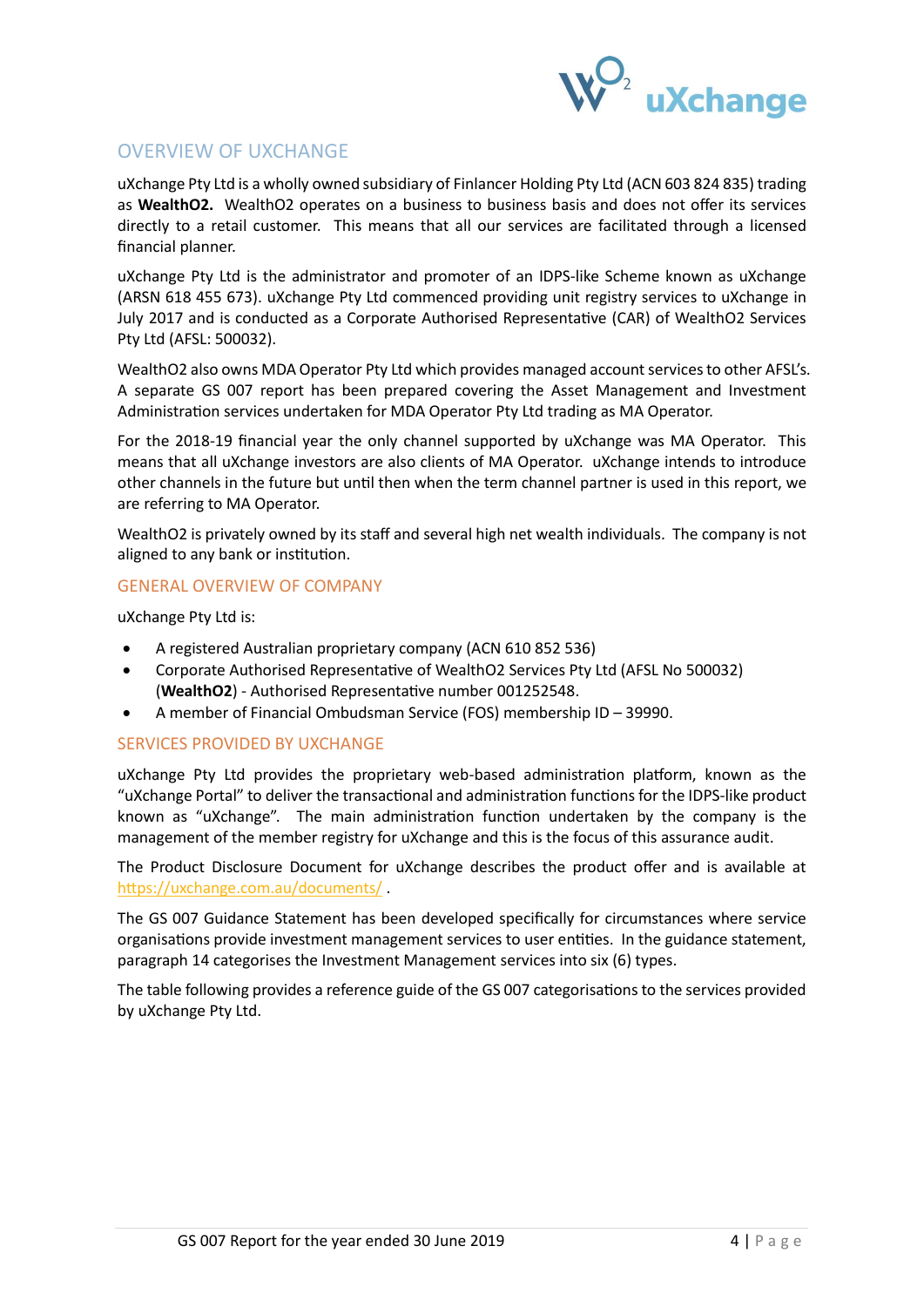

| <b>Service</b>                                                  | <b>Service</b><br>provided by<br>uXchange Pty<br><b>Limited</b> | Name of WealthO2 subsidiary providing<br>the service                                                                                                                                                                                                                                                                                                                                                             |
|-----------------------------------------------------------------|-----------------------------------------------------------------|------------------------------------------------------------------------------------------------------------------------------------------------------------------------------------------------------------------------------------------------------------------------------------------------------------------------------------------------------------------------------------------------------------------|
| <b>Custody</b>                                                  | Not Provided                                                    | Not Applicable.                                                                                                                                                                                                                                                                                                                                                                                                  |
| <b>Asset Management</b>                                         | Not Provided                                                    | See the separate GS 007 report for the related body<br>corporate - MDA Operator Pty Ltd.                                                                                                                                                                                                                                                                                                                         |
| <b>Property</b><br><b>Management</b>                            | <b>Not Provided</b>                                             | Not applicable.                                                                                                                                                                                                                                                                                                                                                                                                  |
| <b>Superannuation</b><br><b>Member</b><br><b>Administration</b> | Not Provided                                                    | A related body corporate - MA Operator is the<br>sponsor and promoter of a retail super option but<br>does not undertake Superannuation Member<br>Administration. MA Operator provides Asset<br>Management and Investment Administration<br>services to the Registrable Superannuation Entity<br>(RSE) of the plan (Diversa) and works closely with the<br>member administrator to manage member<br>investments. |
| <b>Investment</b><br><b>Administration</b>                      | Not provided                                                    | See the separate GS 007 report for a related body<br>corporate - MDA Operator Pty Ltd.                                                                                                                                                                                                                                                                                                                           |
| <b>Registry</b>                                                 | Yes                                                             | uXchange Pty Ltd is the administrator of the IDPS-<br>like scheme known as uXchange.                                                                                                                                                                                                                                                                                                                             |

#### <span id="page-4-0"></span>APPLICABILITY OF REPORT

This report relates only to the uXchange business and the services and technology solutions it makes available to financial advisors and their clients referred to as (**Investors**). This report is intended to provide an understanding of the controls relating to unlisted managed funds traded, held and reported for each Investor's investment portfolio maintained by uXchange.

The report covers controls over the following areas about accounts managed by uXchange:

- Accepting clients
- Authorising and processing transactions
- Maintaining financial and other records
- Safeguarding assets
- Monitoring compliance
- Monitoring subservice organisations
- Reporting to clients
- Restricting access to systems and data
- Authorising and processing transactions
- Maintaining and developing systems hardware and software
- Recovering from processing interruptions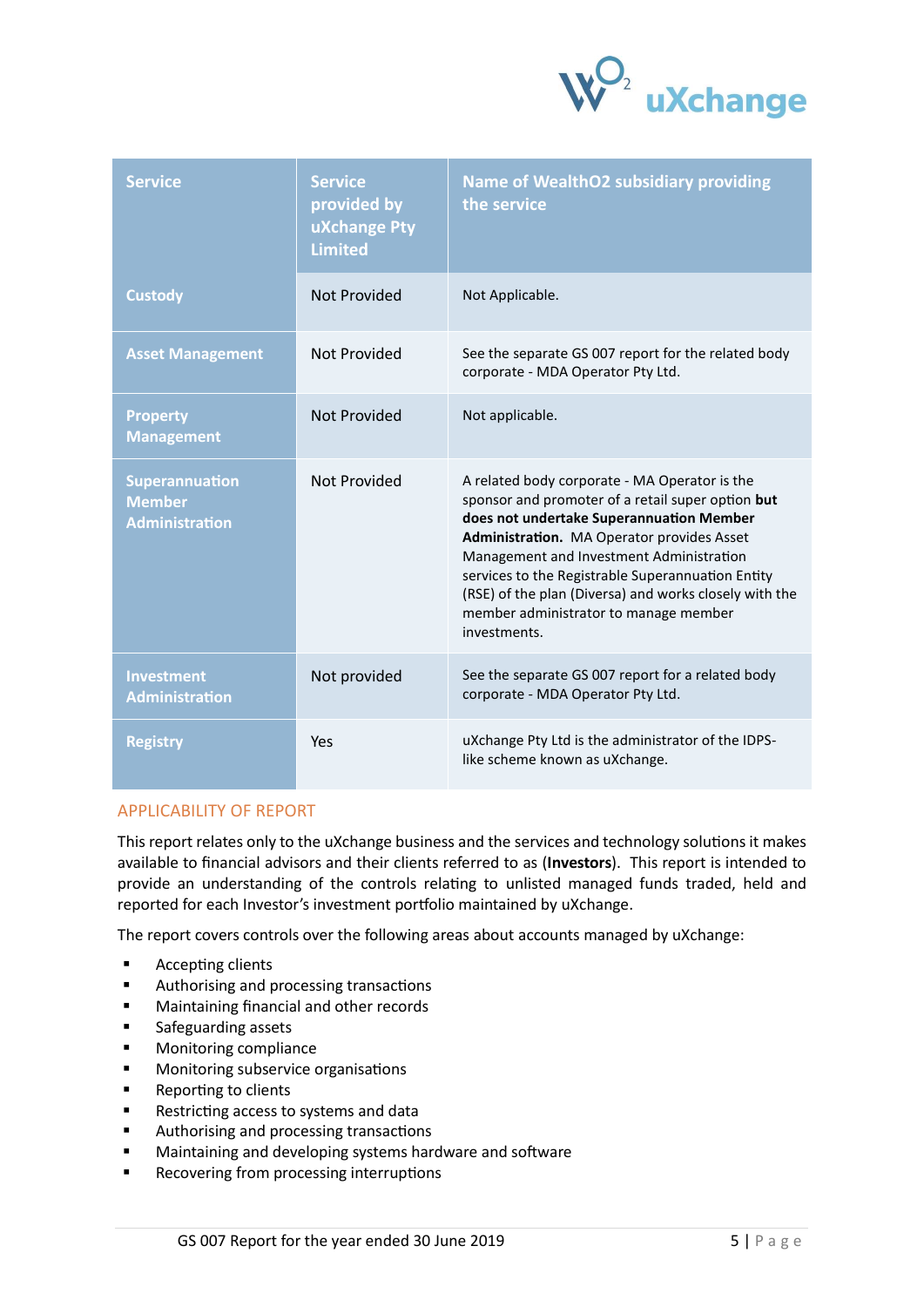

## <span id="page-5-0"></span>BUSINESS STRUCTURE

#### <span id="page-5-1"></span>ORGANISATIONAL STRUCTURE

uXchange organisational structure provides a framework within which its business activities are planned, executed, controlled and monitored. A significant aspect of the structure is defining key areas of authority and responsibility and establishing appropriate lines of reporting.

#### <span id="page-5-2"></span>ORGANISATIONAL CHART

The organisational chart illustrating the senior management of uXchange as at 30 June 2018 is shown below.



#### <span id="page-5-3"></span>IT SYSTEMS

uXchange receives automated instructions to buy and sell unlisted managed funds from its related body corporate MDA Operator Pty Ltd. For the purposes of the 2018-19 Financial year the only channel used by uXchange to receive buy and sell orders is through it managed account related body corporate MA Operator.

The system used to manage the member register of uXchange is NEO. The application has been purpose built for uXchange by Rudi Engelbrecht and his company TAU Solutions Pty Ltd.

NEO integrates with uXchange, RBC as custodian of uXchange and Macquarie Bank arrangements.

#### **Hosting Arrangements**

uXchange utilises a fully hosted, maintained and secure data centre partner in Australia.

Amazon AWS provides uXchange with a complete turn-key disaster recovery protection, with synchronised copies of data being stored at remote locations to facilitate quick up-time in the event of a disaster. Unity Fund Services has robust SLAs in place with AWS to ensure uptime reliability and platform scalability. Development lifecycle uXchange includes:

#### **Environments / Code branches**

As part of the end to end deliverables all code rotates through the following environments over the solutions lifecycle:

- **Integration** (Development)
- Represents the development environment for one or more local resources.
- Pull requests will always be made against this branch to consolidate changes.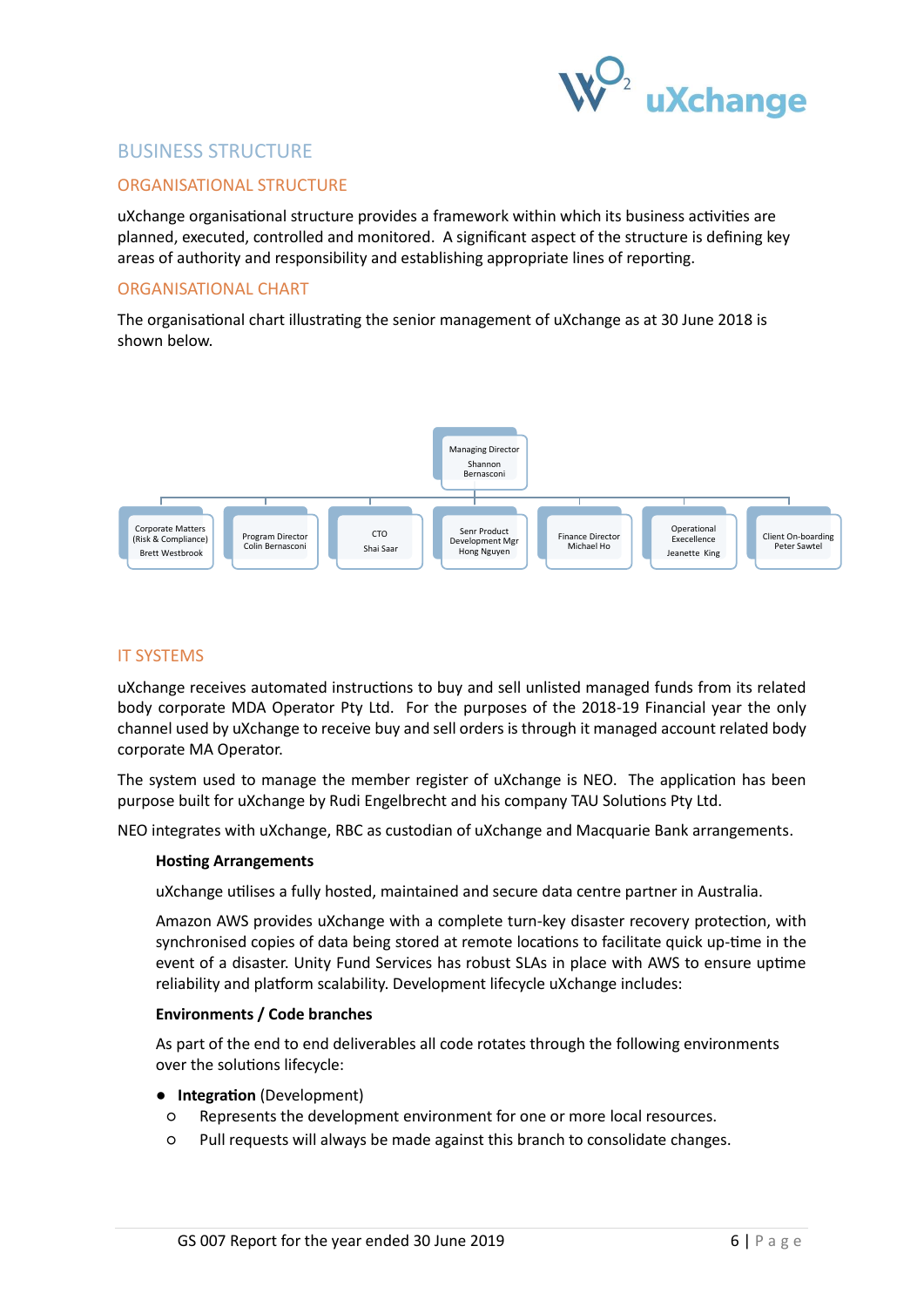

- Code reviews will occur on pull requests before merging takes place as an approval process.
- Development testing will occur off this branch in the development region.
- **User Acceptance Testing (UAT)**
- This is typically a cut of the code which contains all the features we'll be deploying to production on the next release.
- All bug fixes will be cherrypicked to this code base from the development branch.
- **Pre-Production** (Staging)
- Represents code that has been signed off in UAT and is ready for deployment to production. Final deployment procedures/tasks will be tested here.
- **Production / Release branch**
- Represents the production environment/s for all solutions.

#### **Methodologies**

**Scrum** is the chosen agile methodology for new features / projects over the conventional waterfall approach.

- Sprints are typically 2 weeks in length.
- Based on the team's velocity, tasks are chosen from the backlog for an upcoming sprint based on priority.
- Tasks are discussed with the team and assigned to developers.
- New features are developed against the development branch.
- When the development is completed, the code is branched to UAT for testing to begin.
- Any bug found in UAT during testing are fixed against the development branch and cherrypicked to the UAT branch.

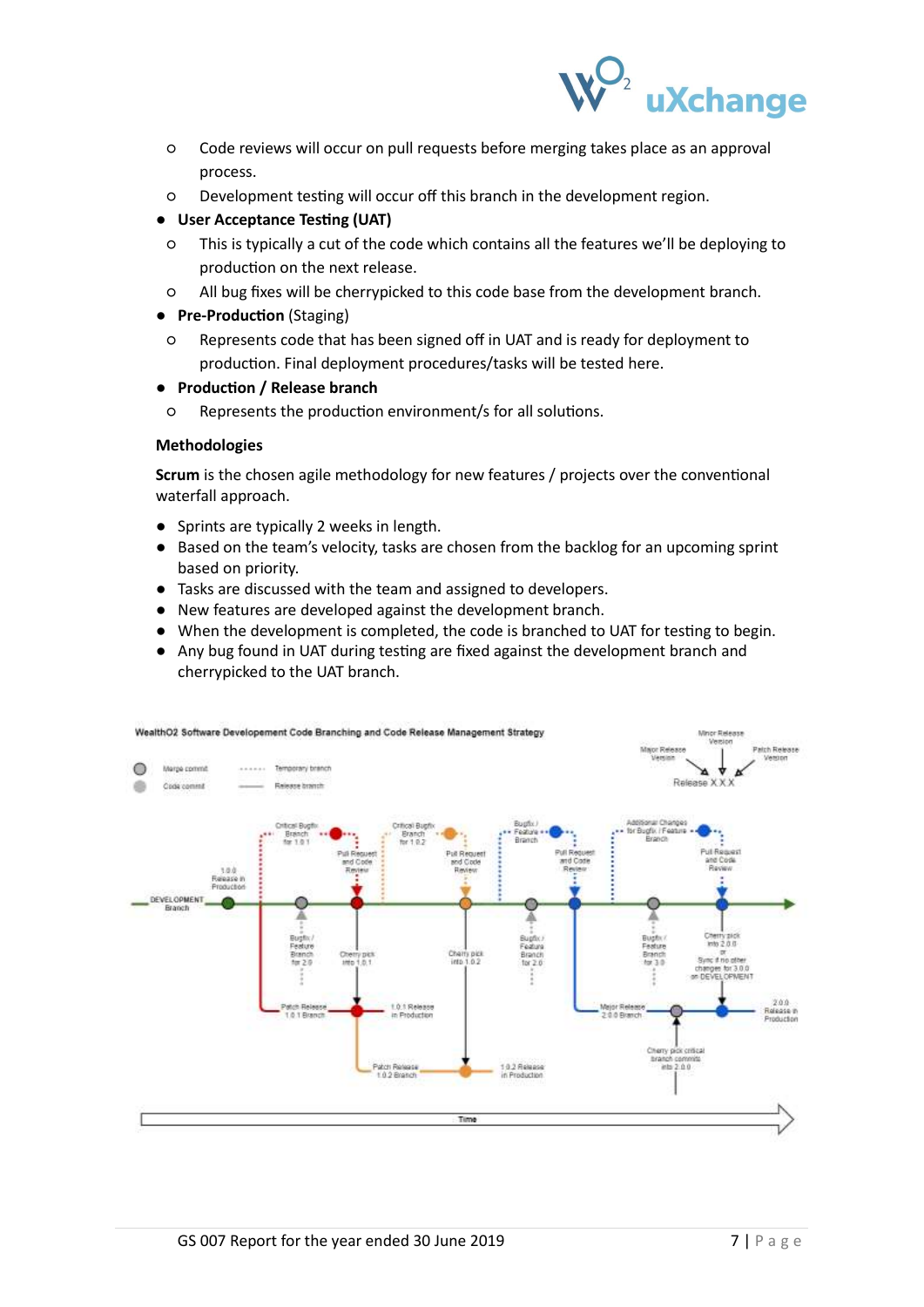

## <span id="page-7-0"></span>REPORT BY DIRECTORS ON INTERNAL CONTROLS

#### <span id="page-7-1"></span>ASSERTION BY UXCHANGE.

We are responsible for the accompanying description that has been prepared for clients who have used uXchange and their auditors who have a sufficient understanding to consider the description, along with other information including information about controls operated by clients themselves, when assessing the risks of material misstatements of clients' financial reports/statements. uXchange Pty Ltd confirms that:

- (a) The accompanying description at pages 12 to 44 fairly presents the administration services undertaken by uXchange is maintaining the member registry system for uXchange throughout the period 1 July 2018 to 30 June 2019. The criteria used in making this assertion were that the accompanying description:
	- (i) Presents how the system was designed and implemented, including:
		- The types of services provided, including, as appropriate, classes of transactions processed.
		- The procedures, within both information technology and manual systems, by which those transactions were initiated, recorded, processed, corrected as necessary, and transferred to the reports prepared for clients.
		- The related accounting records, supporting information and specific accounts that were used to initiate, record, process and report transactions; this includes the correction of incorrect information and how information was transferred to the reports prepared for clients.
		- How the system dealt with significant events and conditions, other than transactions.
		- The process used to prepare reports for clients.
		- Relevant control objectives and controls designed to achieve those objectives, including the control objectives for uXchange provided in Guidance Statement 007 *Audit Implications of the Use of Service Organisations for Investment Management Services* except for F8 and F18 control objectives which have been amended or omitted for the reasons set out in the footnotes of Appendix A.
		- Controls that we assumed, in the design of the system, would be implemented by clients, and which, if necessary to achieve control objectives stated in the accompanying description, are identified in the description along with the specific control objectives that cannot be achieved by ourselves alone.
		- Other aspects of our control environment, risk assessment process, information system (including the related business processes) and communication, control activities and monitoring controls that were relevant to processing and reporting clients' transactions.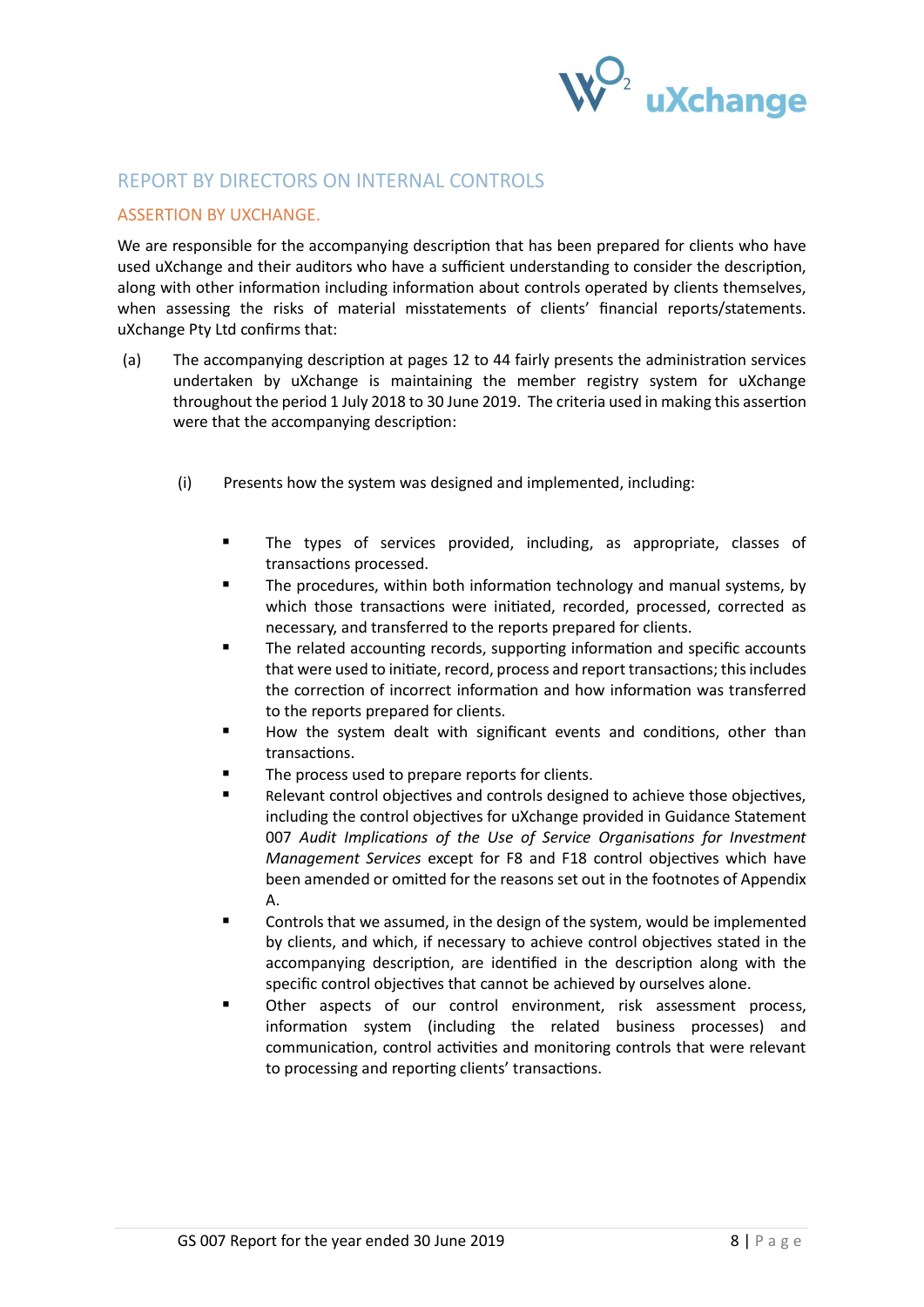

- (ii) Includes relevant details of changes to the system during the period 1 July 2018 to 30 June 2019.
- (iii) Does not omit or distort information relevant to the scope of the system being described, while acknowledging that the description is prepared to meet the common needs of a broad range of clients and their auditors and may not, therefore, include every aspect of the system that each individual client may consider important in its own particular environment.
- (b) The controls related to the control objectives stated in the accompanying description were suitably designed and operated effectively throughout the period 1 July 2018 to 30 June 2019. The criteria used in making this assertion were that:
	- (i) The risks that threatened achievement of the control objectives stated in the description were identified;
	- (ii) The identified controls would, if operated as described, provide reasonable assurance that those risks did not prevent the stated control objectives from being achieved; and
	- (iii) The controls were consistently applied as designed, including that manual controls were applied by individuals who have the appropriate competence and authority, throughout the period 1 July 2018 to 30 June 2019.

Signed by Colin Bernasconi on behalf of the directors of uXchange

Date: 10<sup>th</sup> September 2019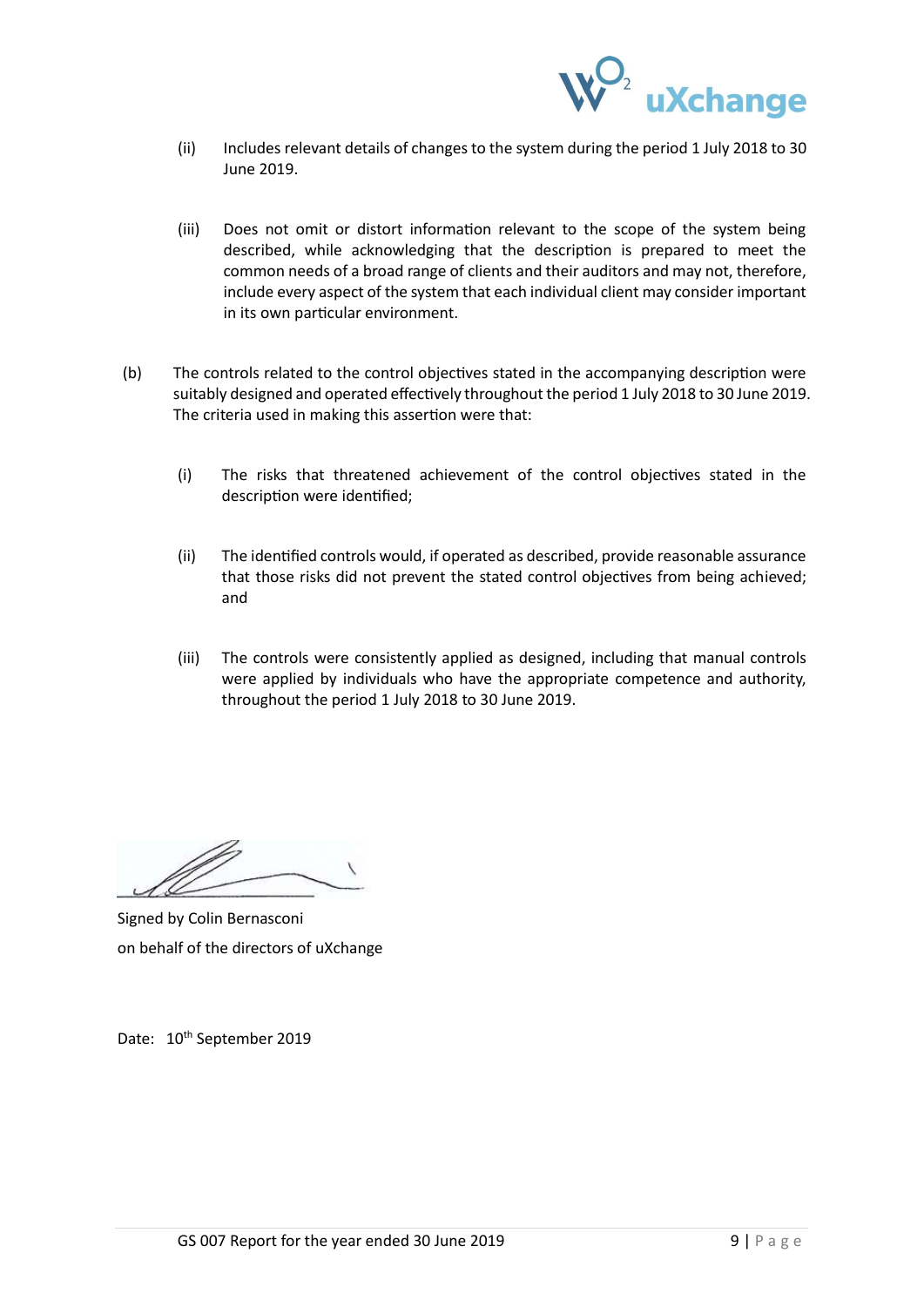

## <span id="page-9-0"></span>AUDIT OPINION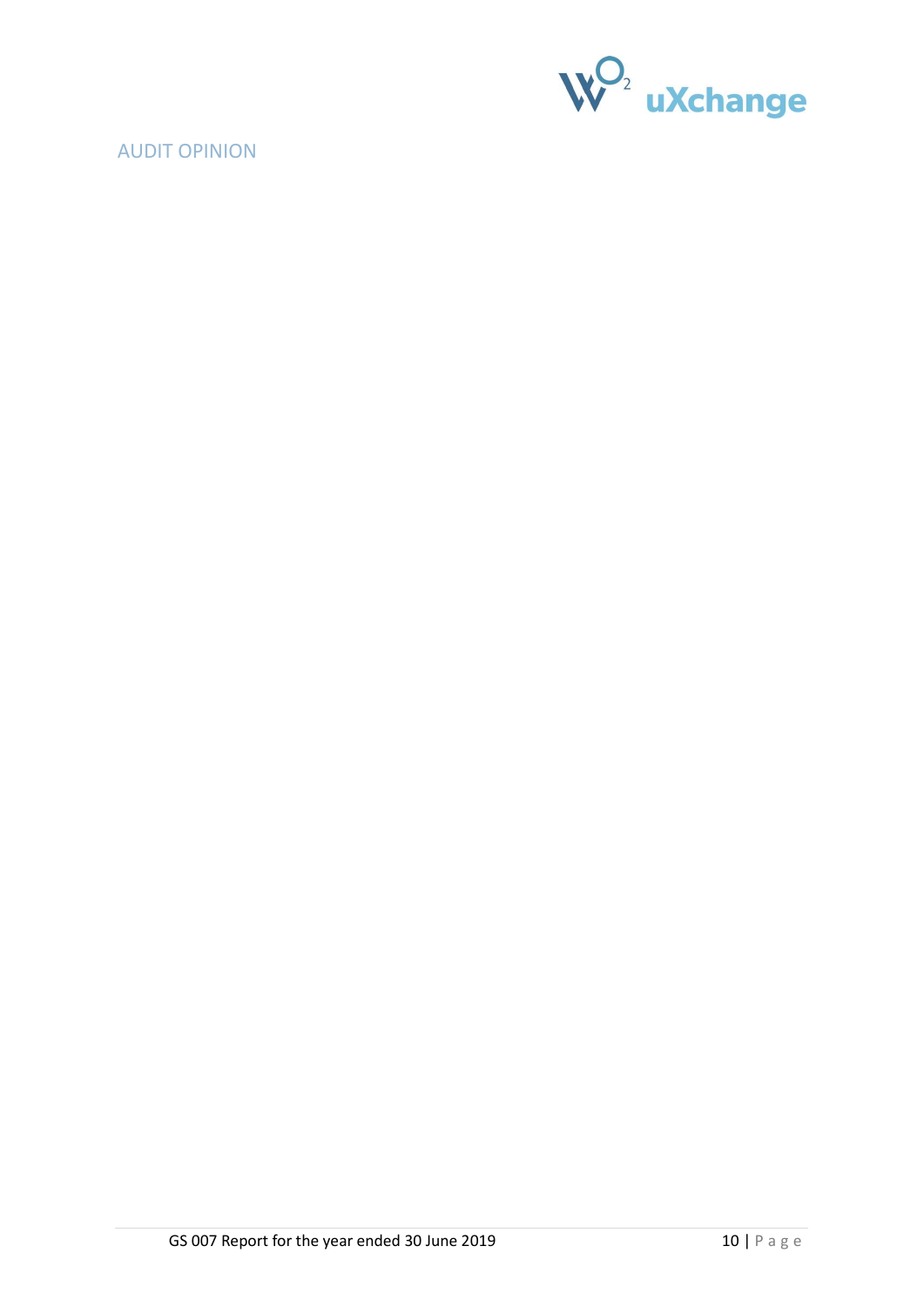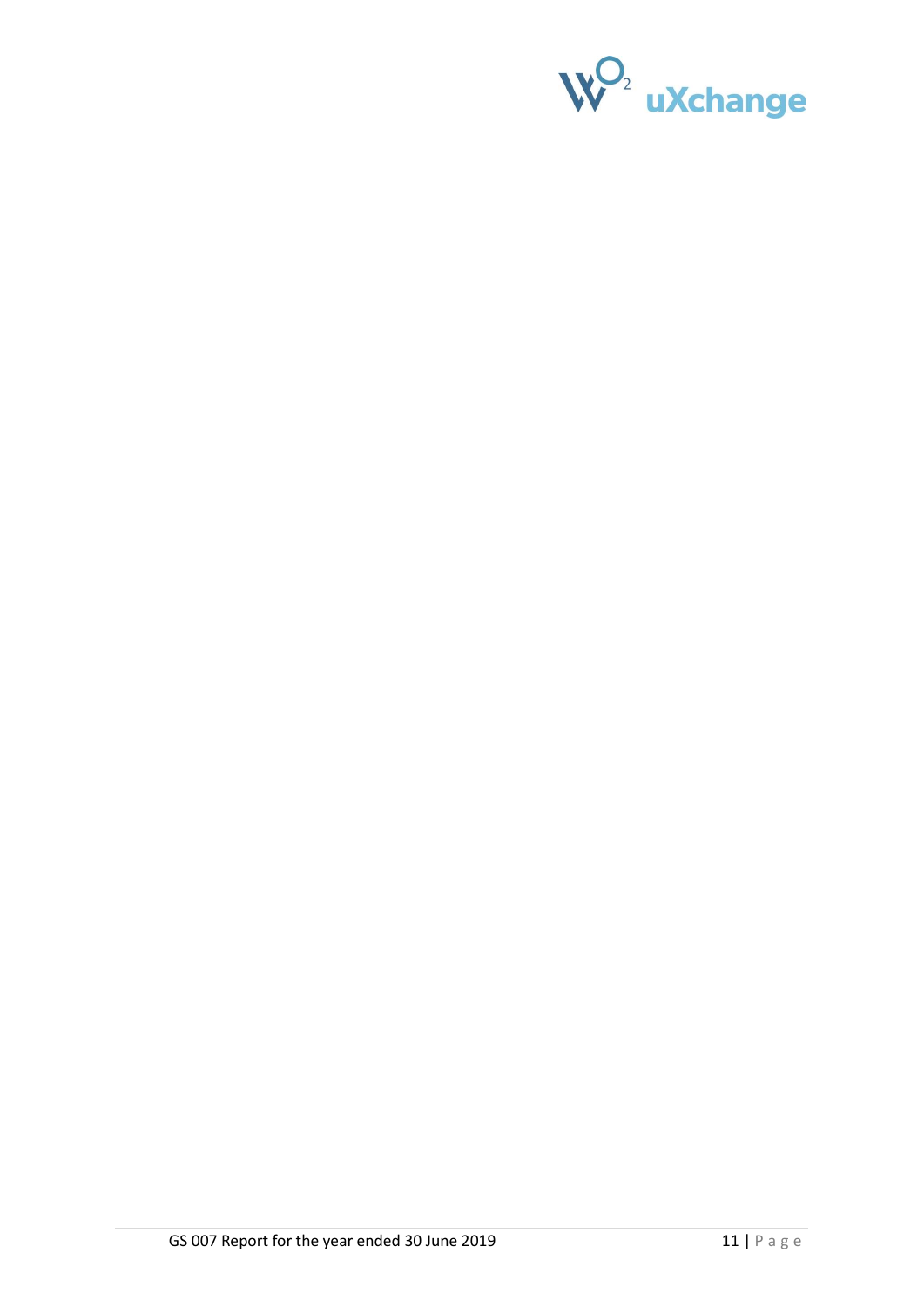

### GS 007 CONTROLS MATRIX

The following represents the Directors description of control objectives and controls over the Registry and related Information Technology, and the auditor's description of the nature, timing and extent of auditor testing of controls and deviations identified. All controls were in operation for the period from 1 July 2018 to 30 June 2019.

<span id="page-11-0"></span>

| Item <sub>1</sub>        | <b>Accepting clients</b>                                                                                                                                                                                                                                                                                                                                                                                                                                                                                                                                                                                                                                                                                                                                                                                                                                                                                  |
|--------------------------|-----------------------------------------------------------------------------------------------------------------------------------------------------------------------------------------------------------------------------------------------------------------------------------------------------------------------------------------------------------------------------------------------------------------------------------------------------------------------------------------------------------------------------------------------------------------------------------------------------------------------------------------------------------------------------------------------------------------------------------------------------------------------------------------------------------------------------------------------------------------------------------------------------------|
| <b>Control objective</b> | New accounts are set up completely and accurately in accordance with client agreements and / or offer<br>documents and any applicable regulations.                                                                                                                                                                                                                                                                                                                                                                                                                                                                                                                                                                                                                                                                                                                                                        |
| <b>Overview</b>          | New uXchange accounts are established electronically from the channel partner.<br>Validation of account information is undertaken by the channel partner through the Anti-Money Laundering<br>(AML) / Know Your Customer (KYC) process of the financial advisor and the establishment of the Cash<br>Management Account (CMA) for the client.<br>Account information is transmitted to uXchange to establish the account pending receipt of the signed<br>application.<br>The new account number is confirmed electronically with the channel partner.<br>The signed uXchange application form is returned via DocuSign through the intra-day polling process.<br>As part of application process the investor confirms they have received and read the uXchange PDS (supplied<br>by the Financial Advisor).<br>On receipt of the signed application form the account is opened and activated by uXchange. |
| GS 007 reference         | F <sub>1</sub> F <sub>2</sub> F <sub>3</sub>                                                                                                                                                                                                                                                                                                                                                                                                                                                                                                                                                                                                                                                                                                                                                                                                                                                              |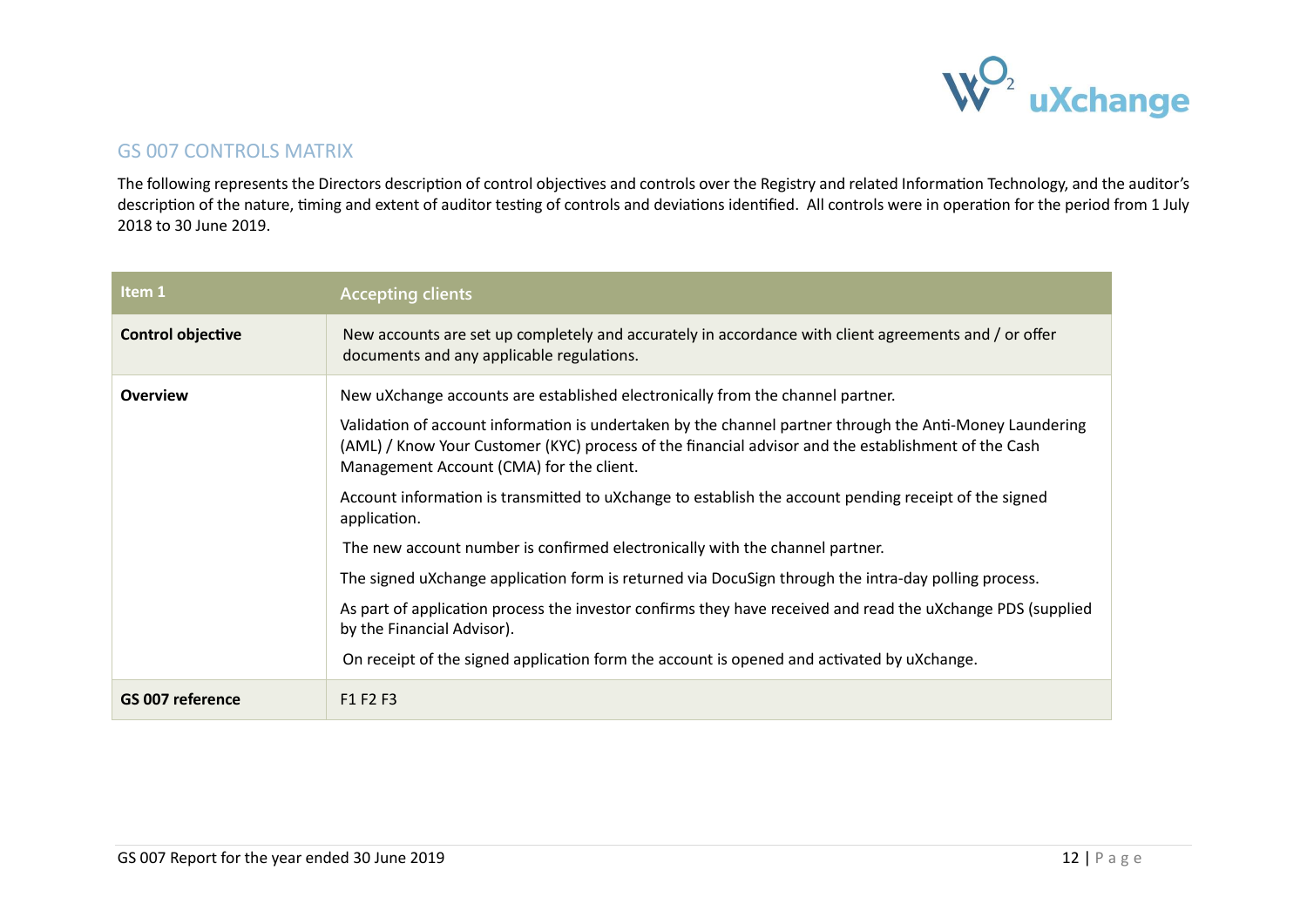

| Control |                                                                                                                                                           | <b>Test procedures</b>                                                                                                                                                   | <b>Result of Tests</b> |
|---------|-----------------------------------------------------------------------------------------------------------------------------------------------------------|--------------------------------------------------------------------------------------------------------------------------------------------------------------------------|------------------------|
|         | New uXchange accounts are only<br>established on receipt of request from<br>the channel partner who has conducted<br>the necessary AML/KYC investigation. | For a sample of 14 client accounts, inspected<br>client application documentation and<br>verified that it was consistent with the<br>information recorded in the system. | No exceptions noted.   |
| 2.      | Accounts are only activated once the<br>signed uXchange application form has<br>been received from the client.                                            | Refer to Item 1, Control 1.                                                                                                                                              | No exceptions noted.   |
| 3.      | Channel partner receives confirmation<br>that the investor's account has been<br>activated and is ready for transaction<br>activity.                      | Refer to Item 1, Control 1.                                                                                                                                              | No exceptions noted.   |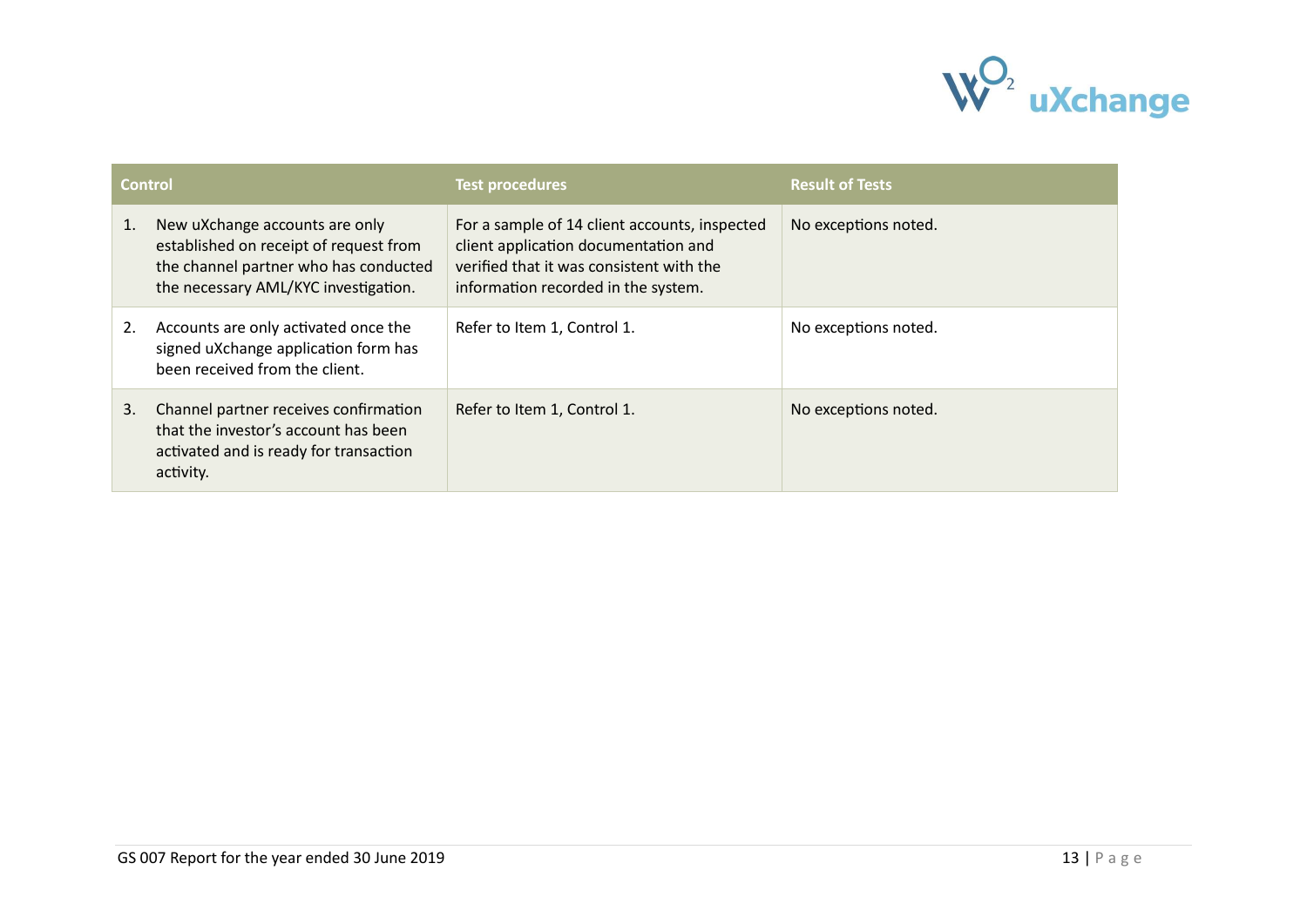

| Item 2                   | <b>Applications and Redemptions</b>                                                                                                                                                                                                                               |
|--------------------------|-------------------------------------------------------------------------------------------------------------------------------------------------------------------------------------------------------------------------------------------------------------------|
| <b>Control objective</b> | Unitholder applications, redemptions received are checked, sorted and distributed for processing in a<br>timely manner                                                                                                                                            |
| <b>Overview</b>          | All application and redemption instructions for uXchange are created by the channel partner (once<br>validated/approved) and submitted to uXchange electronically.                                                                                                |
|                          | Cash for application instructions are processed by uXchange from each investor linked CMA and credited to<br>the uXchange Application Account. The uXchange application account is cleared to the custodians OMNI<br>account daily via electronic funds transfer. |
|                          | Redemption proceeds processed by the custodian are transferred to the uXchange redemptions account and<br>cleared to each investor linked CMA once the cash is matched with the transaction file.                                                                 |
|                          | Contract notes are generated and emailed to investors once the custodian has confirmed units and uXchange<br>has verified the unit price.                                                                                                                         |
| GS 007 reference         | F4 F5 F6 F7                                                                                                                                                                                                                                                       |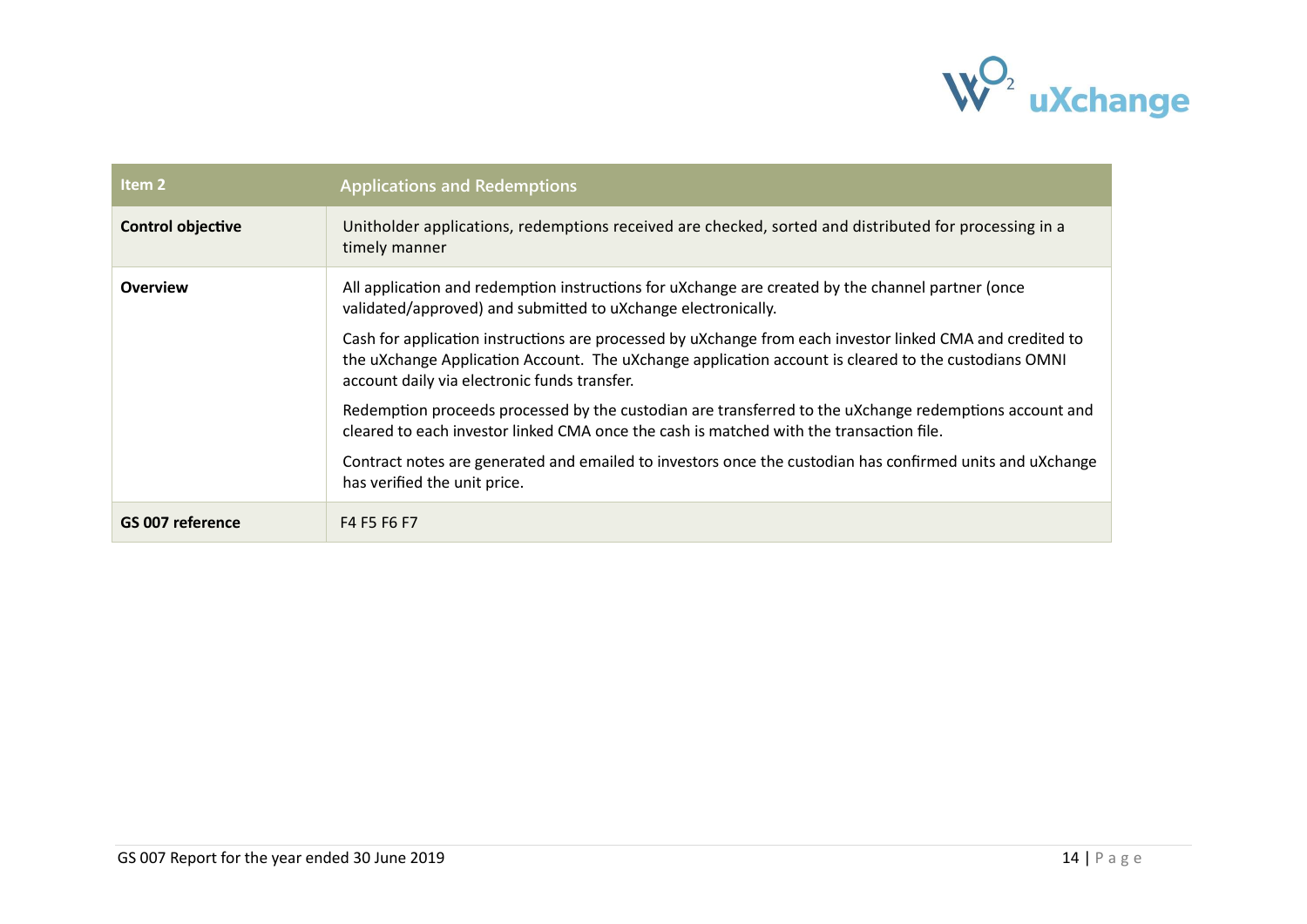

| <b>Control</b> |                                                                                                                                                                                                                                                                                                                        | <b>Test procedures</b>                                                                                                             | <b>Result of Tests</b> |
|----------------|------------------------------------------------------------------------------------------------------------------------------------------------------------------------------------------------------------------------------------------------------------------------------------------------------------------------|------------------------------------------------------------------------------------------------------------------------------------|------------------------|
| $\mathbf{1}$ . | Application and redemption<br>instructions for each Managed<br>Investment Scheme, for each investor,<br>received from the channel partner is<br>loaded into the unit registry system (i.e.<br>NEO) for processing the same business<br>day if received prior to the Custodian<br>cut off (11:00 am each business day). | For a sample of 14 client accounts, inspected<br>validation and approval instructions and<br>processing was operating as intended. | No exceptions noted.   |
| 2.             | CMA available cash for each investor is<br>vetted for applications to ensure<br>instructions can be funded. uXchange<br>will only process a Buy Order if there are<br>enough funds in the CMA.                                                                                                                         | Refer Item 2, Control 1.                                                                                                           | No exceptions noted.   |
|                | Validated application and redemption<br>instructions (orders) are consolidated by<br>managed fund by NEO.                                                                                                                                                                                                              |                                                                                                                                    |                        |
|                | Aggregated orders by managed fund are<br>batched and sent to the custodian by<br>the agreed cut off time each day (usually<br>$11:00$ am).                                                                                                                                                                             |                                                                                                                                    |                        |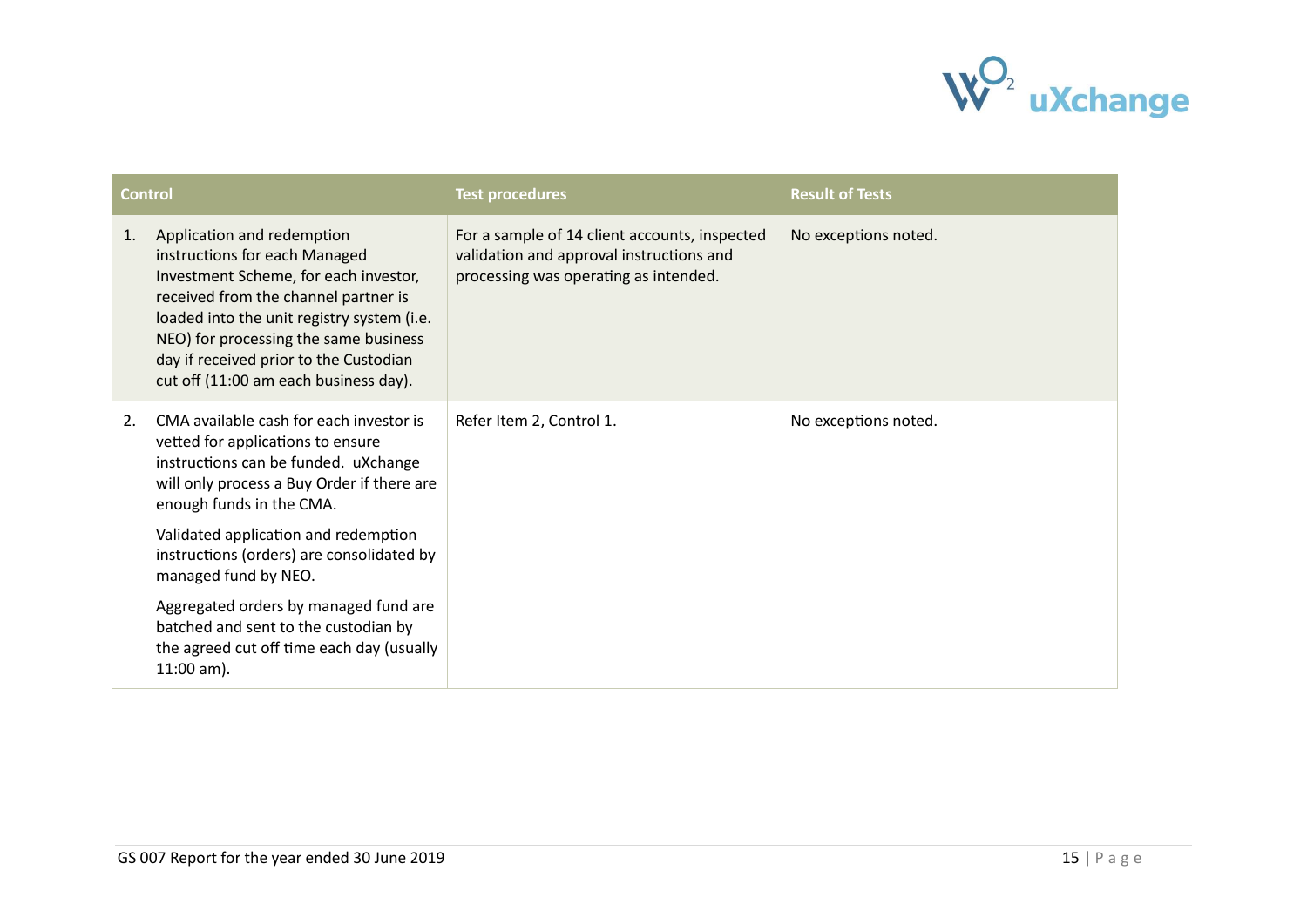

| <b>Control</b> |                                                                                                                                                                                                                                                                                                                                                                                               | <b>Test procedures</b>                                                                                                                                                                         | <b>Result of Tests</b> |
|----------------|-----------------------------------------------------------------------------------------------------------------------------------------------------------------------------------------------------------------------------------------------------------------------------------------------------------------------------------------------------------------------------------------------|------------------------------------------------------------------------------------------------------------------------------------------------------------------------------------------------|------------------------|
| 3.             | Orders sent to the Custodian are flagged<br>as pending until confirmation of the<br>units bought or sold are confirmed by<br>batch. Transaction price is validated<br>against a third-party source before the<br>trade is confirmed in the unit registry<br>system. NEO reconciles the units<br>received against the contract date and<br>the price received from Financial<br><b>Express</b> | Inspected a sample transaction evidencing<br>the transaction had been appropriately<br>recognized through the reconciliation of the<br>system data to the data feed provided by the<br>broker. | No exceptions noted.   |
| 4.             | Cash to cover application instructions<br>plus transaction fee disclosed in PDS is<br>collected from each investor's linked<br>Macquarie CMA and transferred RTGS to<br>the uXchange application account.<br>uXchange application account is<br>reconciled to the instruction file and<br>transferred to the custodian's cash<br>account each day.                                            | Refer to Item 2, Control 3.                                                                                                                                                                    | No exceptions noted.   |
| 5.             | Cash amounts credited to the uXchange<br>redemptions control account are<br>reconciled to investor instructions and<br>transferred (less the transaction fee)<br>RTGS to each investor linked Macquarie<br>CMA.                                                                                                                                                                               | Refer to Item 2, Control 3.                                                                                                                                                                    | No exceptions noted.   |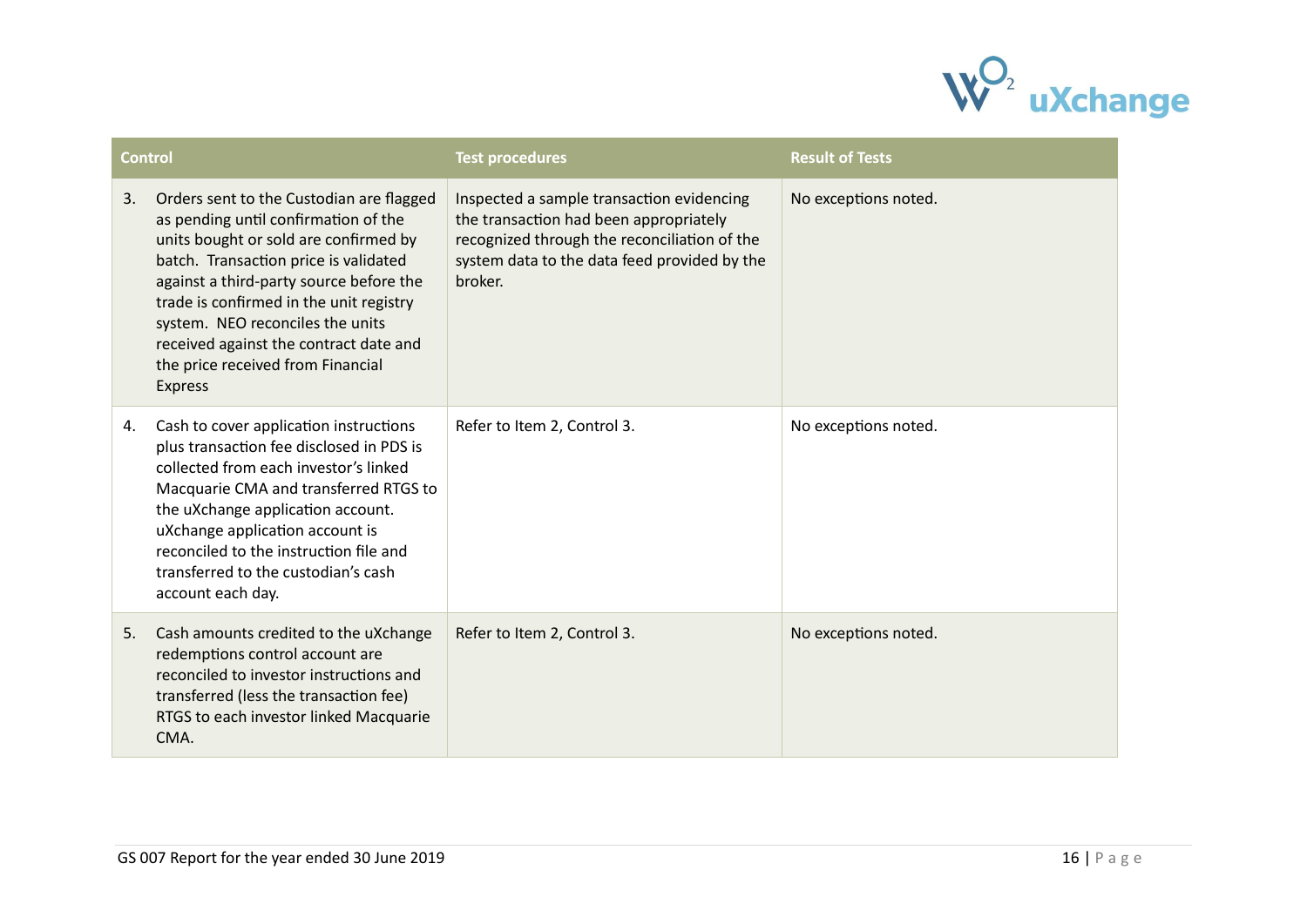

| Control |                                                                                                                                                             | <b>Test procedures</b>                                                                                                         | <b>Result of Tests</b> |
|---------|-------------------------------------------------------------------------------------------------------------------------------------------------------------|--------------------------------------------------------------------------------------------------------------------------------|------------------------|
| 6.      | Custodian confirms all transaction<br>details of applications and redemptions<br>processed. uXchange undertakes a daily<br>reconciliation of confirmations. | Inspected a sample transaction evidencing<br>the custodian confirmations were obtained<br>and reconciled.                      | No exceptions noted.   |
|         | A contract note is automatically issued<br>to channel partner, emailed to client and<br>saved to the client record.                                         | Inspected a sample transaction evidencing<br>contract notes were emailed to the investor<br>and attached to the client record. | No exceptions noted.   |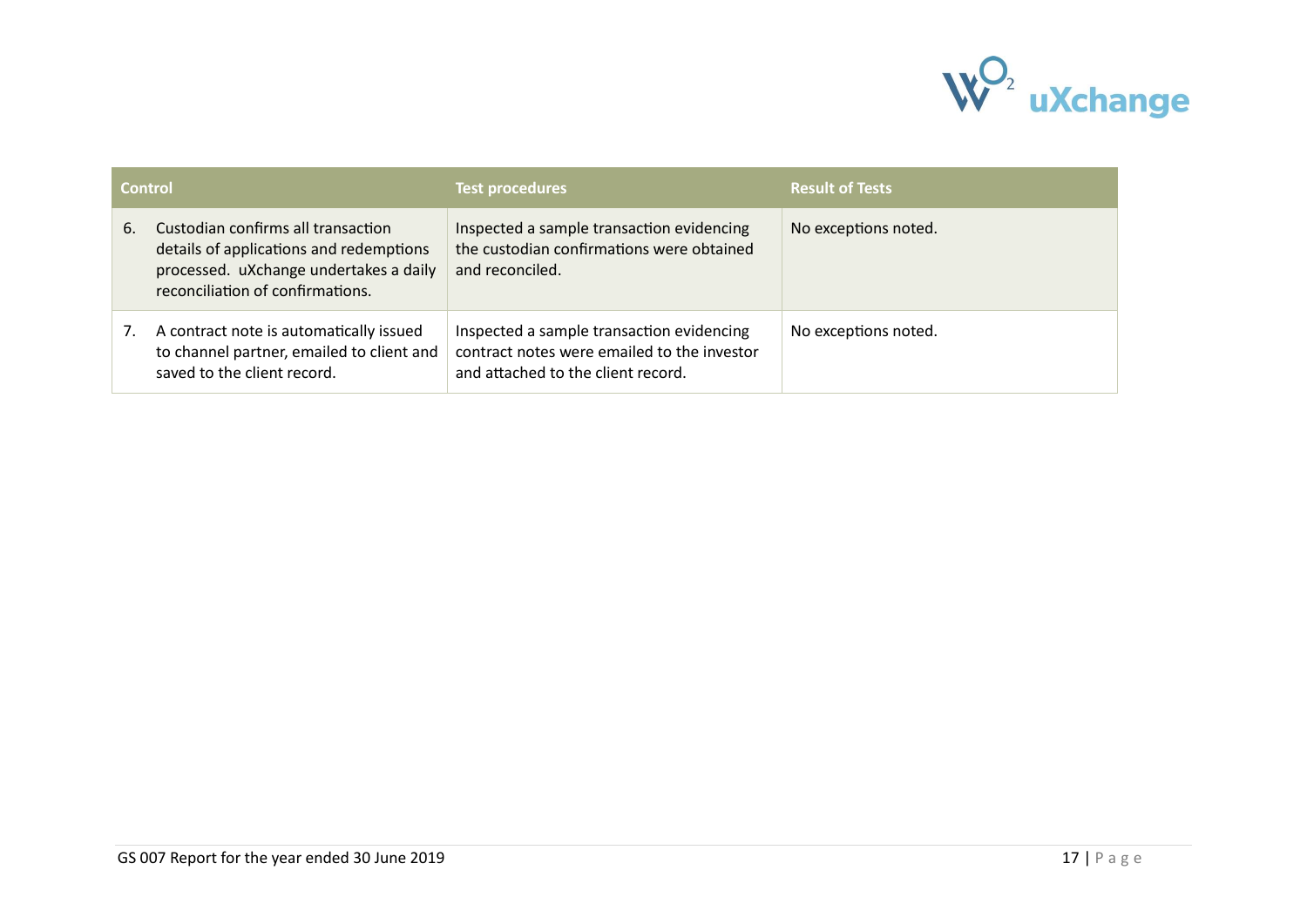

| Item <sub>3</sub>        | <b>Distributions</b>                                                                                                                                                                                                                                        |  |
|--------------------------|-------------------------------------------------------------------------------------------------------------------------------------------------------------------------------------------------------------------------------------------------------------|--|
| <b>Control objective</b> | Distribution payments and reinvestments are complete, calculated in accordance with the<br>authorised distribution and processed in a timely manner.                                                                                                        |  |
| Overview                 | Custodian (as registered unit holder with each issuer) reconciles distribution payments and reinvestment and:<br>a) Prepares distribution transaction file and sends to uXchange; and<br>b) Remits cash payments to the uXchange distribution bank account. |  |
| GS 007 reference         | F9                                                                                                                                                                                                                                                          |  |

| Control                                                                                                                                                                                                                                                                                      | <b>Test procedures</b>                                                                                       | <b>Result of Tests</b> |
|----------------------------------------------------------------------------------------------------------------------------------------------------------------------------------------------------------------------------------------------------------------------------------------------|--------------------------------------------------------------------------------------------------------------|------------------------|
| 1. uXchange receives and loads<br>distribution transaction file. The<br>transactions are reconciled to cash<br>receipts processed by the Custodian and<br>disaggregated to underlying investor<br>accounts and cash distribution amounts<br>paid to each investor's linked Macquarie<br>CMA. | Inspected a sample transaction evidencing<br>the transaction had been loaded,<br>categorized and reconciled. | No exceptions noted.   |
| Reinvestment transactions are<br>disaggregated to underlying investor<br>accounts and reconciled against<br>reported holding by the custodian.                                                                                                                                               | Refer to Item 3, Control 1.                                                                                  | No exceptions noted.   |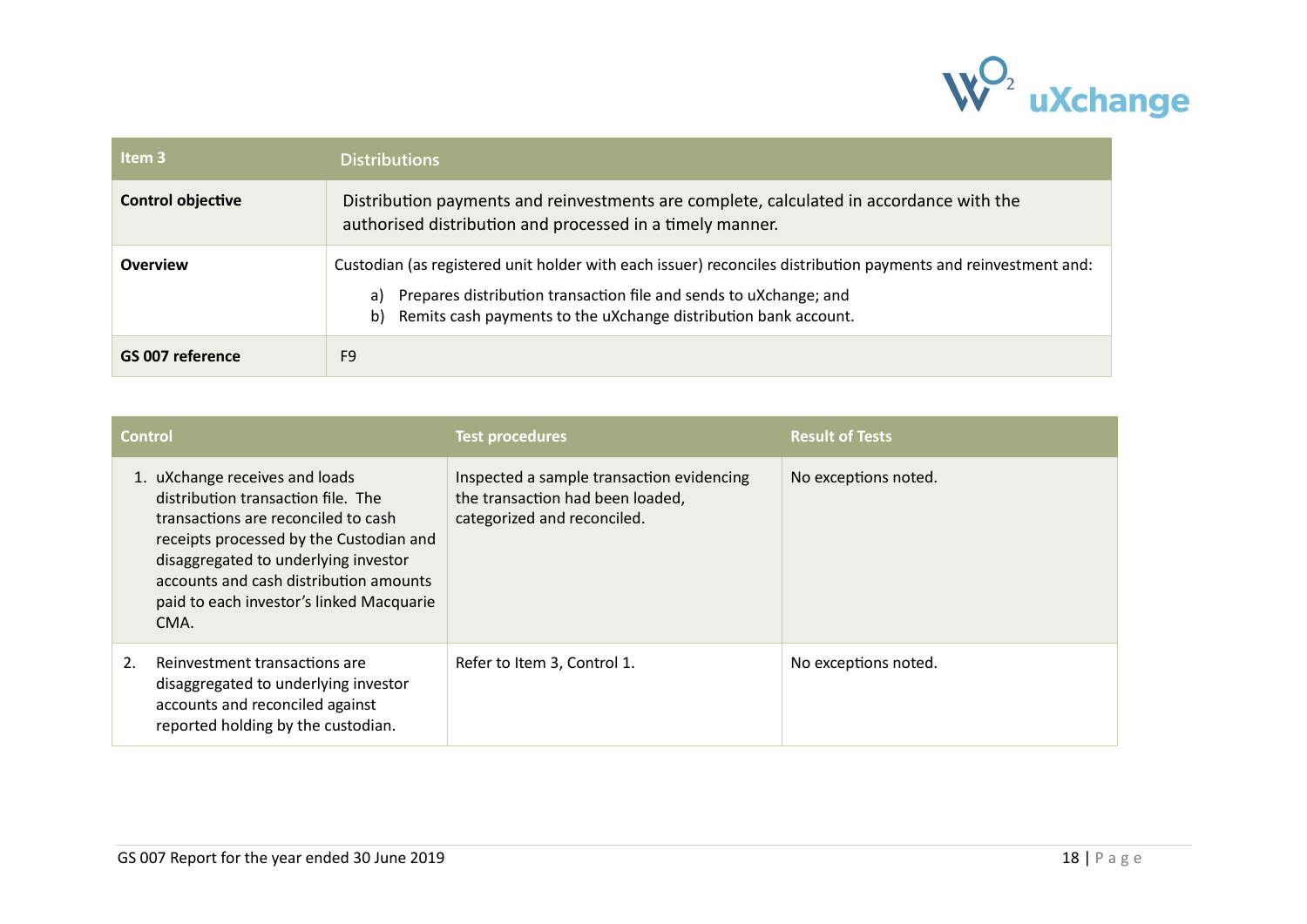

| Item 4                   | <b>Member Account Administration</b>                                                                                                                                                                                                                                                                                                                   |
|--------------------------|--------------------------------------------------------------------------------------------------------------------------------------------------------------------------------------------------------------------------------------------------------------------------------------------------------------------------------------------------------|
| <b>Control objective</b> | Accounts are administered in accordance with client agreements.<br>Changes to non-monetary unitholder data (for example, address changes and changes in allocation<br>instructions) are authorised and correctly recorded in a timely basis.                                                                                                           |
| <b>Overview</b>          | uXchange is an IDPS-like scheme that is required to operate in accordance with its Product Disclosure<br>Statement (PDS). Investors sign an application which requires the authorised signatory of the entity joining<br>uXchange to attest that they have sighted and read the PDS.<br>The application and PDS forms the basis of a client agreement. |
| GS 007 reference         | F <sub>10</sub>                                                                                                                                                                                                                                                                                                                                        |

| <b>Control</b> |                                                                                      | <b>Test procedures</b>                                                                                                                    | <b>Result of Tests</b> |
|----------------|--------------------------------------------------------------------------------------|-------------------------------------------------------------------------------------------------------------------------------------------|------------------------|
|                | Fees to Investors are processed in<br>accordance with those disclosed in the<br>PDS. | By re-performance, confirmed on a sample<br>basis fees were correctly calculated by the<br>system in accordance with the PDS<br>document. | No exceptions noted.   |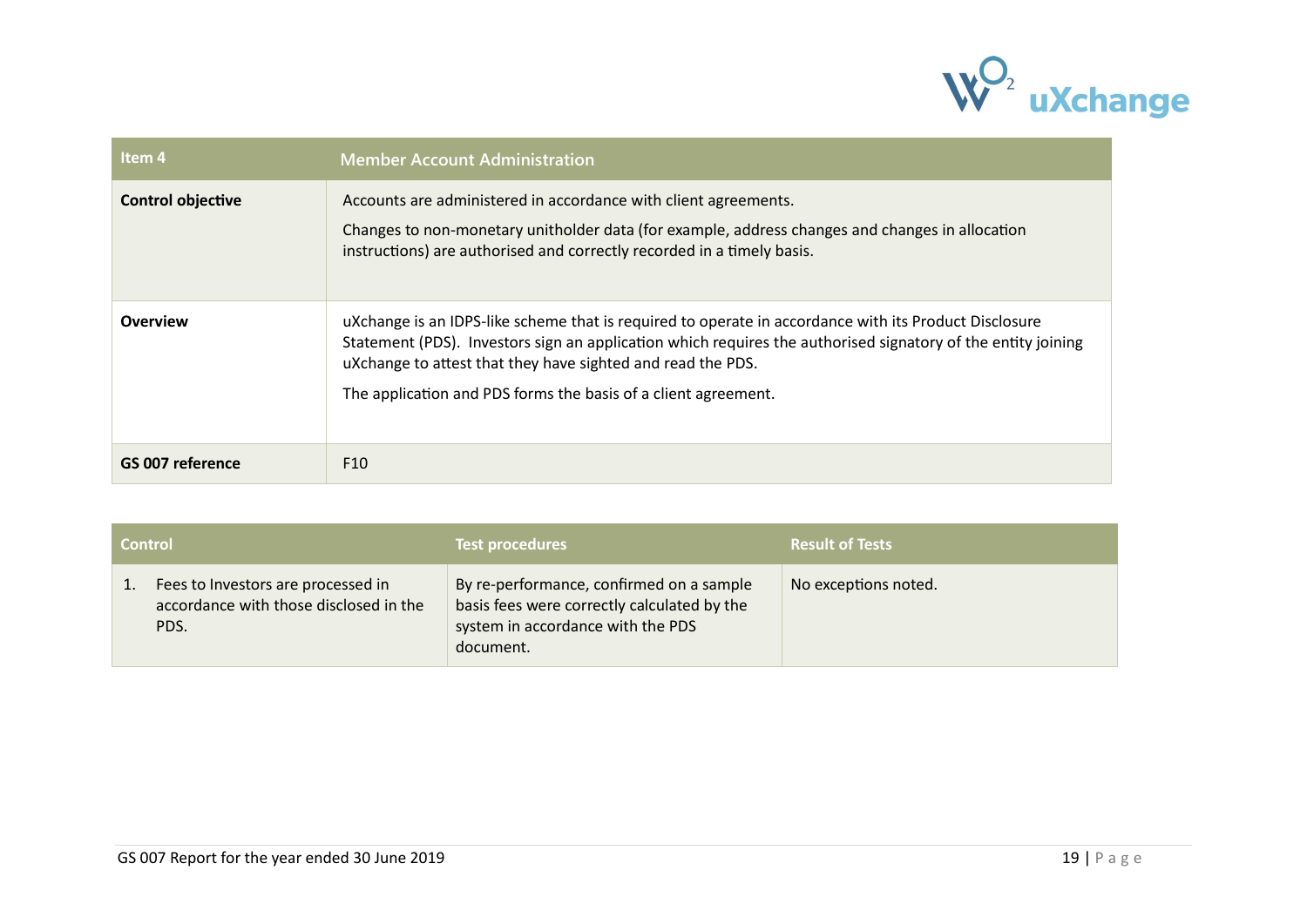

| Item 5                   | <b>Unit Registry</b>                                                                                                                                                                                          |
|--------------------------|---------------------------------------------------------------------------------------------------------------------------------------------------------------------------------------------------------------|
| <b>Control objective</b> | Registrar records accurately reflect shares, units and cash held by third parties.<br>Unit activity is recorded completely, accurately and positions are regularly reconciled.                                |
| <b>Overview</b>          | Investor holding in each fund maintained by NEO is reconciled regularly to the records maintained by the<br>custodian.<br>Cash clearing accounts held by uXchange are reconciled and cleared at least weekly. |
| GS 007 reference         | F12 F13 F14 F15                                                                                                                                                                                               |

| <b>Control</b> |                                                                                                                                                                                                                                                                                                                                                                    | <b>Test procedures</b>                                                                                              | <b>Result of Tests</b> |
|----------------|--------------------------------------------------------------------------------------------------------------------------------------------------------------------------------------------------------------------------------------------------------------------------------------------------------------------------------------------------------------------|---------------------------------------------------------------------------------------------------------------------|------------------------|
| 1.             | Daily investor transactions are batched<br>and reconciled to aggregated<br>transactions held by the custodian.<br>Daily and monthly holding<br>reconciliations are undertaken by the<br>uXchange administrator. Reconciliation<br>differences between NEO and custody<br>records are promptly resolved. Cash<br>clearing accounts reconciled and cleared<br>daily. | Inspected a sample transaction, evidencing<br>the reconciliation process                                            | No exceptions noted.   |
|                | Unit certificates are issued to the<br>registered holder and advisor<br>electronically.                                                                                                                                                                                                                                                                            | Inspected a sample transaction, evidencing<br>the correct unit certificate was issued to the<br>holder and advisor. | No exceptions noted.   |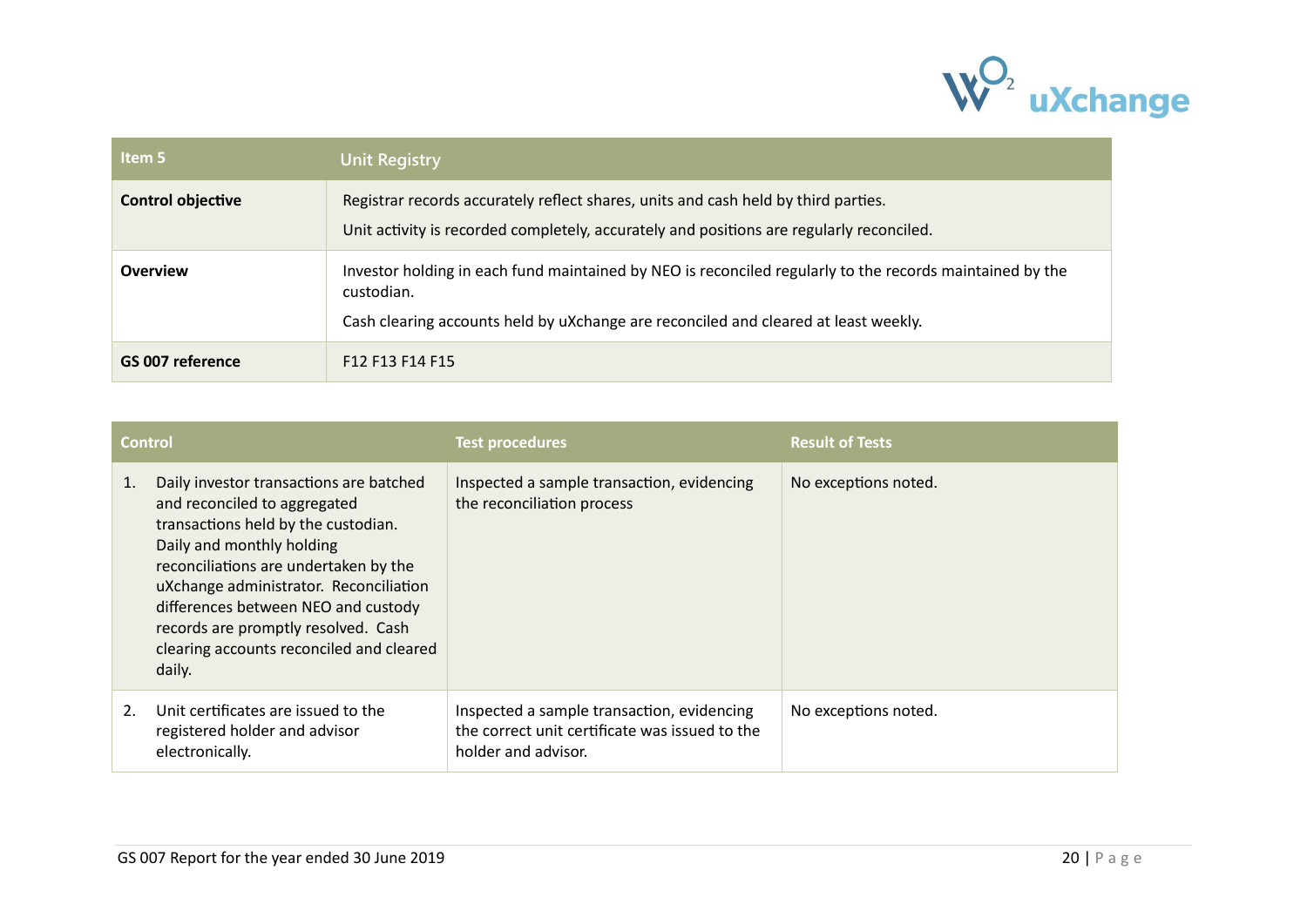

| Control |                                                                                                                                                                                                        | <b>Test procedures</b>                                                                                           | <b>Result of Tests</b> |
|---------|--------------------------------------------------------------------------------------------------------------------------------------------------------------------------------------------------------|------------------------------------------------------------------------------------------------------------------|------------------------|
| 3.      | Investor accounts are reconciled to the<br>custodian records at least monthly.                                                                                                                         | Refer to Item 5, Control 1.                                                                                      | No exceptions noted.   |
| 4.      | All transactions are validated for<br>consistency with unit prices provided by<br>an external data provider and checked<br>within tolerance.                                                           | Refer to Item 5, Control 1.                                                                                      | No exceptions noted.   |
| 5.      | Expected dividend payments are<br>accrued in uXchange and by the channel<br>partner from information provided by an<br>external data provider. Actual receipts<br>are reconciled against the accruals. | For a sample dividend payment, inspected<br>the distribution had been accrued within the<br>expected time frame. | No exceptions noted.   |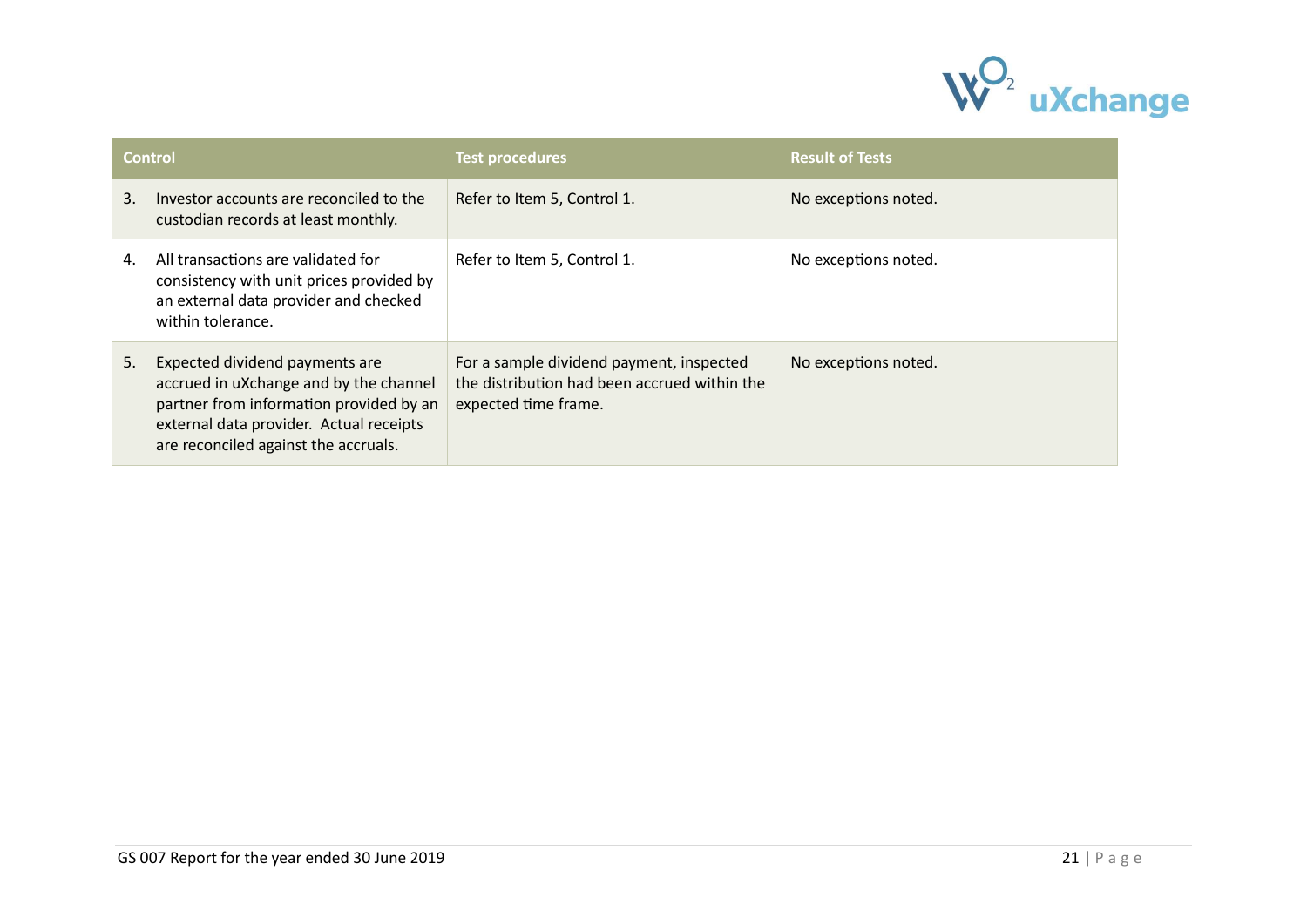

| Item 6                   | Service Providers                                                                                                                                                                                                                                                                                                                       |
|--------------------------|-----------------------------------------------------------------------------------------------------------------------------------------------------------------------------------------------------------------------------------------------------------------------------------------------------------------------------------------|
| <b>Control objective</b> | Appointments of subservice organisations, including those providing registry services, are<br>approved, subservice organisations are properly managed, and their activities are adequately<br>monitored on a timely basis.                                                                                                              |
| <b>Overview</b>          | NEO is a subservice organisation to uXchange, and its performance is monitored every day. The records of<br>Neo and uXchange are reconciled daily to ensure both systems reflect the same and correct holdings. There<br>are contractual agreements and service levels on place to ensure the relationship is monitored and<br>managed. |
| GS 007 reference         | F <sub>16</sub>                                                                                                                                                                                                                                                                                                                         |

| Control                                                                                                                             | <b>Test procedures</b>                                                                                                                                                 | <b>Result of Tests</b> |
|-------------------------------------------------------------------------------------------------------------------------------------|------------------------------------------------------------------------------------------------------------------------------------------------------------------------|------------------------|
| Third party service agreements are<br>1.<br>reviewed and approved by senior<br>management to ensure alignment to<br>business needs. | Inspected a sample of signed contracts<br>between uXchange and its third-party<br>service organizations verifying the<br>agreement was signed by senior<br>management. | No exceptions noted.   |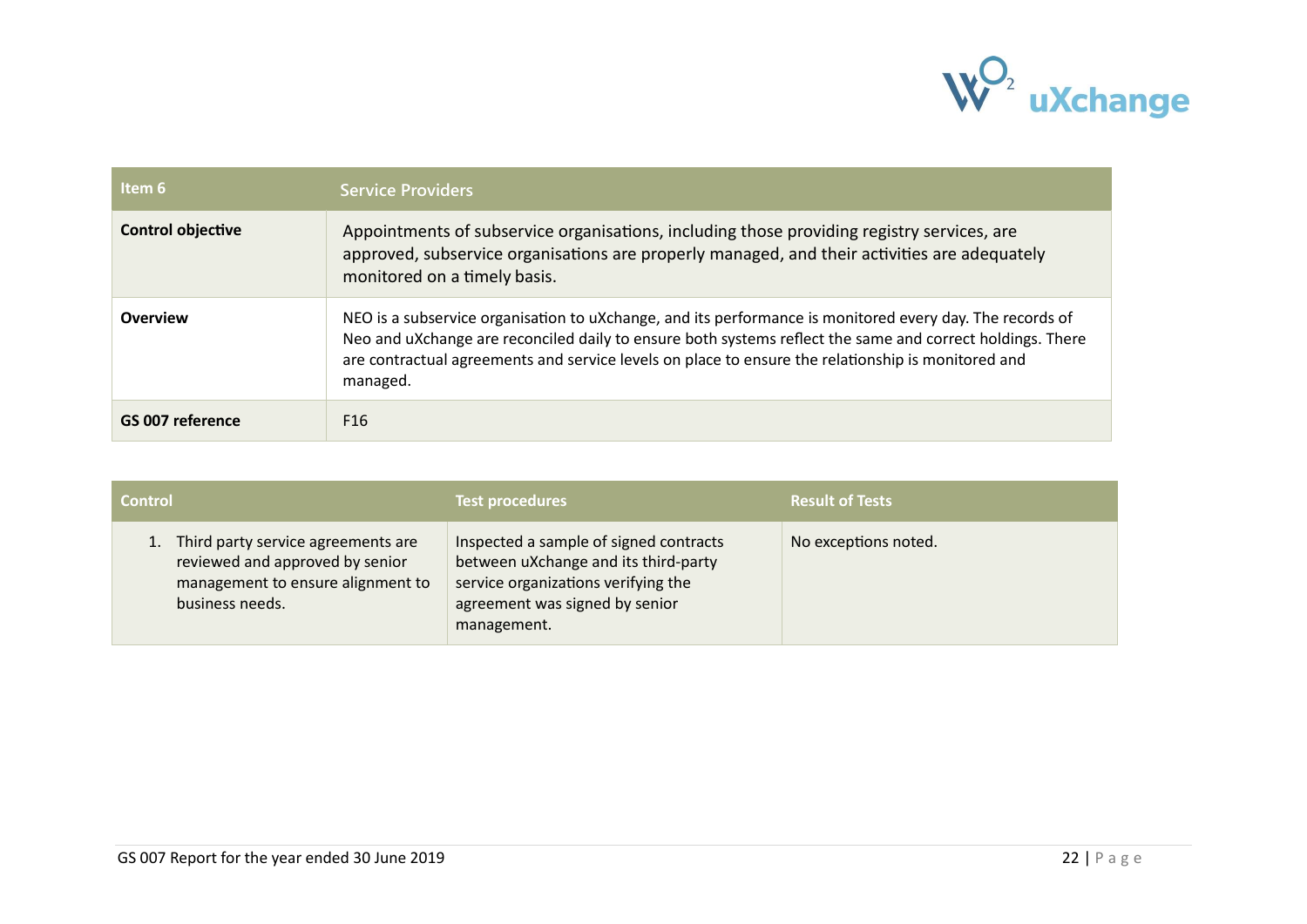

| Item <sub>7</sub>        | <b>Client Reporting</b>                                                                                                             |
|--------------------------|-------------------------------------------------------------------------------------------------------------------------------------|
| <b>Control objective</b> | Client reporting is complete, accurate and processed within required timescales                                                     |
| <b>Overview</b>          | uXchange as an IDPS-like scheme is required to report to Investors each quarter.<br>uXchange also has annual reporting obligations. |
| GS 007 reference         | F <sub>17</sub>                                                                                                                     |

| <b>Control</b>                                                                                                                                                           | <b>Test procedures</b>                                                                                    | <b>Result of Tests</b> |
|--------------------------------------------------------------------------------------------------------------------------------------------------------------------------|-----------------------------------------------------------------------------------------------------------|------------------------|
| Quarterly reports prepared in<br>accordance with the Class Order<br>covering IDPS-like schemes are<br>provided to Investors within one<br>month of each quarter.         | For a sample of 14 client accounts, inspected<br>the quarterly reports issued to investors.               | No exceptions noted.   |
| Annual reports prepared in<br>accordance with the Class order<br>covering IDPS-like schemes are<br>provided to investors by the 30 <sup>th</sup><br>September each year. | For a sample of 14 client accounts, inspected<br>the September 2018 annual report issued to<br>investors. | No exceptions noted.   |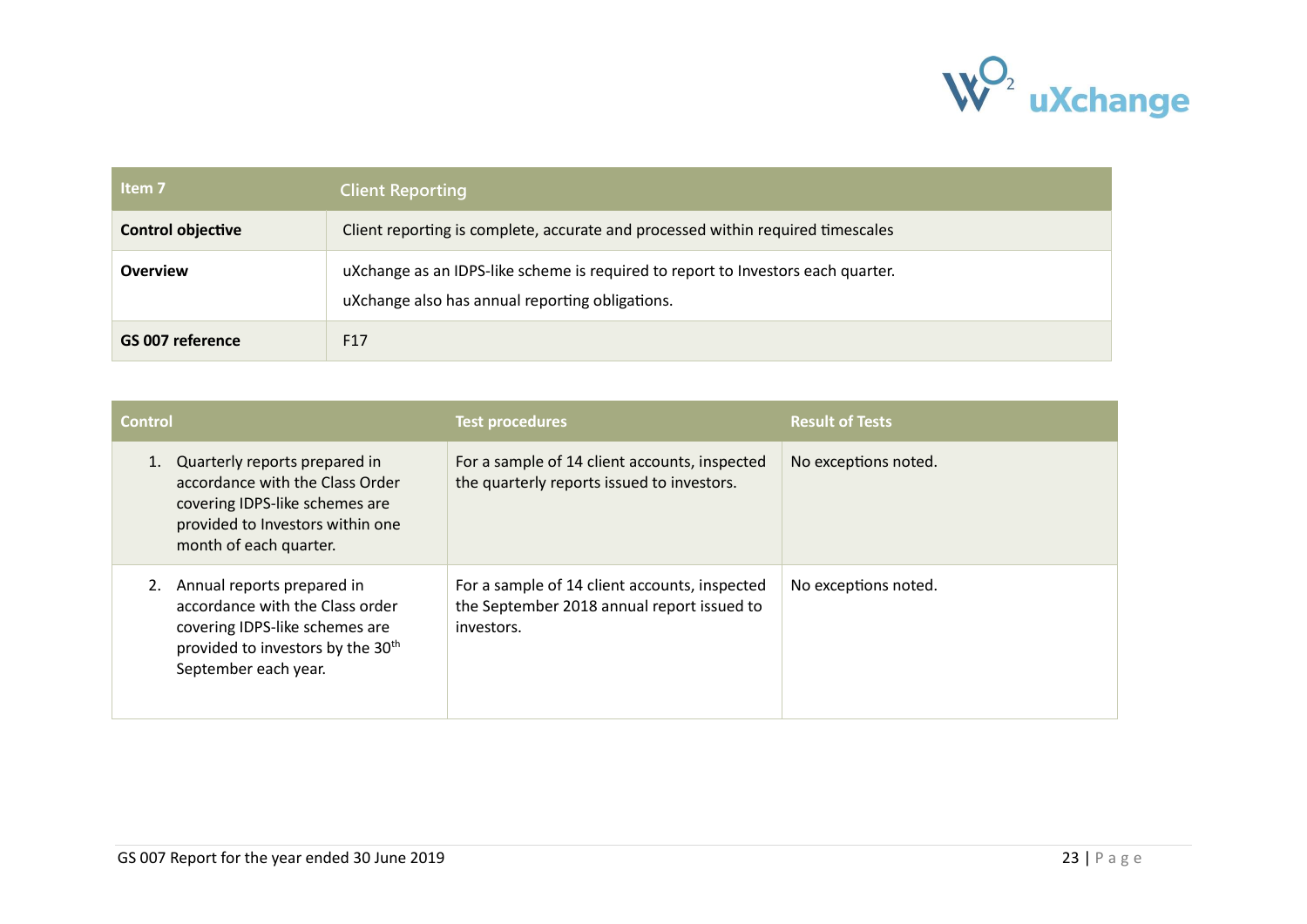

| Item 8                   | <b>Information Technology - System Access</b>                                                                                                                                                                                                                                                                                                                                                                                                                                                                                                                              |
|--------------------------|----------------------------------------------------------------------------------------------------------------------------------------------------------------------------------------------------------------------------------------------------------------------------------------------------------------------------------------------------------------------------------------------------------------------------------------------------------------------------------------------------------------------------------------------------------------------------|
| <b>Control objective</b> | Only authorised persons are granted access to WealthO2 systems. The access granted is based on their role<br>and responsibilities within the organisation the user works.                                                                                                                                                                                                                                                                                                                                                                                                  |
| <b>Overview</b>          | Physical access to computer networks, equipment, storage media and program documentation is restricted<br>to authorized individuals.<br>Logical access to computer systems, programs, master data, client data, transaction data and parameters,<br>including access by administrators to applications, databases, systems and networks, is restricted to<br>authorized individuals via information security tools and techniques.<br>Segregation of incompatible duties is defined, implemented and enforced by logical security controls in<br>accordance with job roles |
| GS 007 reference         | G1 G2 G3                                                                                                                                                                                                                                                                                                                                                                                                                                                                                                                                                                   |

| <b>Control</b> |                                                                     | <b>Test procedures</b>                                                                                                                                                                                                                                         | <b>Result of Tests</b> |
|----------------|---------------------------------------------------------------------|----------------------------------------------------------------------------------------------------------------------------------------------------------------------------------------------------------------------------------------------------------------|------------------------|
|                | Access to critical information<br>infrastructure is located on AWS. | Reviewed the AWS contract to confirm all<br>critical information including applications are<br>hosted on AWS provided infrastructure.<br>Inspected the AWS contract to verify that it<br>is valid for the review period $-$ July 01, 2018<br>to June 30, 2019. | No exceptions noted.   |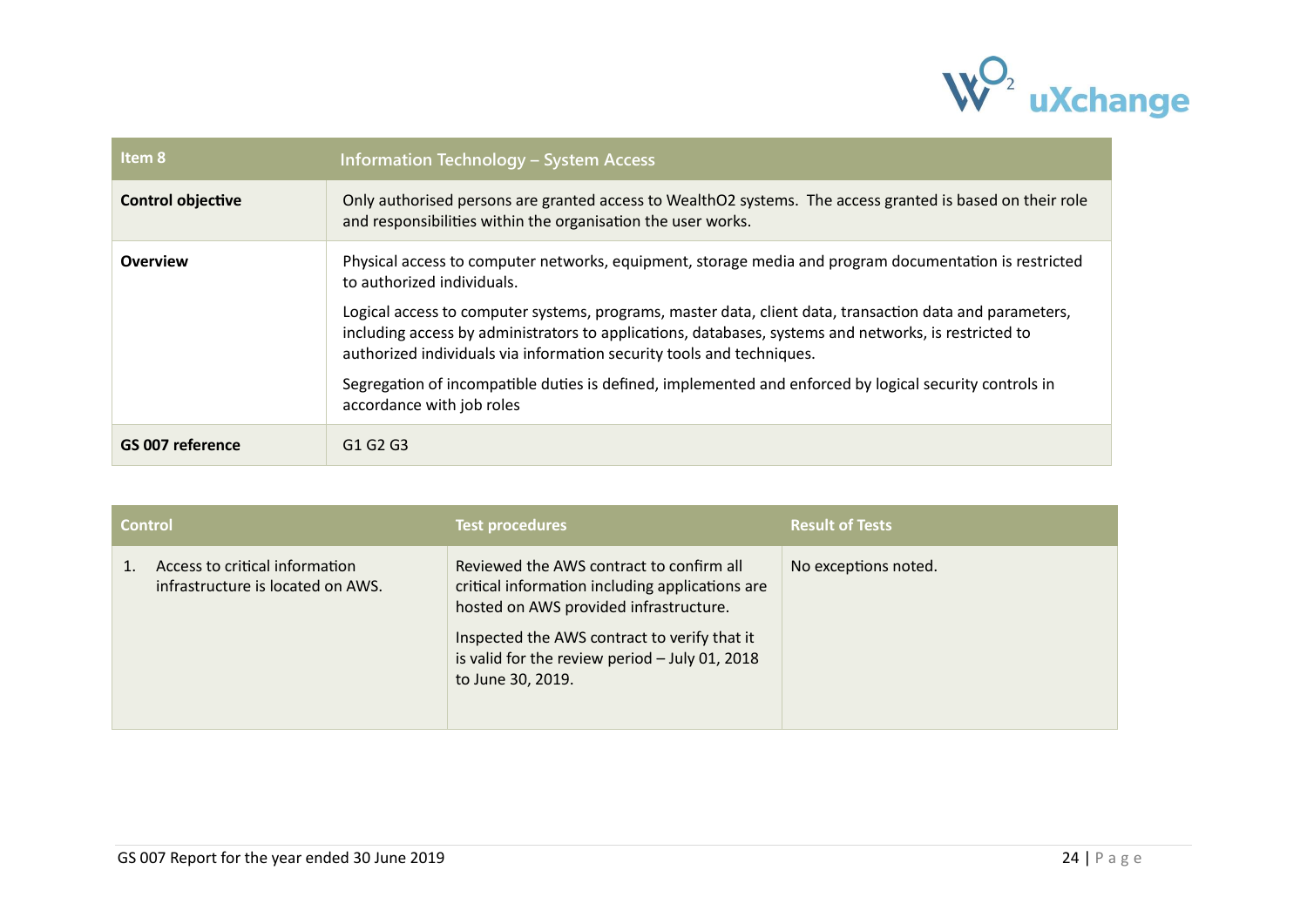

| <b>Control</b>                                                                                                                                                    | <b>Test procedures</b>                                                                                                                                                                                                                                                                                                                                                                                            | <b>Result of Tests</b> |
|-------------------------------------------------------------------------------------------------------------------------------------------------------------------|-------------------------------------------------------------------------------------------------------------------------------------------------------------------------------------------------------------------------------------------------------------------------------------------------------------------------------------------------------------------------------------------------------------------|------------------------|
|                                                                                                                                                                   | Interviewed CTO to confirm there are no<br>active servers located in the office and all<br>corporate infrastructure is on the cloud<br>managed by Microsoft Azure Active<br>Directory                                                                                                                                                                                                                             |                        |
| Core business computer systems reside<br>2.<br>on Amazon Web Services cloud<br>environment. No uXchange personnel<br>have physical access to this<br>environment. | Reviewed the contract between Amazon<br>Web Services (AWS) and WealthO2 to<br>determine whether it resides on Amazon<br>Web Services cloud environment.<br>Inspected the Amazon Web Services (AWS)<br>SOC 2 Type II report to confirm physical<br>access to the AWS provided cloud<br>environment is controlled and managed by<br>AWS and only provided to authorised<br>individuals at AWS for the audit period. | No exceptions noted.   |
| Backups are scheduled regularly and<br>3.<br>stored at remote high availability<br>locations.                                                                     | Reviewed the contract between Amazon<br>Web Services (AWS) and WealthO2 to<br>confirm backups are logically stored within<br>AWS S3 cloud environment. AWS Backup is a<br>fully managed backup service that makes it<br>easy to centralize and automate the back up<br>of data across AWS services in the cloud as<br>well as on premises using the AWS Storage<br>Gateway.                                       | No exceptions noted.   |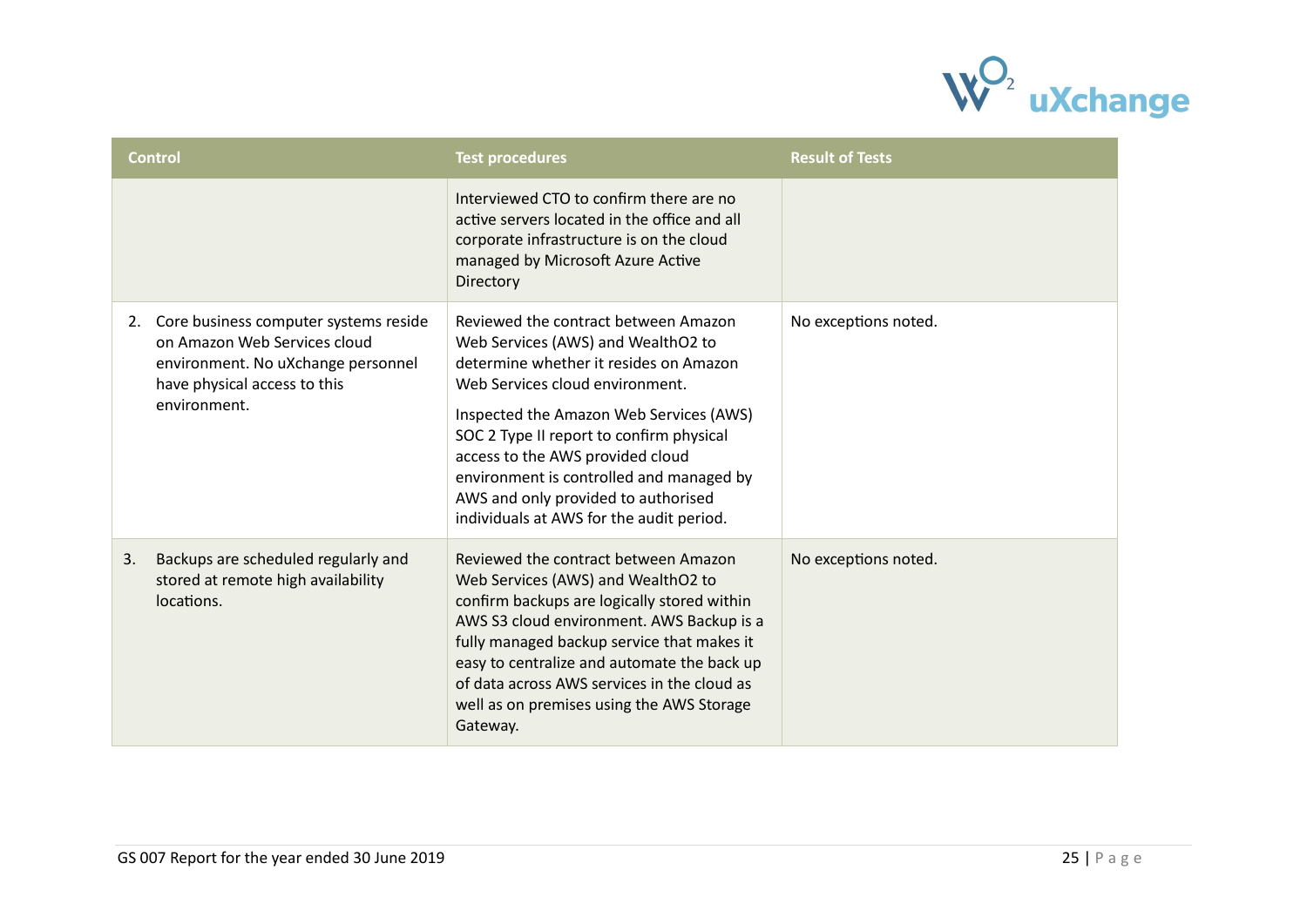

|    | <b>Control</b>                                                                                    | <b>Test procedures</b>                                                                                                                                                                                                                                                                                    | <b>Result of Tests</b> |
|----|---------------------------------------------------------------------------------------------------|-----------------------------------------------------------------------------------------------------------------------------------------------------------------------------------------------------------------------------------------------------------------------------------------------------------|------------------------|
|    |                                                                                                   | Inspected the AWS SOC 2 report to ascertain<br>that backups are scheduled appropriately<br>and available for restoration as needed.<br>Reviewed the AWS SOC 2 report to confirm<br>restoration testing is performed annually at<br>the minimum by AWS.                                                    |                        |
| 4. | Source code is stored electronically,<br>access restricted to the technology<br>team.             | Reviewed the code repositories- BitBucket<br>and Microsoft Azure DevOps and<br>determined source code is maintained<br>appropriately.<br>Inspected the list of users with electronic<br>access to the source code repositories to<br>confirm access is restricted to developers,<br>QA team and CTO only. | No exceptions noted.   |
| 5. | Access to key corporate systems is<br>restricted using a username and<br>password authentication. | Inspected the uXchange system active user<br>list to to confirm whether the access is<br>restricted using a unique username and<br>password.<br>Reviewed the Azure Active Directory to<br>ascertain authentication to key corporate<br>systems is managed through individual<br>usernames and passwords.  | No exceptions noted.   |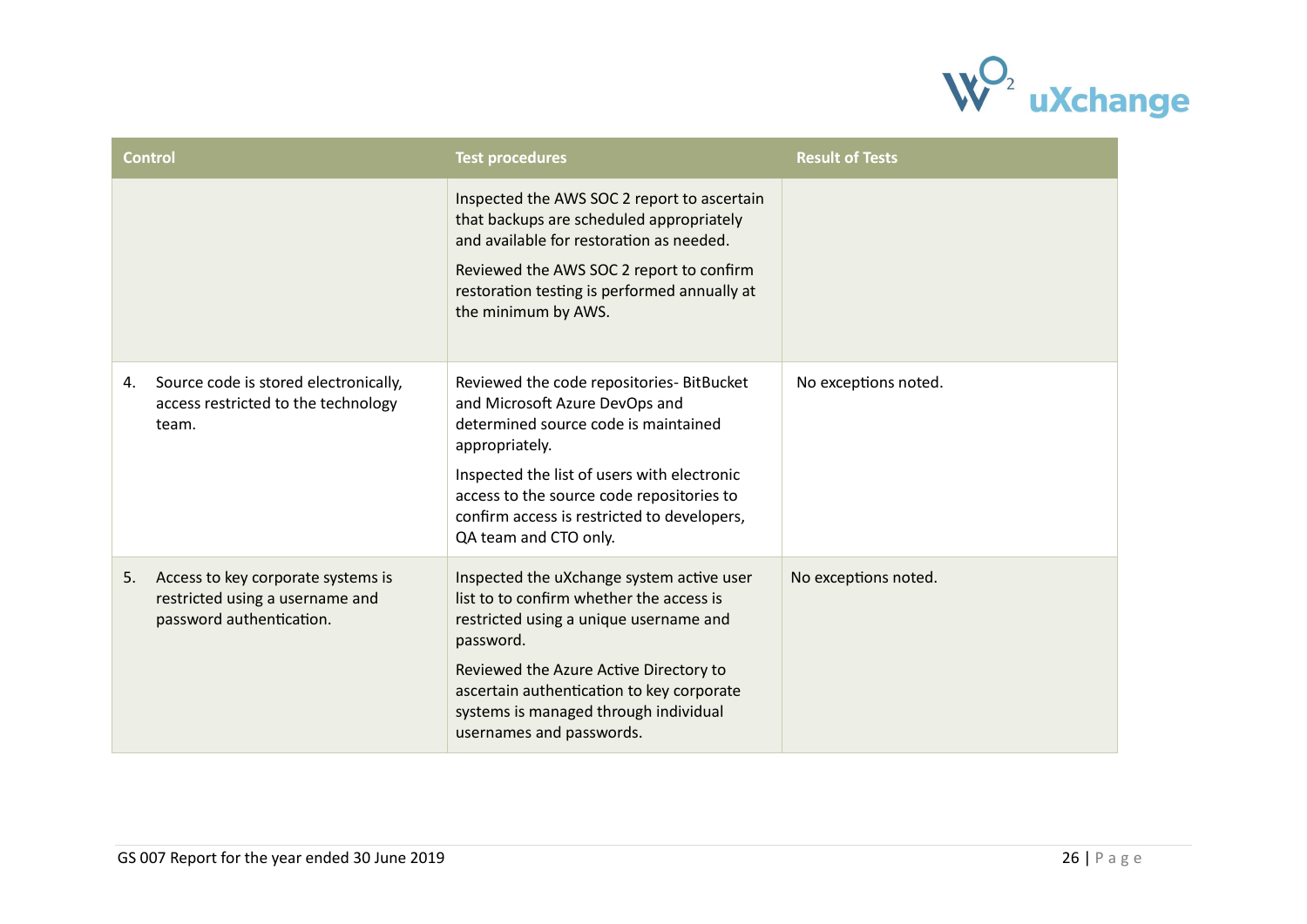

| <b>Control</b> |                                                                                                                                  | <b>Test procedures</b>                                                                                                                                                                                                                                                                                                                                                                                                                                                                                 | <b>Result of Tests</b> |
|----------------|----------------------------------------------------------------------------------------------------------------------------------|--------------------------------------------------------------------------------------------------------------------------------------------------------------------------------------------------------------------------------------------------------------------------------------------------------------------------------------------------------------------------------------------------------------------------------------------------------------------------------------------------------|------------------------|
| 6.             | User accounts in respect of staff<br>commencements, movements and<br>terminations are authorized by the<br>relevant stakeholder. | Out of the total population of 9 users that<br>commenced employment in the audit period,<br>selected a sample of 5 users and reviewed the<br>Google Forms for each user to confirm access<br>was authorized by relevant hiring manager.<br>Inspected the Google Exit Forms for the 12<br>separated users to verify:<br>Access revocation was notified and<br>authorized by the employee's manager.<br>Terminated user's access was revoked<br>from the Active Directory network in a<br>timely manner. | No exceptions noted.   |
| 7.             | G-Suite users and other business<br>systems user accounts are reviewed<br>annually.                                              | Reviewed the User Access Review (UAR)<br>performed to verify:<br>Access to G-suite and Azure Active<br>Directory is reviewed.<br>Level is access is deemed<br>appropriate by the user's line<br>manager.                                                                                                                                                                                                                                                                                               | No exceptions noted.   |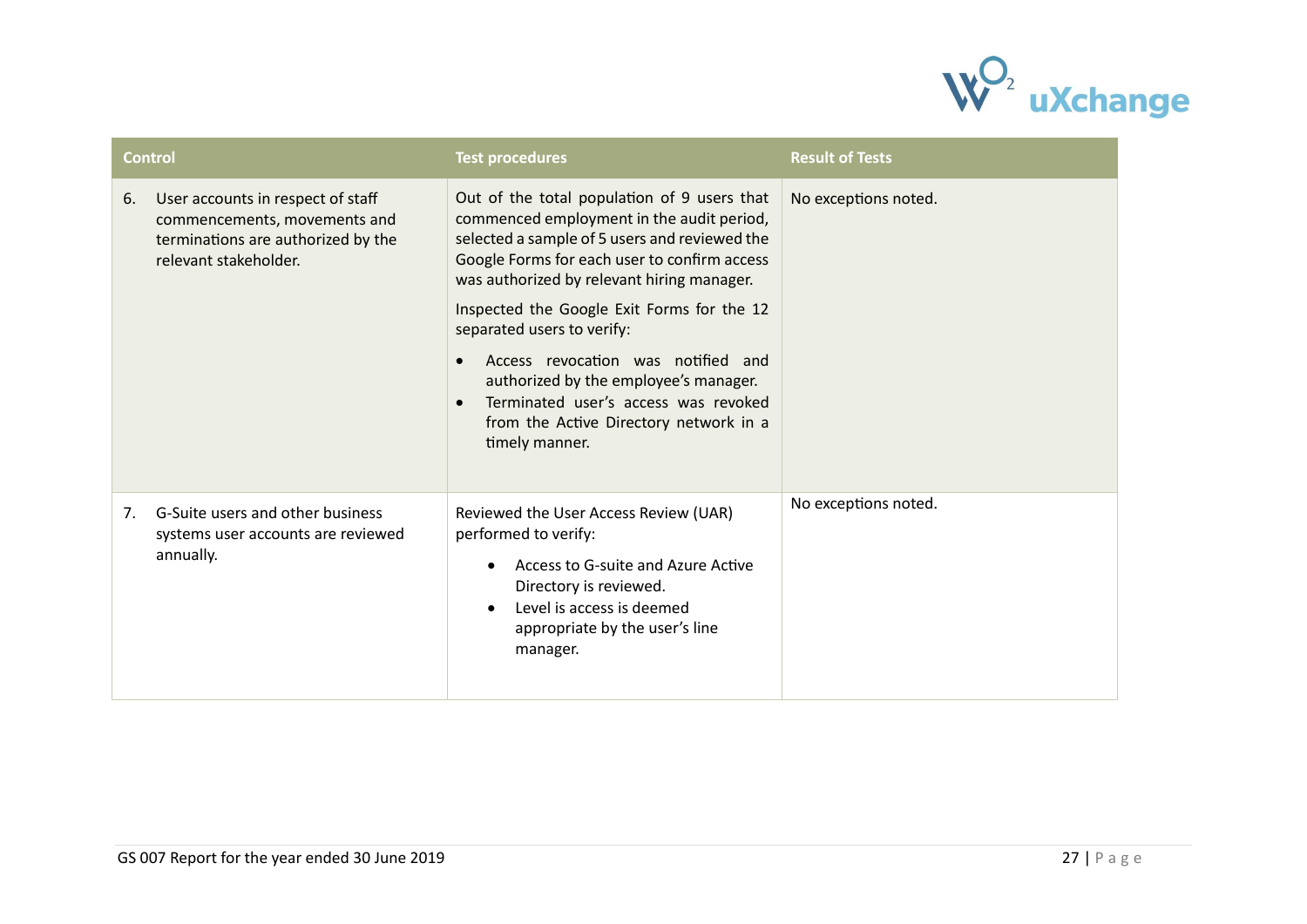

| <b>Control</b> |                                                                                                              | <b>Test procedures</b>                                                                                                                                                                                                                                                                                                              | <b>Result of Tests</b> |
|----------------|--------------------------------------------------------------------------------------------------------------|-------------------------------------------------------------------------------------------------------------------------------------------------------------------------------------------------------------------------------------------------------------------------------------------------------------------------------------|------------------------|
| 8.             | Access to the production environment<br>on the server level is restricted to IT<br>personnel as appropriate. | Reviewed the access to production<br>environment to ascertain access is controlled<br>via VPN access to AWS jumpbox.                                                                                                                                                                                                                | No exceptions noted.   |
|                |                                                                                                              | Inspected the list of active users that have<br>server level access to production<br>environment to verify:                                                                                                                                                                                                                         |                        |
|                |                                                                                                              | Unique accounts are provided that<br>can be associated to individual users<br>All 5 users that have access are part<br>of the technology team in line with<br>their job responsibilities.<br><b>Administrator and Guest accounts</b><br>are disabled.                                                                               |                        |
| 9.             | Appropriate audit trails are activated to<br>capture events at the application level in<br>production.       | Inspected the AWS administrative console to<br>confirm that AWS CLoudTrail service is<br>enabled for WealthO2's AWS infrastructure.<br>Inspected CloudTrail event history to confirm<br>that audit trails are maintained for all<br>activities performed by people, groups or<br>AWS service accounts in WealthO2's AWS<br>account. | No exceptions noted.   |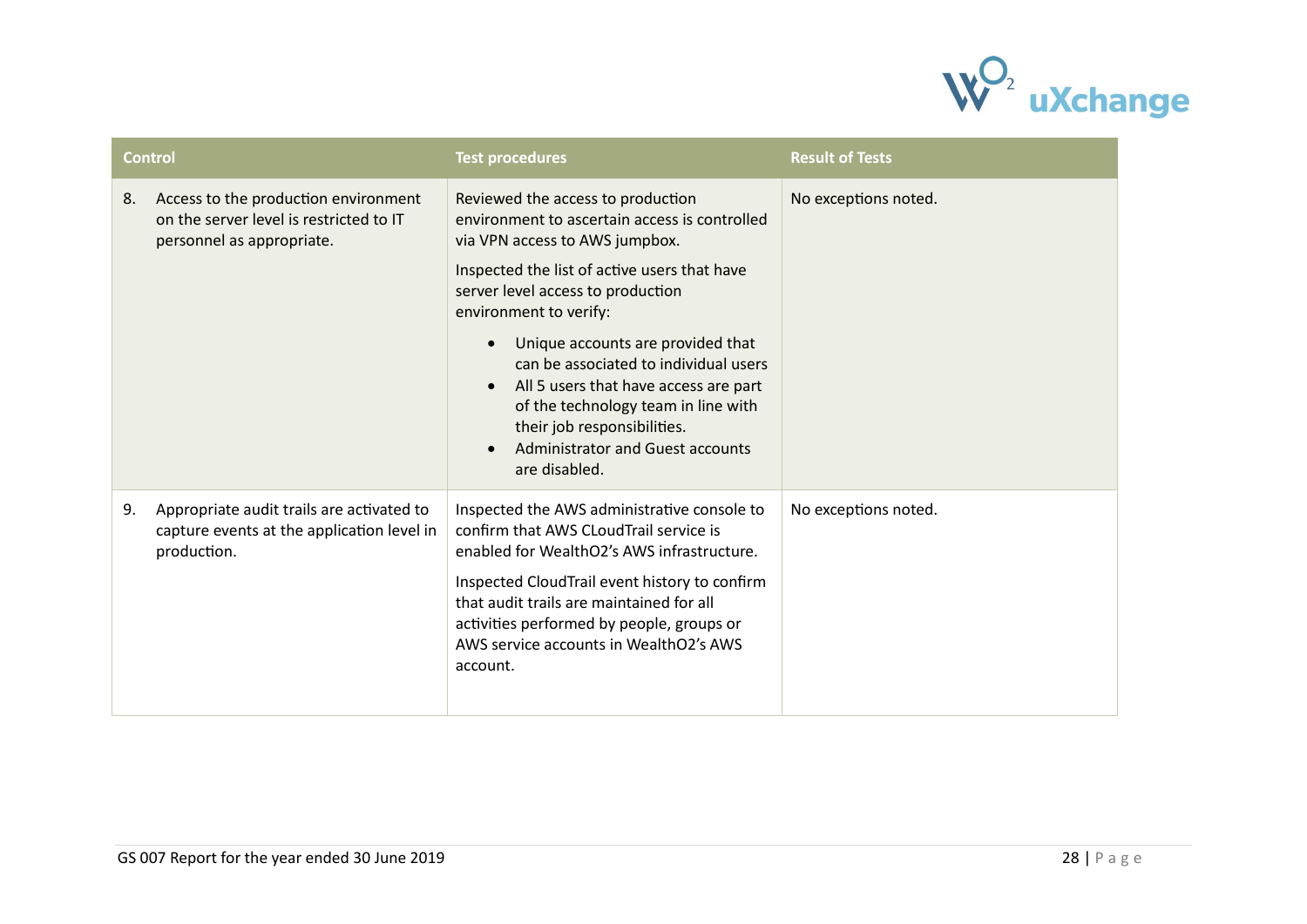

| <b>Control</b> |                                                                                         | <b>Test procedures</b>                                                                                                                                                                              | <b>Result of Tests</b> |
|----------------|-----------------------------------------------------------------------------------------|-----------------------------------------------------------------------------------------------------------------------------------------------------------------------------------------------------|------------------------|
| 10.            | Development and production<br>environments are restricted to the IT<br>Technology team. | Inspected the list of active users that have<br>server level access to production<br>environment to verify:                                                                                         | No exceptions noted.   |
|                |                                                                                         | • All 5 users that have access are part<br>of the technology team in line with<br>their job responsibilities.<br><b>Administrator and Guest accounts</b><br>are disabled.                           |                        |
|                |                                                                                         | Inspected the list of active users with<br>development permissions in the Azure<br>DevOps and Bitbucket code repositories to<br>confirm only software developer and testers<br>are provided access. |                        |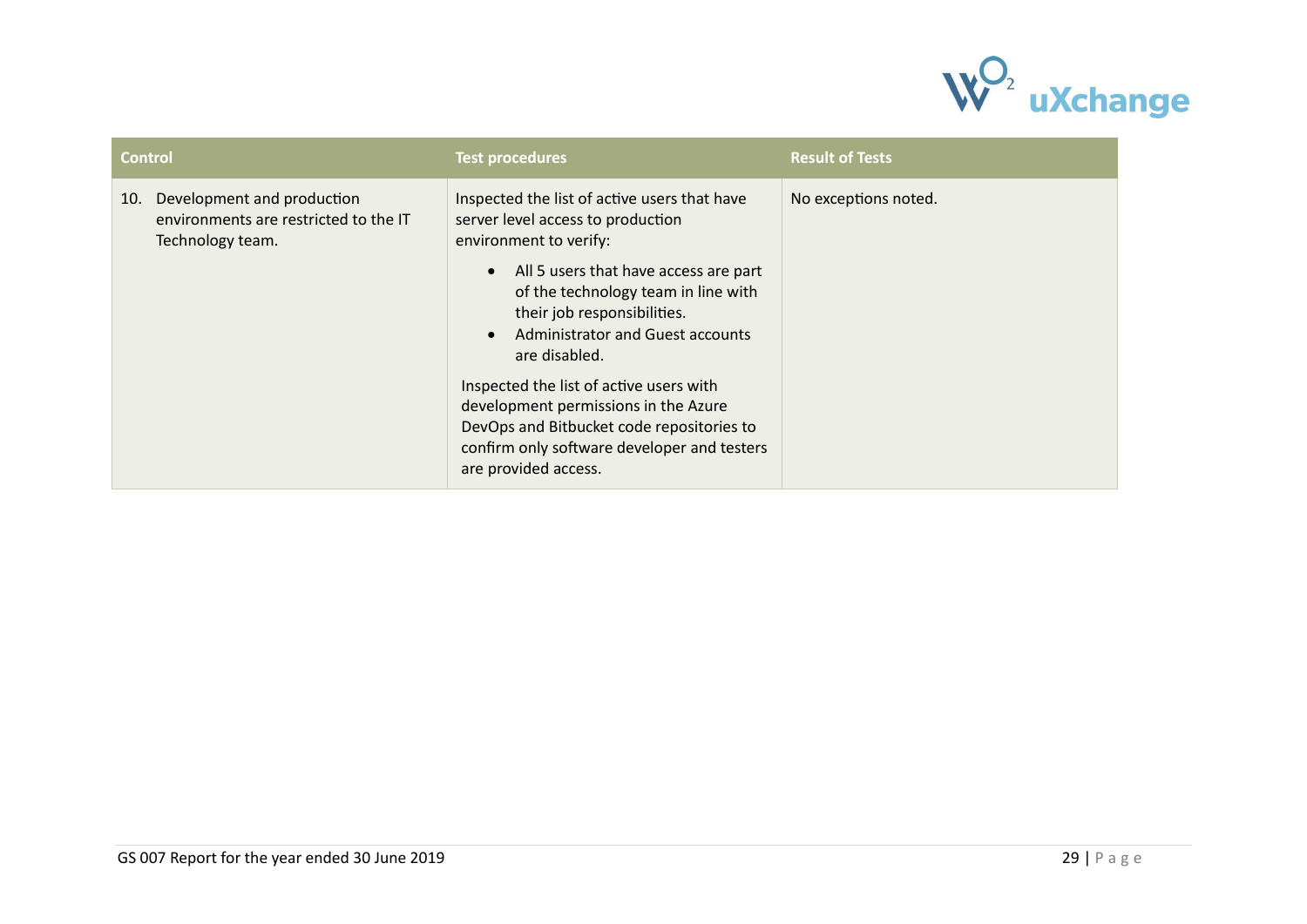

| Item 9                   | Information Technology – Authorising and Processing Transactions                                                                                             |
|--------------------------|--------------------------------------------------------------------------------------------------------------------------------------------------------------|
| <b>Control objective</b> | IT processing is authorised and scheduled appropriately, and exceptions are identified and resolved in a<br>timely manner                                    |
| <b>Overview</b>          | IT processing is performed through AWS services and sub-service organisations and monitored by WealthO2<br>technology team through alerts and notifications. |
| GS 007 reference         | G4                                                                                                                                                           |

| Control |                                                                                                                                                             | <b>Test procedures</b>                                                                                                                                                                                                                                                                                                                                    | <b>Result of Tests</b> |
|---------|-------------------------------------------------------------------------------------------------------------------------------------------------------------|-----------------------------------------------------------------------------------------------------------------------------------------------------------------------------------------------------------------------------------------------------------------------------------------------------------------------------------------------------------|------------------------|
| 1.      | Scheduled processes are automatically<br>managed via Amazon Web Services.<br>Process failure alerts are notified to the<br>production support stakeholders. | Inspected the AWS console to confirm AWS's<br>data backup is WealthO2's primary backup<br>store.<br>Inspected AWS SOC 2 report to confirm AWS<br>S3 environment is replicated across multi<br>availability zones and managed through<br>CloudBerry.<br>Inspected the RDS snapshot to confirm<br>database backups are setup to perform<br>regular backups. | No exceptions noted.   |
|         |                                                                                                                                                             | Reviewed the Sweeney Service Agreement<br>to confirm that process failure emails alerts<br>are notified to the support team inbox.                                                                                                                                                                                                                        |                        |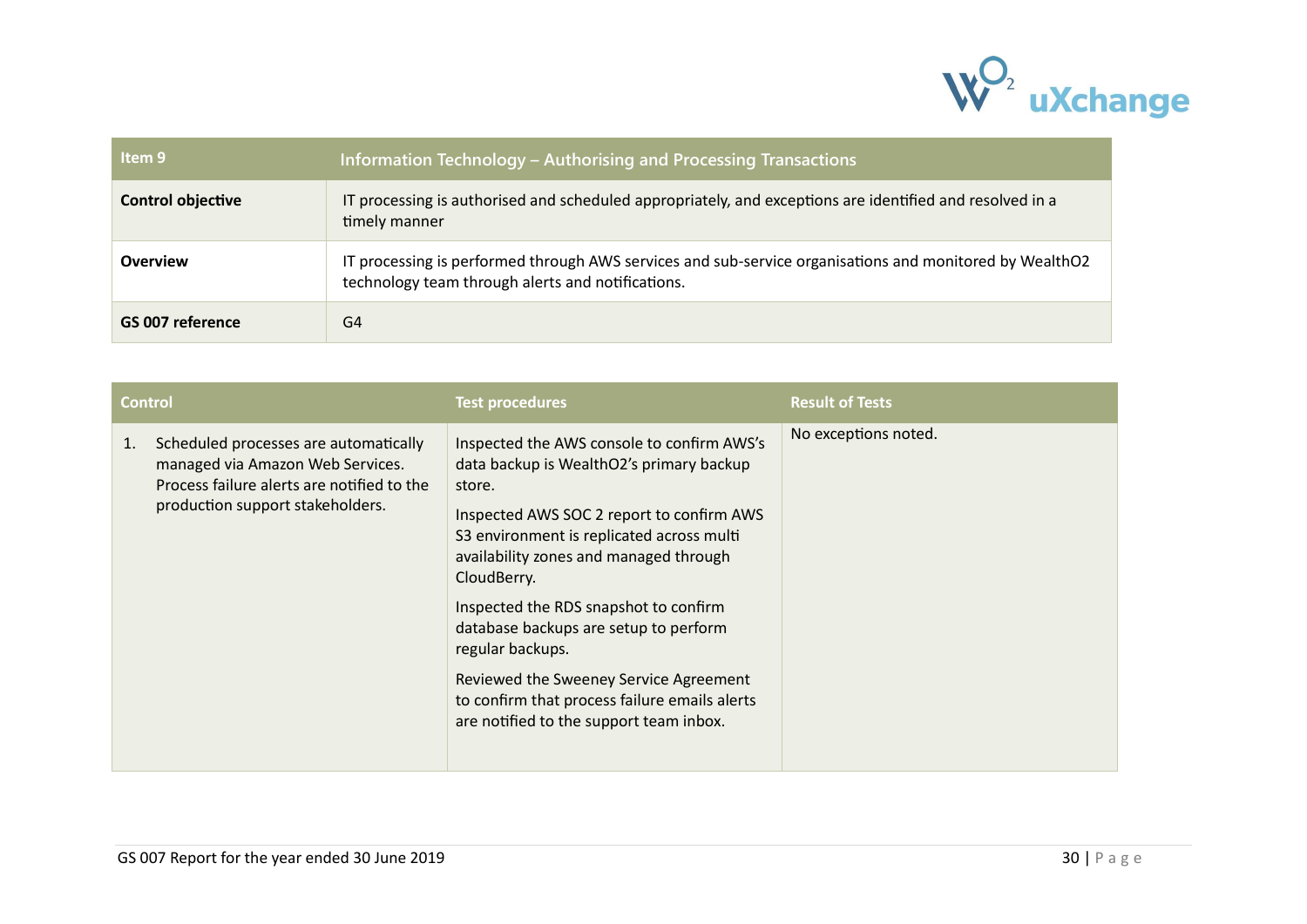

| <b>Control</b> |                                                                                        | <b>Test procedures</b>                                                                                                                                                                                                                                                                    | <b>Result of Tests</b> |
|----------------|----------------------------------------------------------------------------------------|-------------------------------------------------------------------------------------------------------------------------------------------------------------------------------------------------------------------------------------------------------------------------------------------|------------------------|
|                |                                                                                        | Inspected sample notifications to ascertain<br>all failures are monitored and identified by<br>support stakeholders.                                                                                                                                                                      |                        |
|                | IT processing is managed and monitored<br>in the background by "Hangfire"<br>solution. | Inspected the Hangfire Dashboard to confirm<br>background processing jobs for uXchange<br>are scheduled and managed as scheduled<br>jobs.<br>Reviewed Hangfire notifications to verify<br>alerts and warnings from the production<br>system are triggered and monitored<br>appropriately. | No exceptions noted.   |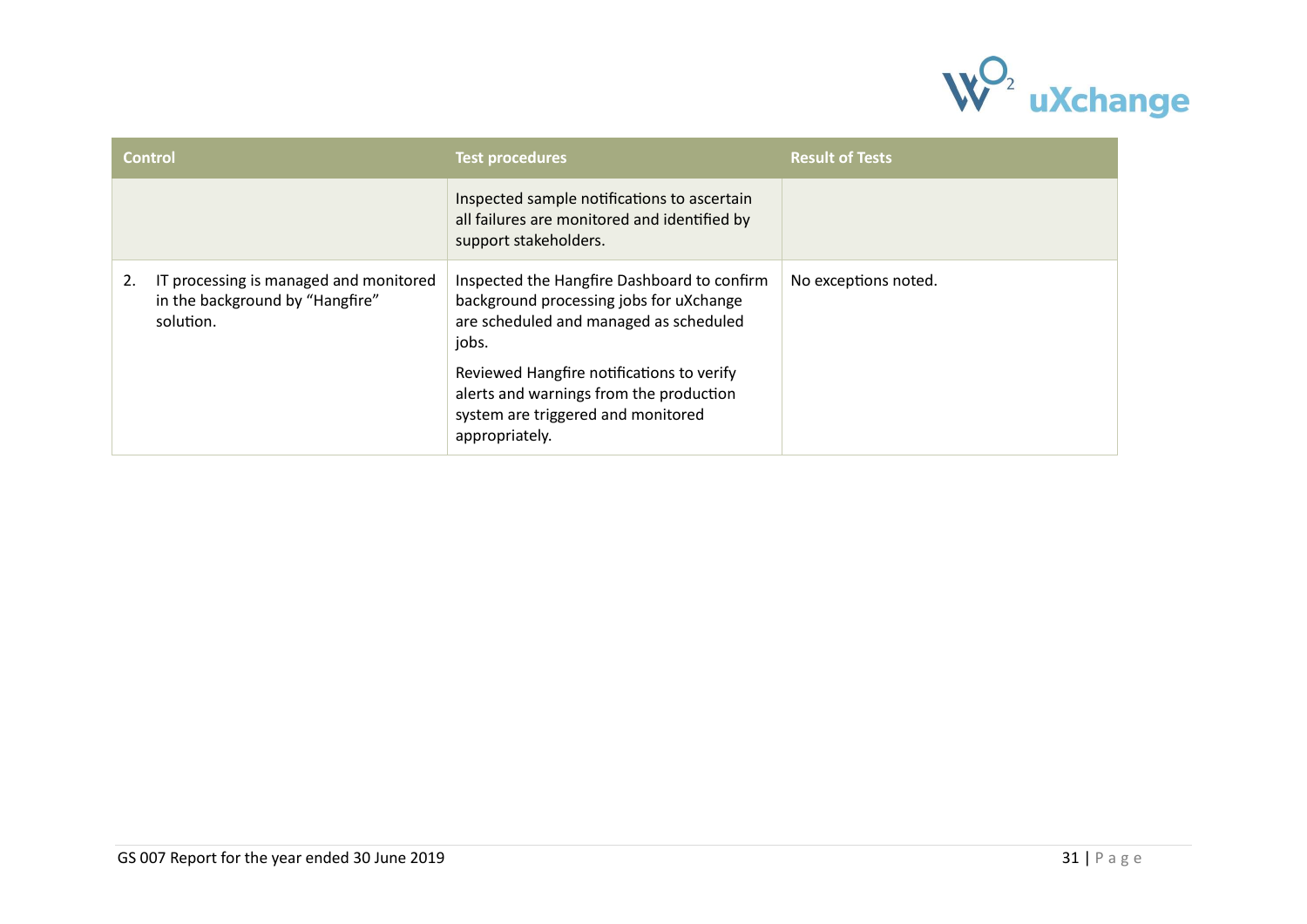

| Item 10                  | <b>Information Technology - Safeguarding Assets</b>                                                                                                                                                                              |
|--------------------------|----------------------------------------------------------------------------------------------------------------------------------------------------------------------------------------------------------------------------------|
| <b>Control objective</b> | Appropriate measures, including firewalls and anti-virus software, are implemented to counter the threat<br>from malicious electronic attack.<br>The physical IT equipment is maintained in a controlled environment.            |
| <b>Overview</b>          | WealthO2 has its IT Hardware and infrastructure hosted by AWS and several of its Australian based data<br>centers. WealthO2 places reliance on Physical security and network security controls maintained by the<br>Datacenters. |
| GS 007 reference         | G5 G6                                                                                                                                                                                                                            |

| <b>Control</b> |                                                       | <b>Test procedures</b>                                                                                                                                                    | <b>Result of Tests</b> |
|----------------|-------------------------------------------------------|---------------------------------------------------------------------------------------------------------------------------------------------------------------------------|------------------------|
|                | The production servers are protected by<br>firewalls. | Reviewed the network diagram to confirm<br>AWS firewalls are designed appropriately for<br>WealthO2 Virtual Private Cloud (VPC).<br>Inspected the AWS firewall console to | No exceptions noted.   |
|                |                                                       | confirm web Access Control Lists (ACL) are<br>defined that defines whitelisting and<br>blacklisting rules for uXchange network.                                           |                        |
|                |                                                       | Inspected AWS CloudFront Distributions to<br>verify geographic restrictions are applied to<br>allows access to the network from Australia<br>only.                        |                        |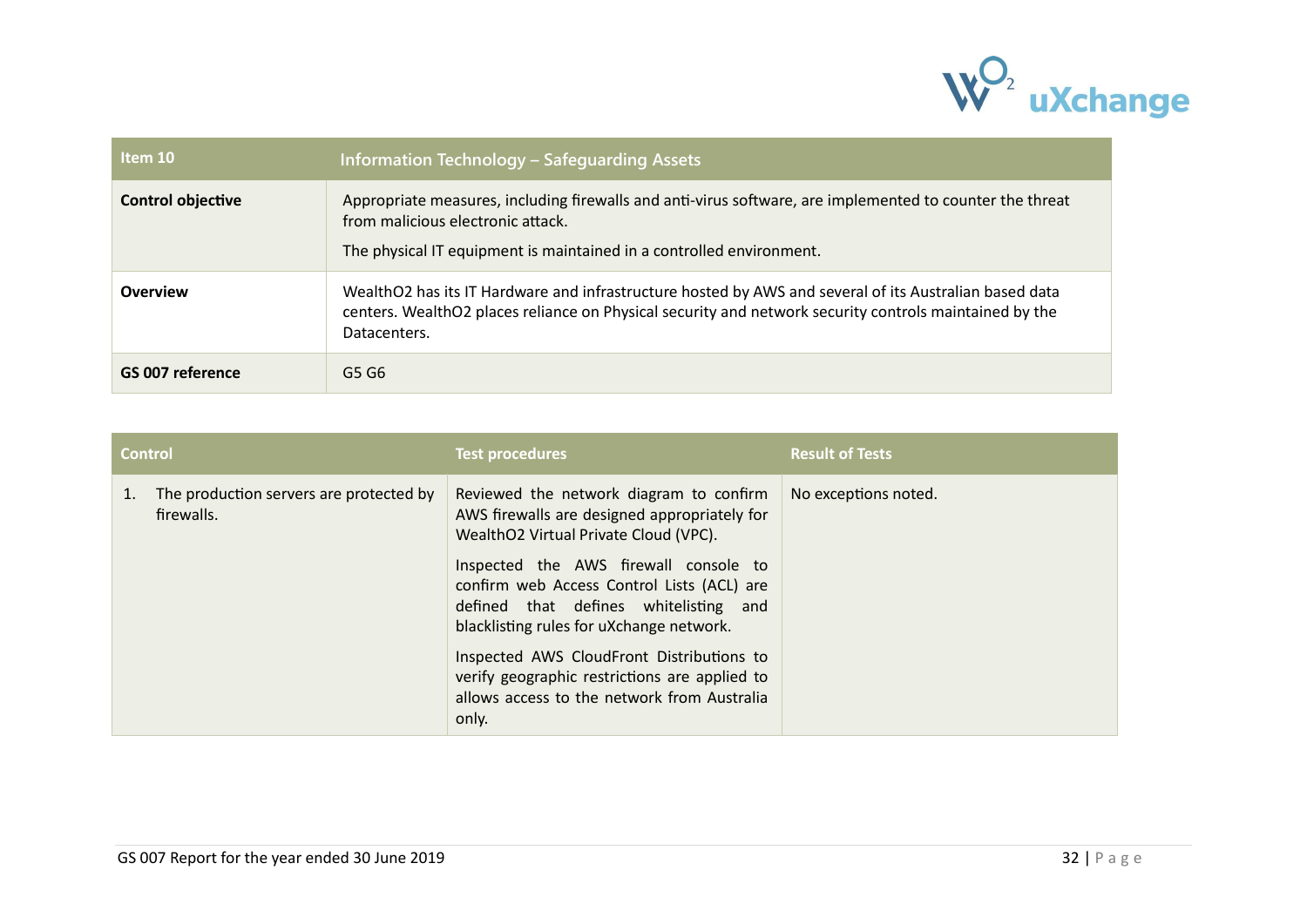

| <b>Control</b> |                                                                                                              | <b>Test procedures</b>                                                                                                                                                                                                                                                                                                                                                                                                    | <b>Result of Tests</b> |
|----------------|--------------------------------------------------------------------------------------------------------------|---------------------------------------------------------------------------------------------------------------------------------------------------------------------------------------------------------------------------------------------------------------------------------------------------------------------------------------------------------------------------------------------------------------------------|------------------------|
|                |                                                                                                              | Reviewed the AWS firewall console to<br>determine all request to and from the<br>network are logged and monitored as<br>events.                                                                                                                                                                                                                                                                                           |                        |
| 2.             | Web services are placed in DMZ<br>infrastructure.                                                            | Reviewed the network diagram to confirm all<br>uXchange production servers and services<br>are placed in a separate Virtual Private<br>Network (VPC) with unique public IP<br>address.<br>Accessed the network by logging in to<br>confirm web services are placed in individual<br>Virtual Private Networks (VPC) and require<br>VPC routing that acts as Demilitarised Zone<br>(DMZ) for WealthO2's AWS infrastructure. | No exceptions noted.   |
| 3.             | Anti-virus and anti-malware technology<br>is installed and maintained in line with<br>vendor specifications. | Inspected Avast administrator console to<br>determine that anti-virus and anti-malware<br>capabilities are configured for all corporate<br>machines including workstations, laptops,<br>and servers.<br>Reviewed the Avast anti-virus default<br>settings for servers and workstations to<br>determine that the software was configured<br>to receive real-time signature updates from<br>downstream server.              | No exceptions noted.   |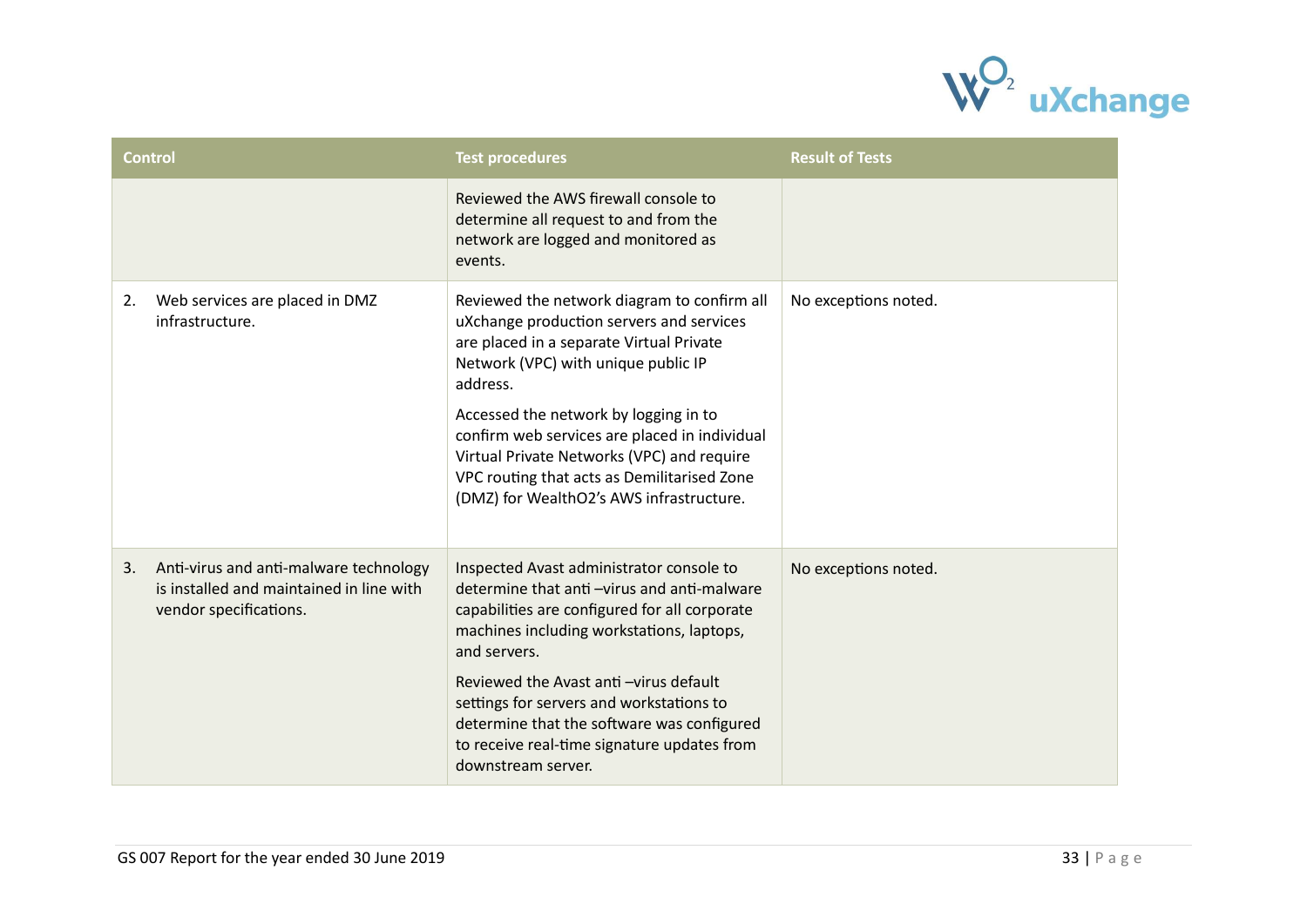

| <b>Control</b> |                                                                                                                                                                                                                              | <b>Test procedures</b>                                                                                                                                                                                                                                                                                                                                                                                                        | <b>Result of Tests</b> |
|----------------|------------------------------------------------------------------------------------------------------------------------------------------------------------------------------------------------------------------------------|-------------------------------------------------------------------------------------------------------------------------------------------------------------------------------------------------------------------------------------------------------------------------------------------------------------------------------------------------------------------------------------------------------------------------------|------------------------|
|                |                                                                                                                                                                                                                              | Inspected the Avast management console to<br>determine only CTO has administrator<br>access.                                                                                                                                                                                                                                                                                                                                  |                        |
| 4.             | Core business and supporting computer<br>systems reside on Amazon Web Services<br>cloud environment which has industry<br>standard environment controls (climate<br>and temperature control, UPS, fire<br>suppression etc.). | Reviewed the Sweeney Service Agreement<br>to confirm that core business applications<br>and supporting infrastructure are<br>maintained within AWS cloud.<br>Inspected the AWS SOC 2 report to<br>determine industry standard environment<br>controls include the following and are<br>appropriately maintained:<br>Temperature<br>Humidity<br><b>UPS</b><br>Fire Suppression<br>Fire alarms<br>Climate control<br>Generators | No exceptions noted.   |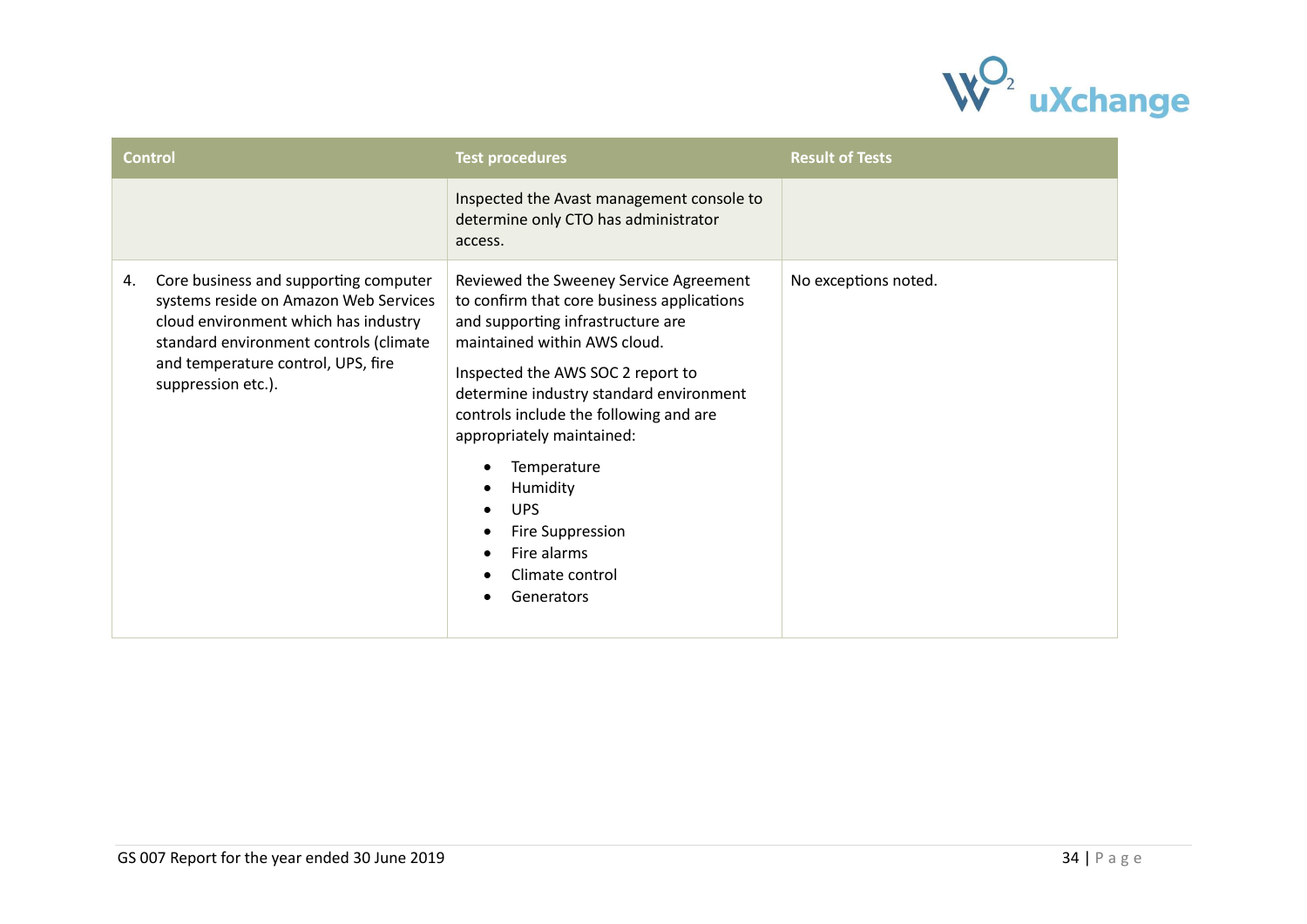

| Item 11                  | <b>Information Technology - Maintaining and Developing Systems Hardware and Software</b>                                                                                                                                                                                                                                               |
|--------------------------|----------------------------------------------------------------------------------------------------------------------------------------------------------------------------------------------------------------------------------------------------------------------------------------------------------------------------------------|
| <b>Control objective</b> | Development and implementation of new systems, applications and software, and changes to existing<br>systems, applications and software, are authorized, tested, approved, implemented and documented.<br>Data migration or modification is authorized, tested and, once performed, reconciled back to the source<br>data.             |
| <b>Overview</b>          | Change management policy follows an Agile software development procedure. A central change<br>management tool is used to record, manage and approve all changes, including inbuilt workflows for<br>change testing, sign offs and approvals. Code is maintained in a segregated environment retained via a<br>unified code repository. |
| GS 007 reference         | G7 G8                                                                                                                                                                                                                                                                                                                                  |

| Control |                                                                                                                                                           | <b>Test procedures</b>                                                                                                                                                                                                                                                            | <b>Result of Tests</b> |
|---------|-----------------------------------------------------------------------------------------------------------------------------------------------------------|-----------------------------------------------------------------------------------------------------------------------------------------------------------------------------------------------------------------------------------------------------------------------------------|------------------------|
|         | Change management policies and<br>procedures are formalized. Change<br>request are reviewed and aggregated<br>into Sprints and approved by<br>management. | Reviewed the Change Management policy<br>and Agile Software Development Lifecycle<br>to confirm that it is formalised procedure<br>has been defined.<br>Reviewed all the uXchange and MDA<br>project stories in JIRA to determine change<br>requests are aggregated into Sprints. | No exceptions noted.   |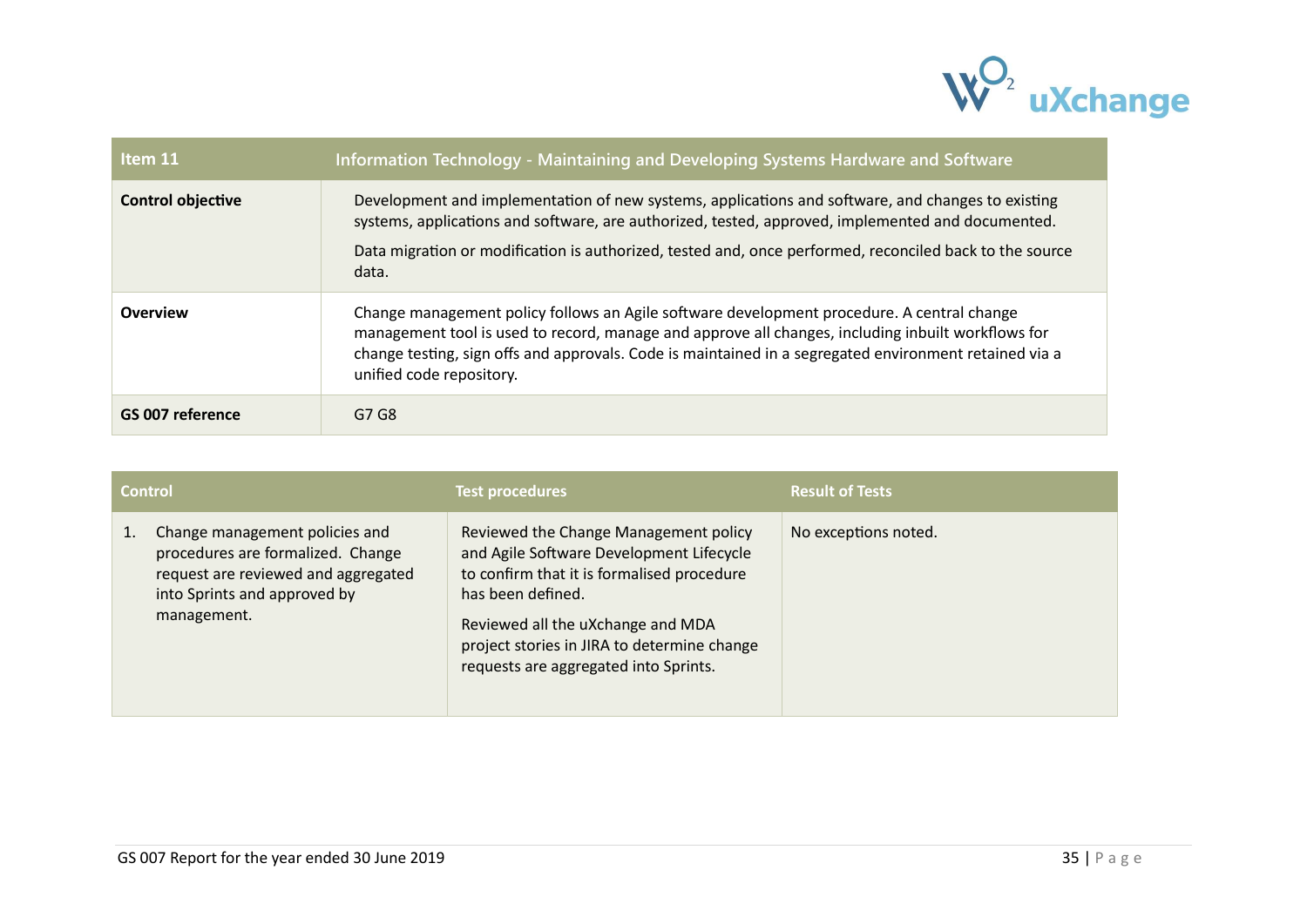

| <b>Control</b> |                                                                                                                                            | <b>Test procedures</b>                                                                                                                                                                                                                                                                                                                                                                                                                                                                                                    | <b>Result of Tests</b> |
|----------------|--------------------------------------------------------------------------------------------------------------------------------------------|---------------------------------------------------------------------------------------------------------------------------------------------------------------------------------------------------------------------------------------------------------------------------------------------------------------------------------------------------------------------------------------------------------------------------------------------------------------------------------------------------------------------------|------------------------|
|                |                                                                                                                                            | Out of a total of 7 sample Sprints selected<br>reviewed each change request within the<br>sprint to verify:<br>Change requests were raised as<br>$\bullet$<br>stories which were tagged to<br>selected Sprint.<br>Changes were approved by<br>$\bullet$<br>appropriate management and<br>stakeholders.                                                                                                                                                                                                                    |                        |
| 2.             | Change requests for additions or<br>modifications to IT infrastructure<br>(includes business systems tables) are<br>generated and tracked. | Reviewed all the infrastructure project<br>requests in JIRA to determine addition or<br>modification to IT infrastructure are<br>maintained centrally.<br>Out of a total of 5 sample changes selected<br>reviewed each change request to verify:<br>IT infrastructure changes including<br>$\bullet$<br>hardware and software are tagged to<br>'WealthO2 Infrastructure' project by<br>appropriate product owners.<br>Infrastructure changes are<br>prioritised and tracked within JIRA<br>through assigned Watcher list. | No exceptions noted.   |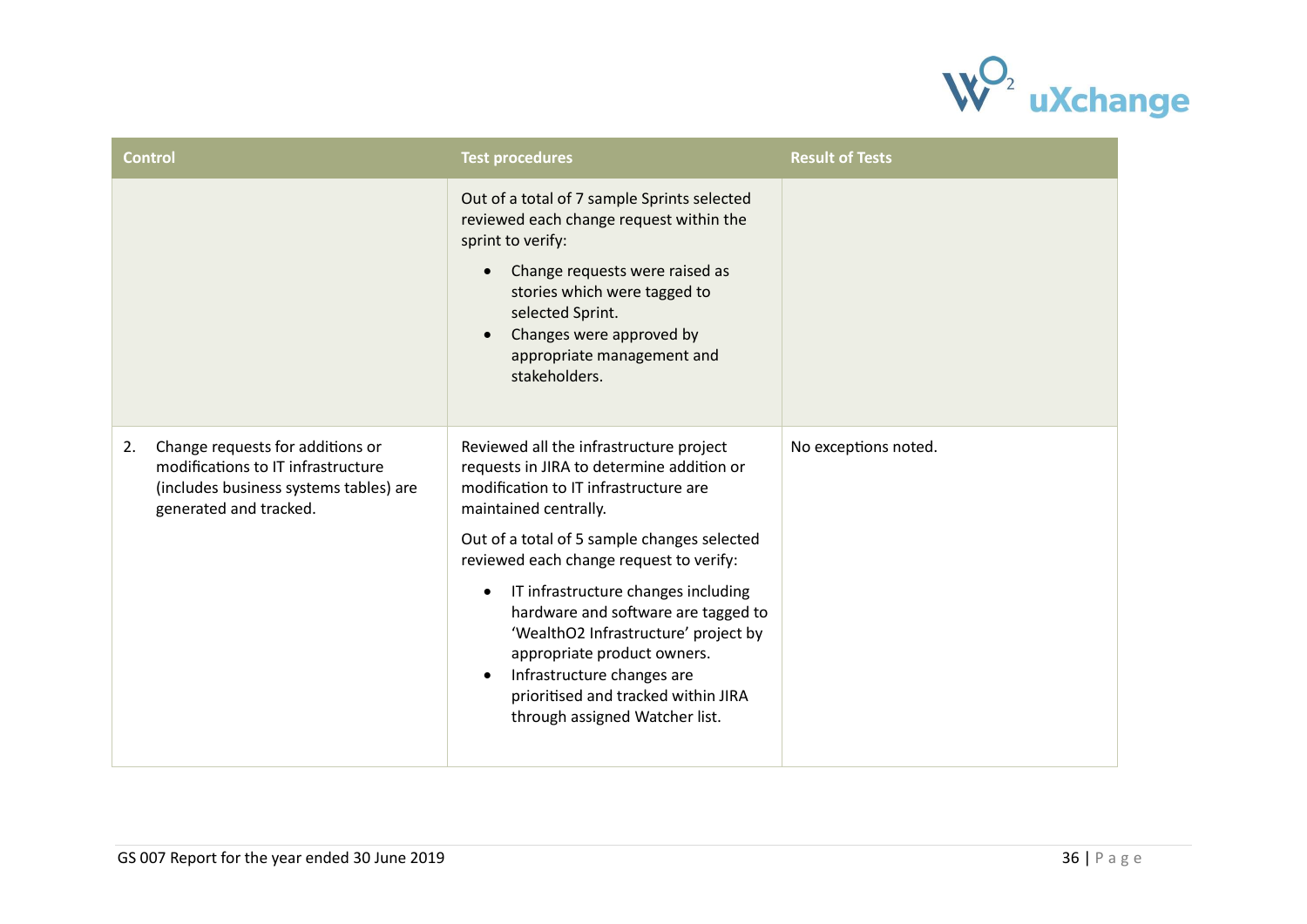

|    | <b>Control</b>                                                                        | <b>Test procedures</b>                                                                                                                                                                                                                                                                                                                                                                                                                                                         | <b>Result of Tests</b> |
|----|---------------------------------------------------------------------------------------|--------------------------------------------------------------------------------------------------------------------------------------------------------------------------------------------------------------------------------------------------------------------------------------------------------------------------------------------------------------------------------------------------------------------------------------------------------------------------------|------------------------|
| 3. | Critical changes are approved, recorded<br>and tracked in JIRA.                       | Reviewed all the uXchange and MDA<br>related changes to confirm changes are<br>categorized as 'Critical', 'High', 'Medium'<br>and 'Low' within JIRA.<br>Out of a total of 7 sample Sprints selected,<br>reviewed the 2 critical changes to verify:<br>Critical change requests were raised<br>$\bullet$<br>as change stories in JIRA which were<br>tagged to selected Sprint.<br>Critical changes were approved by<br>$\bullet$<br>appropriate management and<br>stakeholders. | No exceptions noted.   |
| 4. | Changes is tested and signed-off by<br>relevant stakeholders and recorded in<br>JIRA. | Out of a total of 7 sample Sprints selected,<br>reviewed each change request to verify:<br>Changes are tested and signed off by<br>relevant stake holders in JIRA<br>Changes were approved by<br>$\bullet$<br>appropriate management in staging<br>environment.                                                                                                                                                                                                                | No exceptions noted.   |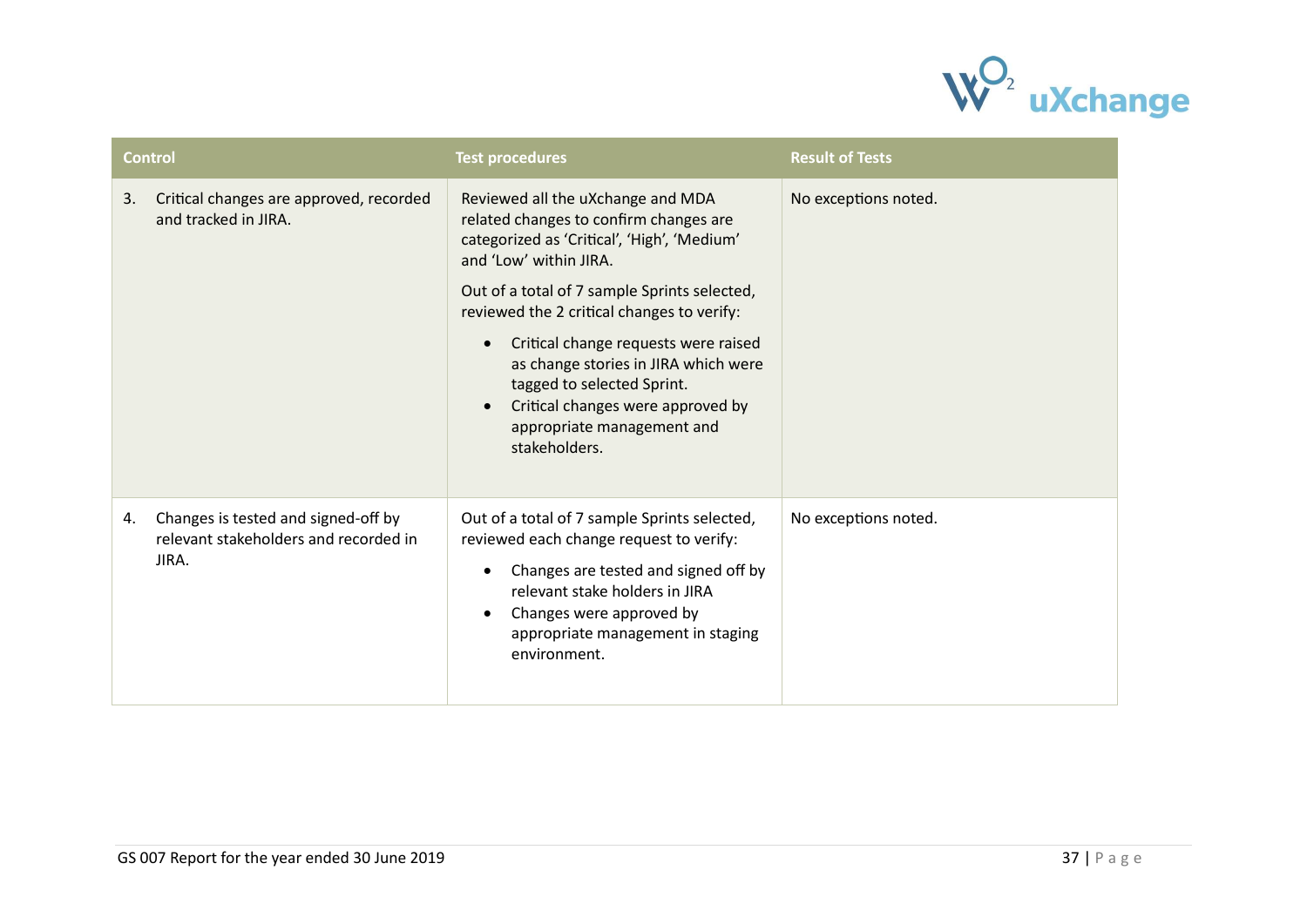

| <b>Control</b> |                                                                                      | <b>Test procedures</b>                                                                                                                                                                                                                                                                                                                                                                                                                                        | <b>Result of Tests</b> |
|----------------|--------------------------------------------------------------------------------------|---------------------------------------------------------------------------------------------------------------------------------------------------------------------------------------------------------------------------------------------------------------------------------------------------------------------------------------------------------------------------------------------------------------------------------------------------------------|------------------------|
| 5.             | Changes are promoted to production<br>upon sign-off by the relevant<br>stakeholders. | Out of a total of 7 sample Sprints selected,<br>reviewed each change request to verify:<br>Changes were approved and signed<br>off by appropriate management in<br>staging environment.<br>Changes are moved to production by<br>appropriate technology team<br>members once signed off in staging.                                                                                                                                                           | No exceptions noted.   |
| 6.             | Source code reviewed and tested to<br>ensure quality.                                | Inspected the BitBucket administrator<br>console to determine branch permissions are<br>applied for production branch.<br>Reviewed permission for merging code in<br>production branch to determine a minimum<br>of 2 approvals are required to perform pull<br>request.<br>Inspected individual change requests within<br>the 7 sample Sprints selected to confirm 2<br>approval were provided prior to performing<br>pull request in the production branch. | No exceptions noted.   |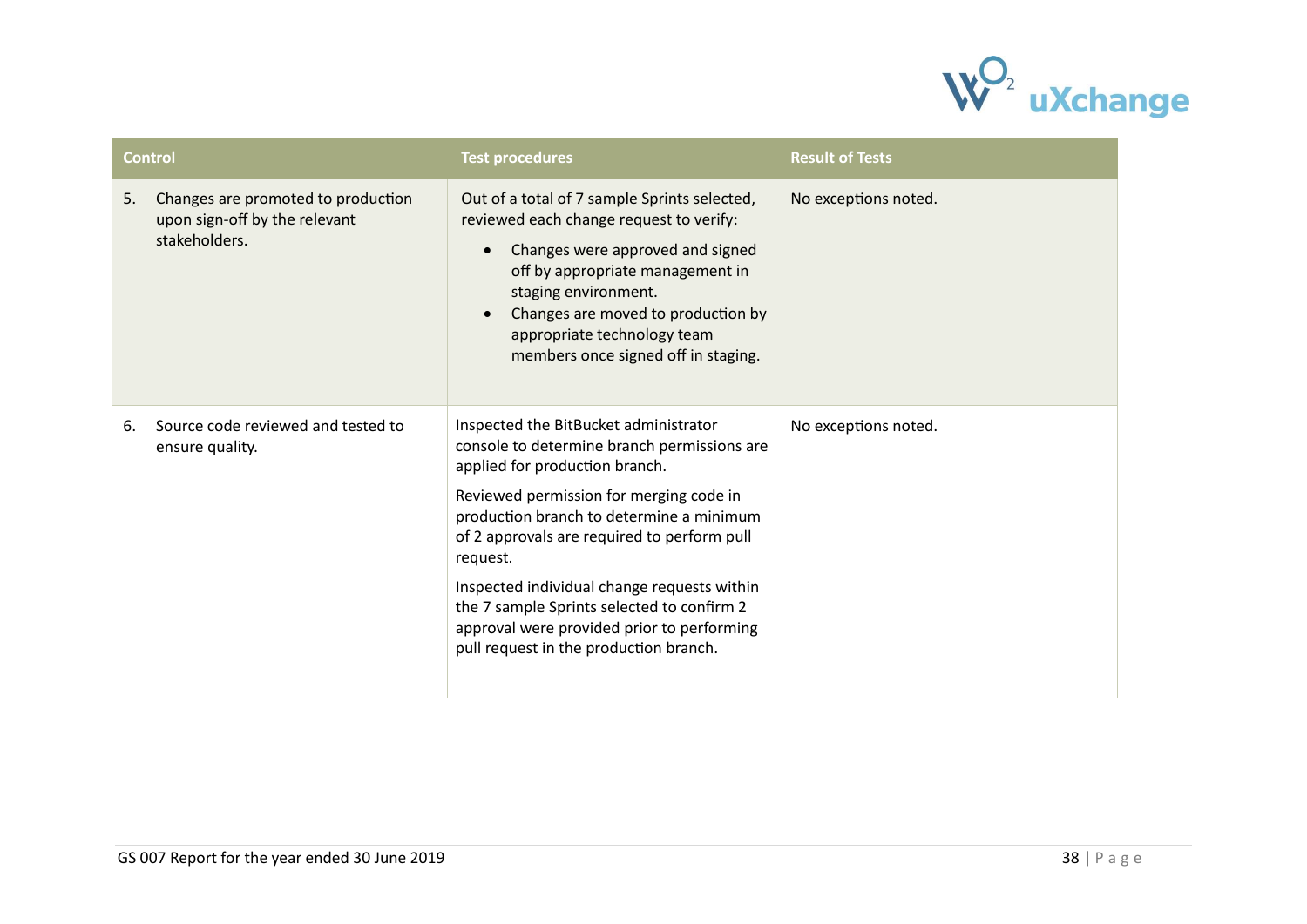

|                                                             |                                                                                                                                                                          |                        | uXchange |  |
|-------------------------------------------------------------|--------------------------------------------------------------------------------------------------------------------------------------------------------------------------|------------------------|----------|--|
| <b>Control</b>                                              | <b>Test procedures</b>                                                                                                                                                   | <b>Result of Tests</b> |          |  |
| Data changes are recorded, tracked and<br>approved in JIRA. | Inspected change management policy and<br>change request extracted from JIRA<br>confirmed data changes follow the<br>centralized process and are managed within<br>JIRA. | No exceptions noted.   |          |  |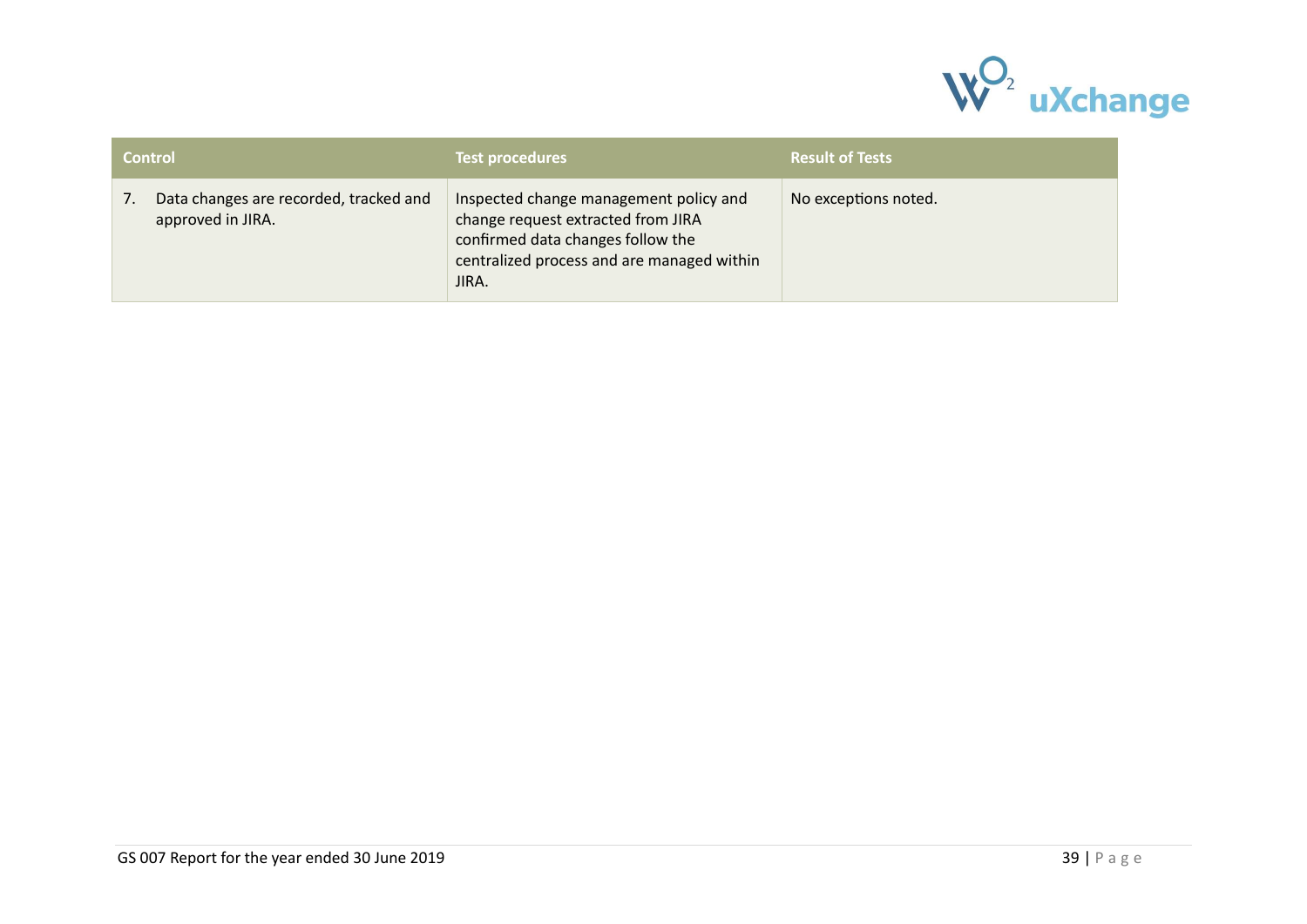

| Item 12                  | <b>Information Technology - Business Continuity and Disaster Recovery Plans</b>                                                                                                                                                                                                                                  |
|--------------------------|------------------------------------------------------------------------------------------------------------------------------------------------------------------------------------------------------------------------------------------------------------------------------------------------------------------|
| <b>Control objective</b> | Data and systems are backed up regularly, retained offsite and regularly tested for recoverability on a periodic<br>basis.<br>IT hardware and software issues are monitored and resolved in a timely manner.<br>Business and information systems recovery plans are documented, approved, tested and maintained. |
| <b>Overview</b>          | WealthO2 utilises AWS backup services to ensure availability and resilience. Additionally, Disaster Recovery<br>Plan (DRP) is defined and is required to be tested on a periodic basis.                                                                                                                          |
| GS 007 reference         | G9 G10 G11 G12                                                                                                                                                                                                                                                                                                   |

| <b>Control</b> |                                                                                                       | <b>Test procedures</b>                                                                                                                                                                                                                                                                                                                                                      | <b>Result of Tests</b> |
|----------------|-------------------------------------------------------------------------------------------------------|-----------------------------------------------------------------------------------------------------------------------------------------------------------------------------------------------------------------------------------------------------------------------------------------------------------------------------------------------------------------------------|------------------------|
|                | Corporate systems residing on the<br>Amazon Web Service cloud<br>environment are backed up regularly. | Reviewed the contract between Amazon<br>Web Services (AWS) and WealthO2 to<br>confirm backups are logically stored within<br>AWS S3 cloud environment. AWS Backup is a<br>fully managed backup service that makes it<br>easy to centralize and automate the back up<br>of data across AWS services in the cloud as<br>well as on premises using the AWS Storage<br>Gateway. | No exceptions noted.   |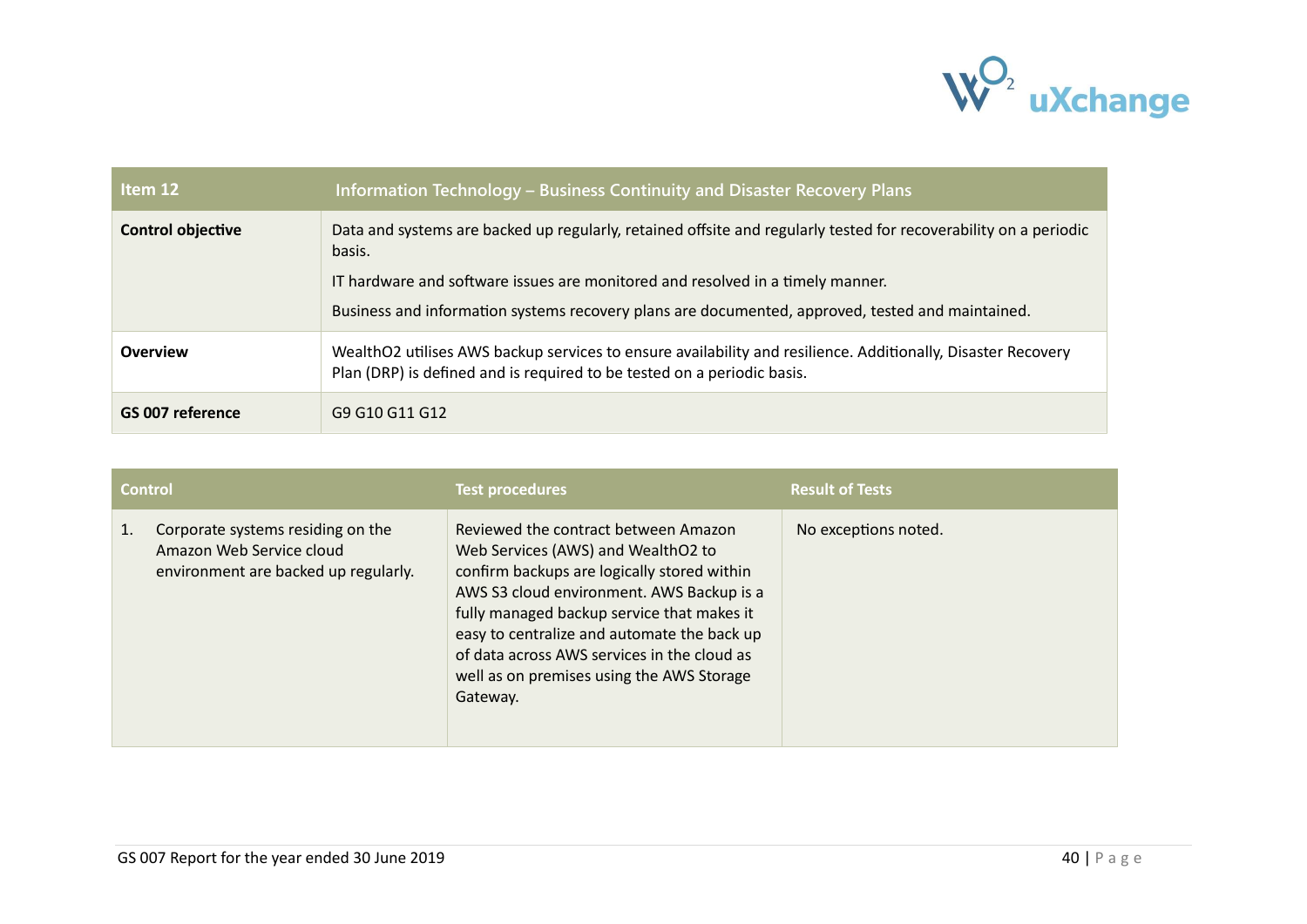

| <b>Control</b>                                                                                           | <b>Test procedures</b>                                                                                                                                                                                                                                                                                                                                                                                      | <b>Result of Tests</b> |
|----------------------------------------------------------------------------------------------------------|-------------------------------------------------------------------------------------------------------------------------------------------------------------------------------------------------------------------------------------------------------------------------------------------------------------------------------------------------------------------------------------------------------------|------------------------|
|                                                                                                          | Inspected the AWS SOC 2 report to ascertain<br>that backups are scheduled appropriately<br>and available for restoration as needed.<br>Inspected the RDS snapshot to confirm<br>database backups are setup to perform<br>regular backups.                                                                                                                                                                   |                        |
| 2.<br>Disaster recovery plans in place.                                                                  | Reviewed the Disaster Recovery Plan (DRP)<br>policy to determine the process to recover IT<br>Systems, Applications and Data from any<br>type of disaster has been documented by<br>WealthO2.<br>Inspected DRP procedure to confirm roles<br>and responsibilities are defined<br>appropriately for restoring IT services.<br>Reviewed DRP procedure to confirm it was<br>last reviewed in the audit period. | No exceptions noted.   |
| Disaster recovery plans are subject to<br>3.<br>annual testing schedules as approved<br>by the business. | Reviewed Disaster Recovery Plan (DRP)<br>procedure to confirm it DR plan is to be<br>tested annually.<br>Inspected the Disaster Recovery Test results<br>to verify DR plan was tested in May 2019 and<br>results were appropriately maintained for re-<br>performance.                                                                                                                                      | No exceptions noted.   |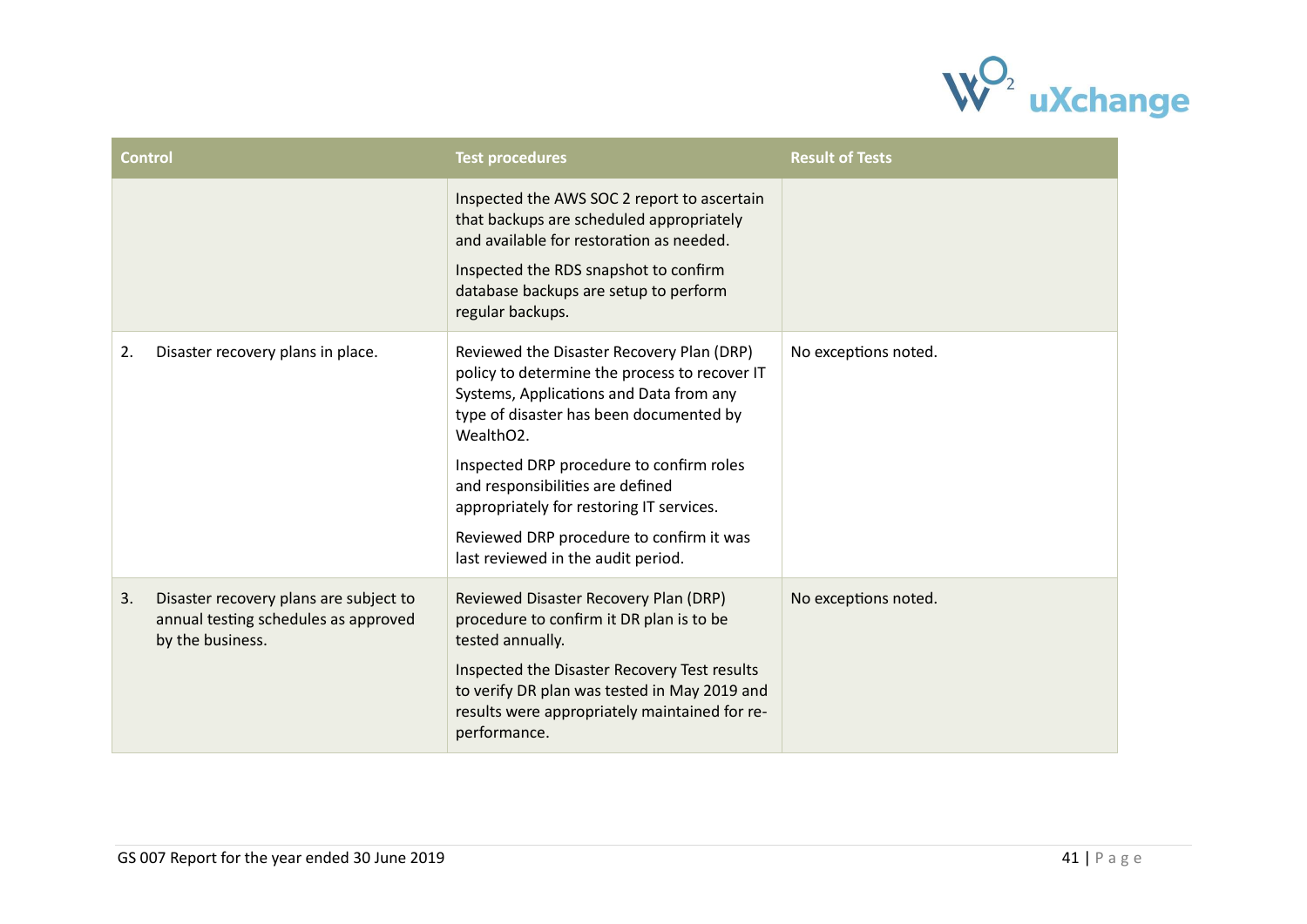

| <b>Control</b> |                                                                                     | <b>Test procedures</b>                                                                                                                                                                                                                                                                                                                                              | <b>Result of Tests</b> |
|----------------|-------------------------------------------------------------------------------------|---------------------------------------------------------------------------------------------------------------------------------------------------------------------------------------------------------------------------------------------------------------------------------------------------------------------------------------------------------------------|------------------------|
| 4.             | uXchange production environment is<br>available to client during business<br>hours. | Inspected the AWS console to confirm<br>uXchange servers are hosted on AWS cloud.<br>Inspected the AWS administrator console to<br>confirm WealthO2 places reliance on AWS<br>availability.<br>Inspected AWS SOC 2 report to confirm AWS<br>S3 environment is replicated across multi<br>availability zones and uptime is monitored<br>through New Relic reporting. | No exceptions noted.   |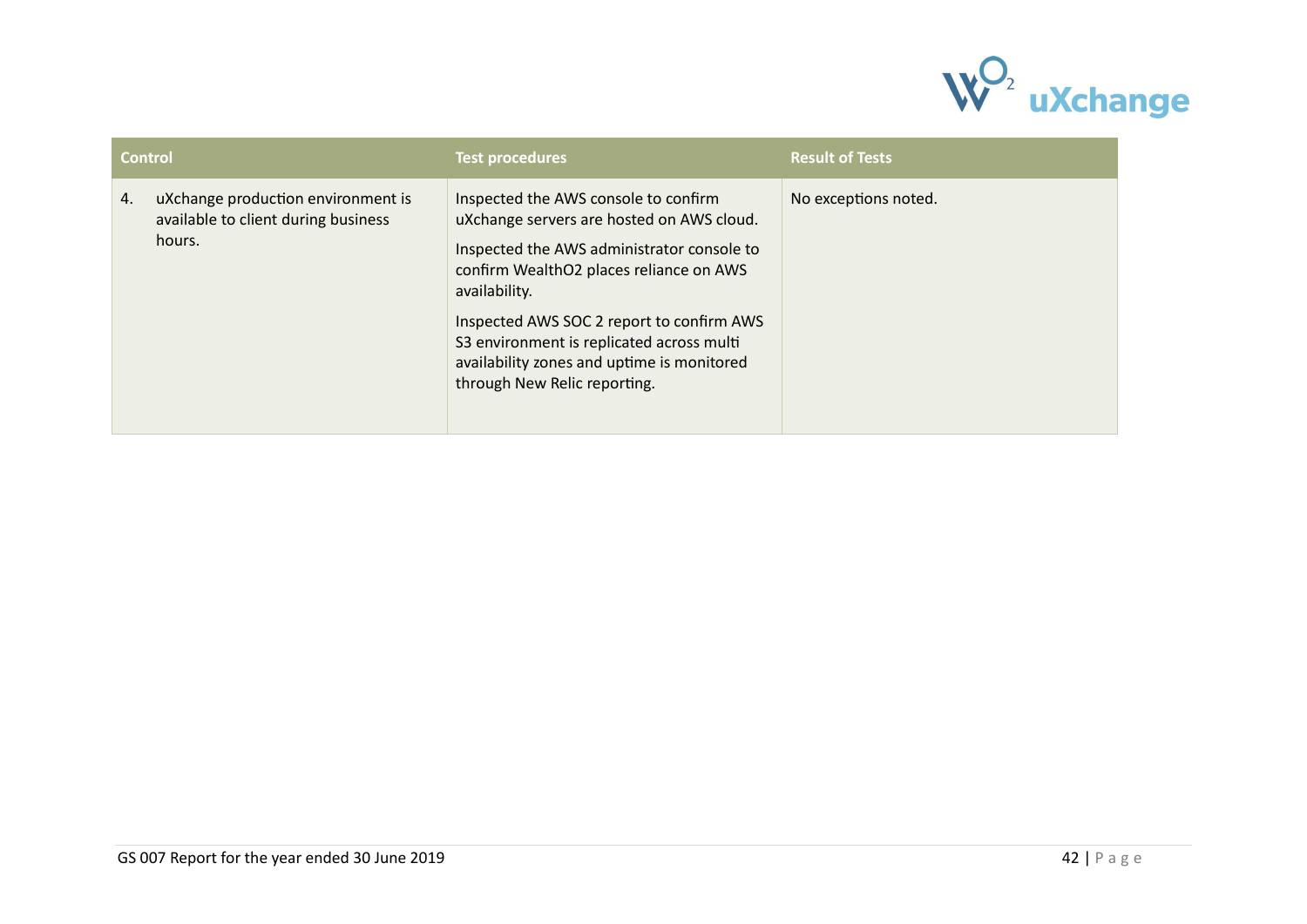

| Item 13                  | <b>Information Technology - Monitoring Subservice Organisations</b>                                                                                                                                                                                                                                                                           |
|--------------------------|-----------------------------------------------------------------------------------------------------------------------------------------------------------------------------------------------------------------------------------------------------------------------------------------------------------------------------------------------|
| <b>Control objective</b> | Appointment of sub-service organisations, including those providing IT services, are approved, sub-service<br>organizations are managed in accordance with the requirements of the client agreement and their<br>activities are adequately monitored.                                                                                         |
| <b>Overview</b>          | Sub-service organisations provide IT services and support that give them access to WealthO2 data and<br>applications. Alerts are configured to identify any alterations to the infrastructure by sub-service<br>organisations. Service agreements are maintained with these sub-service organisations that and are<br>approved by management. |
| GS 007 reference         | G13                                                                                                                                                                                                                                                                                                                                           |

| <b>Control</b> |                                                                                                                                | <b>Test procedures</b>                                                                                                                                                            | <b>Result of Tests</b> |
|----------------|--------------------------------------------------------------------------------------------------------------------------------|-----------------------------------------------------------------------------------------------------------------------------------------------------------------------------------|------------------------|
| 1.             | Third party service arrangement are<br>reviewed and approved by senior<br>management to ensure alignment to<br>business needs. | Reviewed the contracts for third party<br>service providers that commenced in the<br>audit period and confirmed the agreement<br>was reviewed and signed by senior<br>management. | No exceptions noted.   |
| 2.             | Third party service arrangements<br>include service-level agreements.                                                          | Reviewed the Service agreement for third<br>party service providers that commenced in<br>the audit period and confirmed the terms<br>and services in-scope were defined clearly.  | No exceptions noted.   |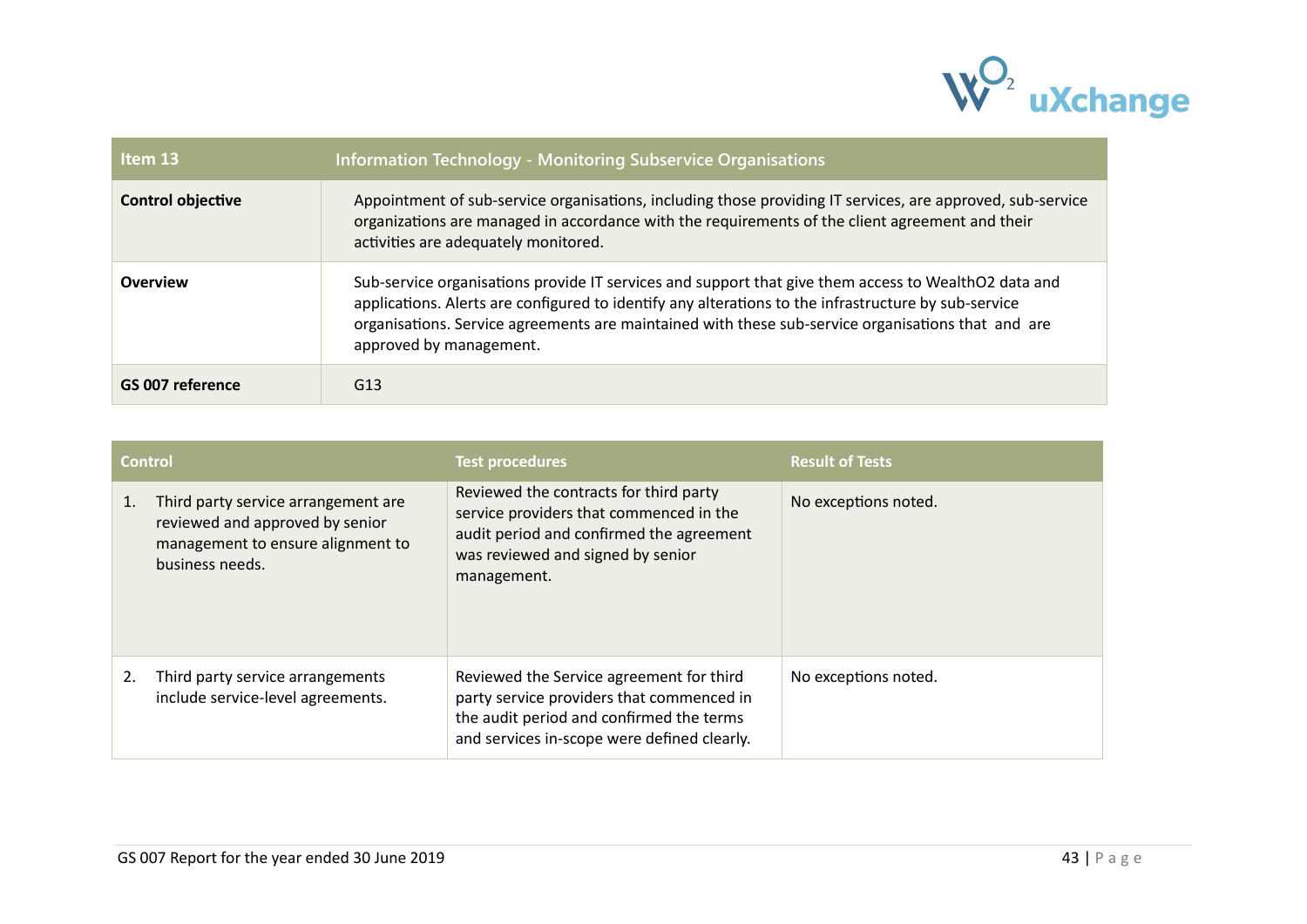

| <b>Result of Tests</b><br>Control<br><b>Test procedures</b>                                                                                                                                                                                                                                                                                                                                                                                                                                                                                                                  |  |
|------------------------------------------------------------------------------------------------------------------------------------------------------------------------------------------------------------------------------------------------------------------------------------------------------------------------------------------------------------------------------------------------------------------------------------------------------------------------------------------------------------------------------------------------------------------------------|--|
| All production infrastructure alerts are<br>Inspected the Monitoring configuration<br>No exceptions noted.<br>3.<br>notified via SMS and e-mails to support<br>diagram to ascertain all production<br>infrastructure alerts are configured to be<br>engineer.<br>sent from AWS to Slack and PagerDuty.<br>Reviewed the Slack inbox to confirm<br>notifications e-mails are received for<br>uXchange alerts.<br>Reviewed PagerDuty configuration to verify<br>Escalation Policy is configured to send text<br>messages for production alerts to the<br>predefined user group. |  |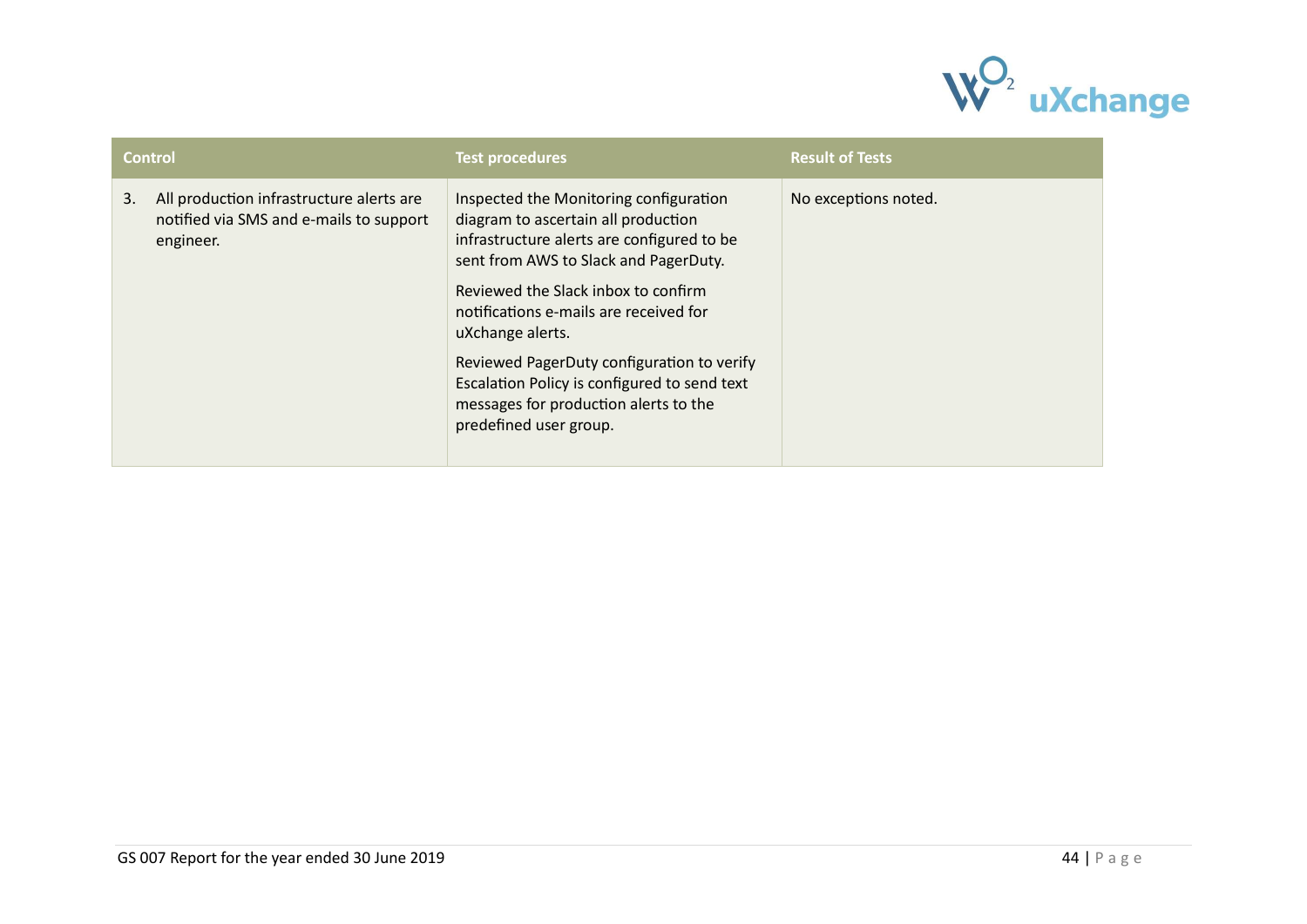

## <span id="page-44-0"></span>INFORMATION PROVIDED BY BDO

#### <span id="page-44-1"></span>TESTS OF OPERATING EFFECTIVENESS

Our tests of the operating effectiveness of controls included such tests as were considered necessary in the circumstances to evaluate whether those controls and the extent of compliance with them, are sufficient to provide reasonable, but not absolute, assurance that the specified control objectives were achieved during the period from 1 July 2018 to 30 June 2019. Our testing of the operating effectiveness of controls was designed to cover a representative number of transactions and controls throughout the period 1 July 2018 to 30 June 2019, for each of the controls listed in the GS 007 Controls Matrix (see pages 12-44), which are designed to achieve the specified control objective. In selecting particular tests of the operating effectiveness of controls, we considered (a) the nature of the controls being tested, (b) the types and competence of available evidential matter, (c) the nature of the audit objectives to be achieved, (d) the assessed level of control risk; and (e) the expected efficiency and effectiveness of the test. The types of tests performed on the operational effectiveness of controls detailed in the report are briefly described below:

| <b>Test</b>    | <b>Description</b>                                                                                                                                                                                                       |
|----------------|--------------------------------------------------------------------------------------------------------------------------------------------------------------------------------------------------------------------------|
| <b>Inquiry</b> | Inquiries seeking relevant information or representation from<br>uXchange personnel were performed to obtain, among other<br>factors:                                                                                    |
|                | Knowledge and additional information regarding the<br>control.                                                                                                                                                           |
|                | Corroborating evidence of the control.                                                                                                                                                                                   |
| Observation    | Observed application or existence of specific controls as<br>represented.                                                                                                                                                |
| Inspection     | Inspected documents and records indicating performance of the<br>control. This included but is not limited to:                                                                                                           |
|                | Inspection of reconciliations and management reports<br>that age or quantify reconciling items to assess whether<br>balances and reconciling items are properly monitored,<br>controlled and resolved on a timely basis. |
|                | Review of source documentation and authorisations to<br>$\bullet$<br>verify propriety of transactions processed.                                                                                                         |
|                | Examination of source documents or records for evidence<br>$\bullet$<br>of performance such as the existence of initials or<br>signatures.                                                                               |
|                | Inspection of uXchange documentation, such as<br>$\bullet$<br>operations manuals, flow charts and job descriptions.                                                                                                      |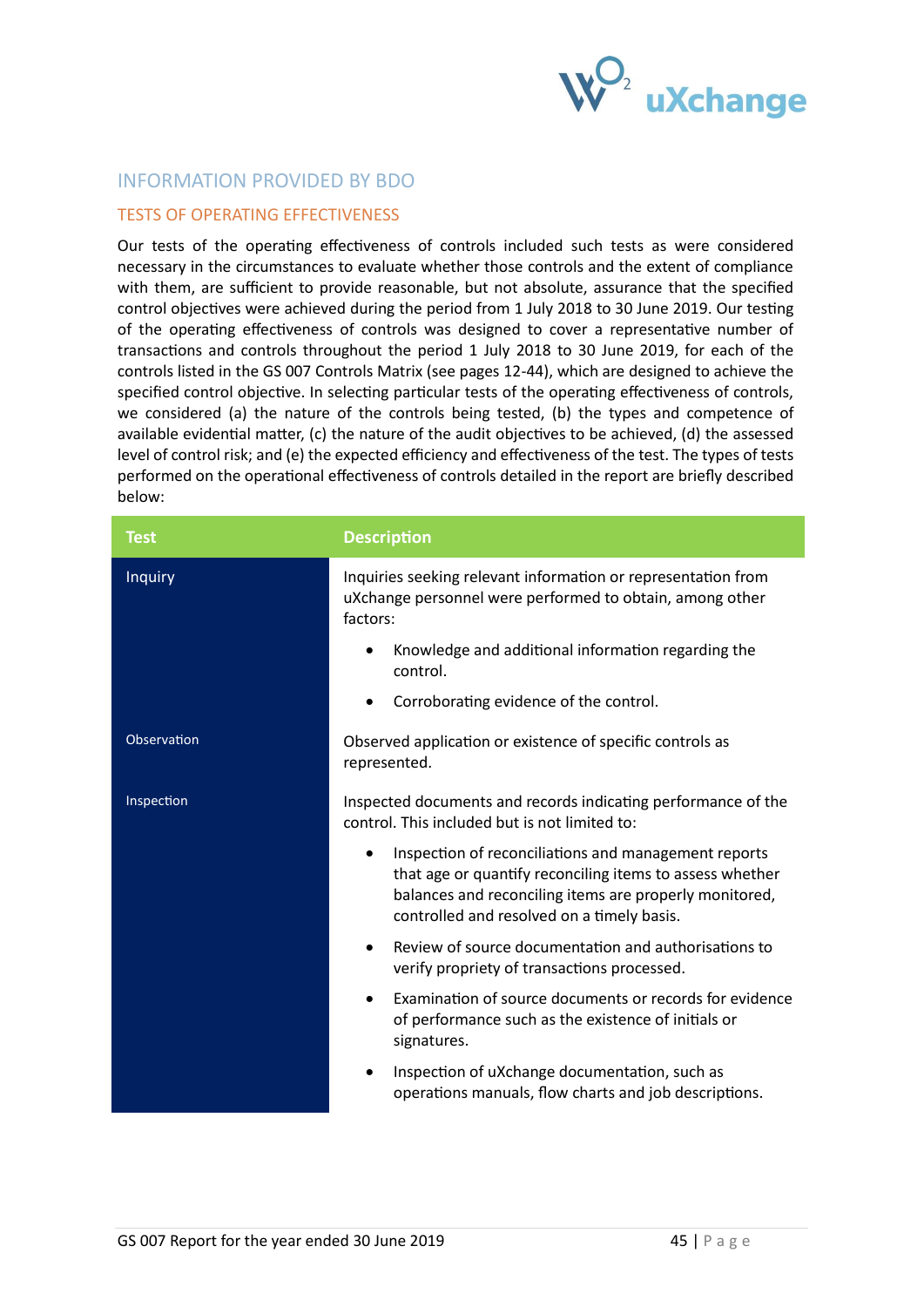

| <b>Test</b>    | <b>Description</b>                                                                                                                                                                                      |
|----------------|---------------------------------------------------------------------------------------------------------------------------------------------------------------------------------------------------------|
| Re-performance | Re-performed the control or processing application to test the<br>accuracy of its operation. This included but is not limited to:                                                                       |
|                | Obtaining evidence of the arithmetical accuracy and<br>$\bullet$<br>correct processing of transactions by either recomputing<br>the application computation or performing independent<br>calculations.  |
|                | Re-performing the matching of various reconciliations by<br>$\bullet$<br>comparing, on a selection basis, information contained on<br>the reconciliations to uXchange produced source<br>documentation. |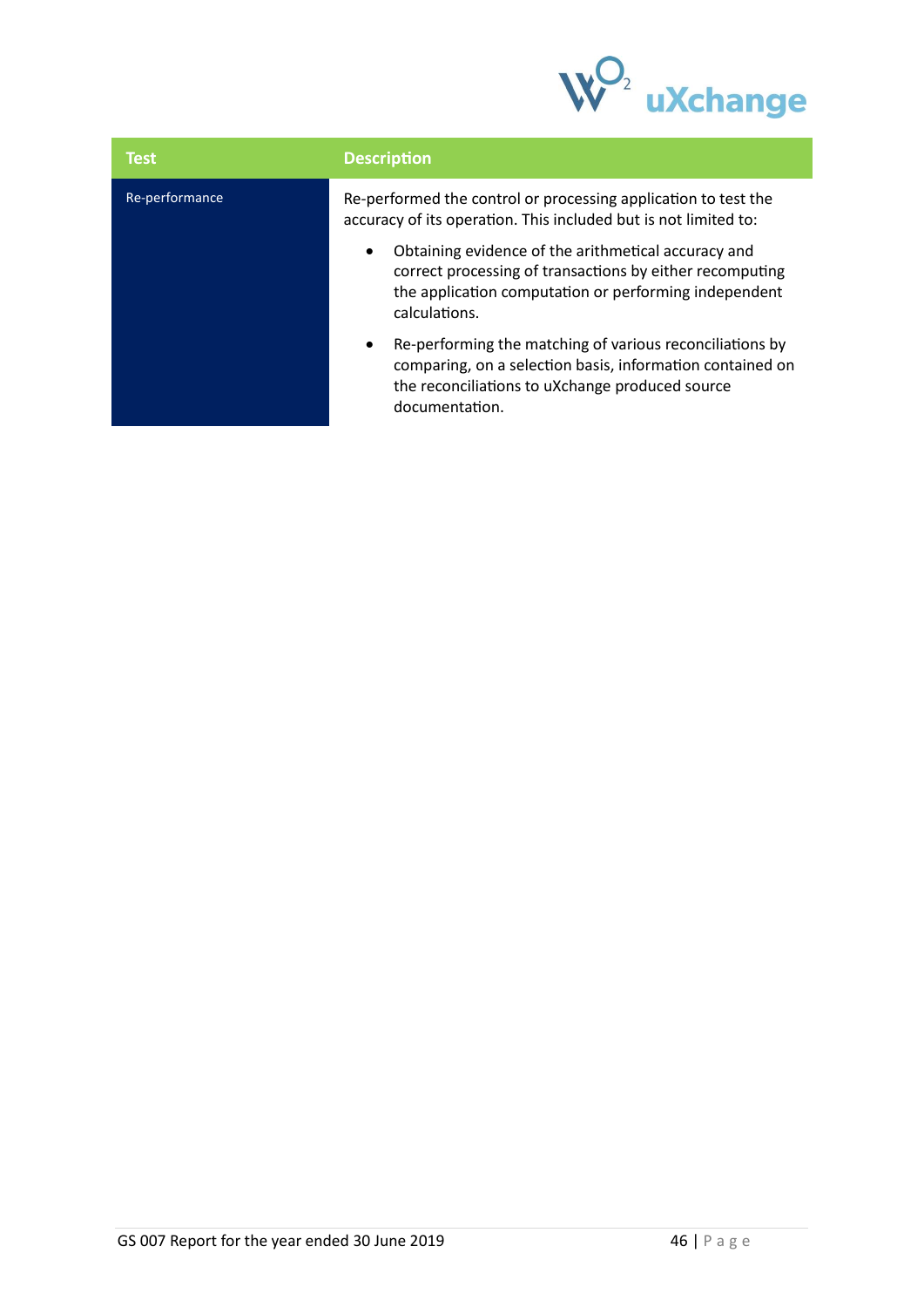

## <span id="page-46-0"></span>APPENDIX A – GS 007 MAPPING

#### <span id="page-46-1"></span>GS 007 REFERENCE TABLE

The following table is provided to assist users in referencing the control objectives as specified in Appendix 3 of Guidance Statement GS007 Audit Implications of the Use of Service Organisations for Registry Services with the controls and tests as described in this report as they relate to the services provided by uXchange.

<span id="page-46-2"></span>

| <b>Appendix 3 Section</b>               | <b>Control</b><br><b>Objective</b><br><b>Reference</b> | <b>Report Page</b><br><b>Number</b> |
|-----------------------------------------|--------------------------------------------------------|-------------------------------------|
| Registry                                |                                                        |                                     |
| <b>Accepting clients</b>                | F <sub>1</sub>                                         | 12, 13                              |
|                                         | F <sub>2</sub>                                         | 12, 13                              |
| Authorising and processing transactions | F <sub>3</sub>                                         | 12, 13                              |
|                                         | F <sub>4</sub>                                         | 14, 15, 16, 17                      |
|                                         | F <sub>5</sub>                                         | 14, 15, 16, 17                      |
|                                         | F <sub>6</sub>                                         | 14, 15, 16, 17                      |
|                                         | F7                                                     | 14, 15, 16, 17                      |
|                                         | F8 <sup>1</sup>                                        | n/a                                 |
| Maintaining financial and other records | F <sub>9</sub>                                         | 18                                  |
|                                         | F10                                                    | 19                                  |
|                                         | $F11^2$                                                | n/a                                 |
|                                         | F12                                                    | 20, 21                              |
|                                         | F13                                                    | 20, 21                              |
| Safeguarding assets                     | F14                                                    | 20, 21                              |
| Monitoring compliance                   | F <sub>15</sub>                                        | 20, 21                              |
| Monitoring subservice organisations     | F <sub>16</sub>                                        | 22                                  |
| Reporting to clients                    | F17                                                    | 23                                  |
| Taxation                                | F18 <sup>3</sup>                                       | n/a                                 |
| <b>Information Technology</b>           |                                                        |                                     |
| Restricting access to systems and data  | G1                                                     | 24, 25, 26, 27, 28, 29              |

<span id="page-46-3"></span><sup>&</sup>lt;sup>1</sup> The uXchange Registry does not deal with Shares of Fixed Capital investments.

<sup>&</sup>lt;sup>2</sup> This can be updated directly by the Advisers (from WealthO2) so is always timely.

<sup>&</sup>lt;sup>3</sup> uXchange does not calculated non-resident withholding tax. It does not produce Taxation records.